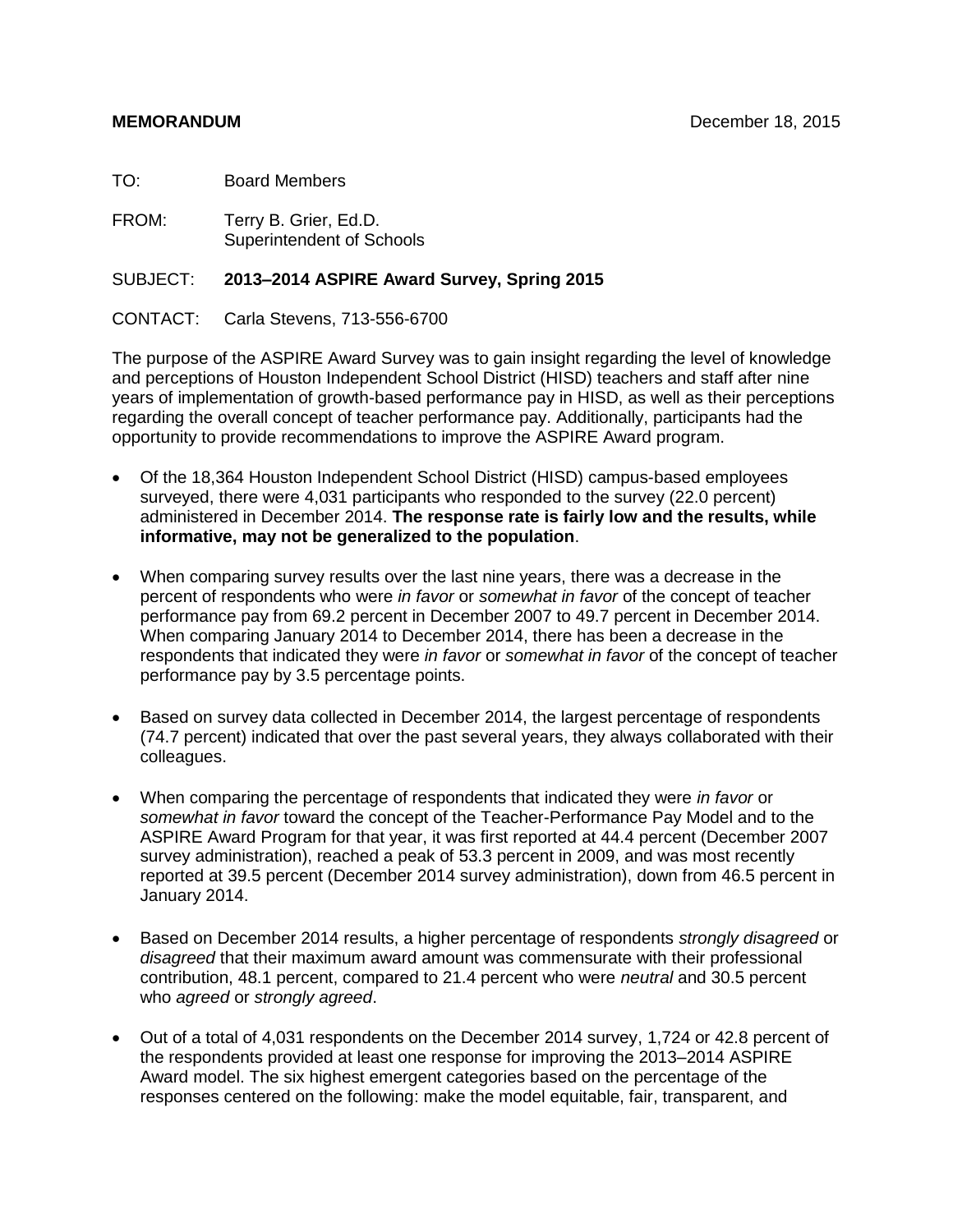inclusive with clear expectations (12.8 percent); unintended consequences (divisive, cheating, free-riding) (11.9 percent); how the money should be allocated/reallocated (11.4 percent); factors perceived as impacting growth or the calculation of growth (6.9 percent); same earning opportunity/award is not commensurate with professional duties (6.0 percent); discontinue the award (5.5 percent).

Should you have any questions or need further information, please contact my office or Carla Stevens in Research and Accountability at 713-556-6700.

Tung B. Quin

**Attachment** 

cc: Superintendent's Direct Reports Chief School Officers School Office Directors Audrey Gomez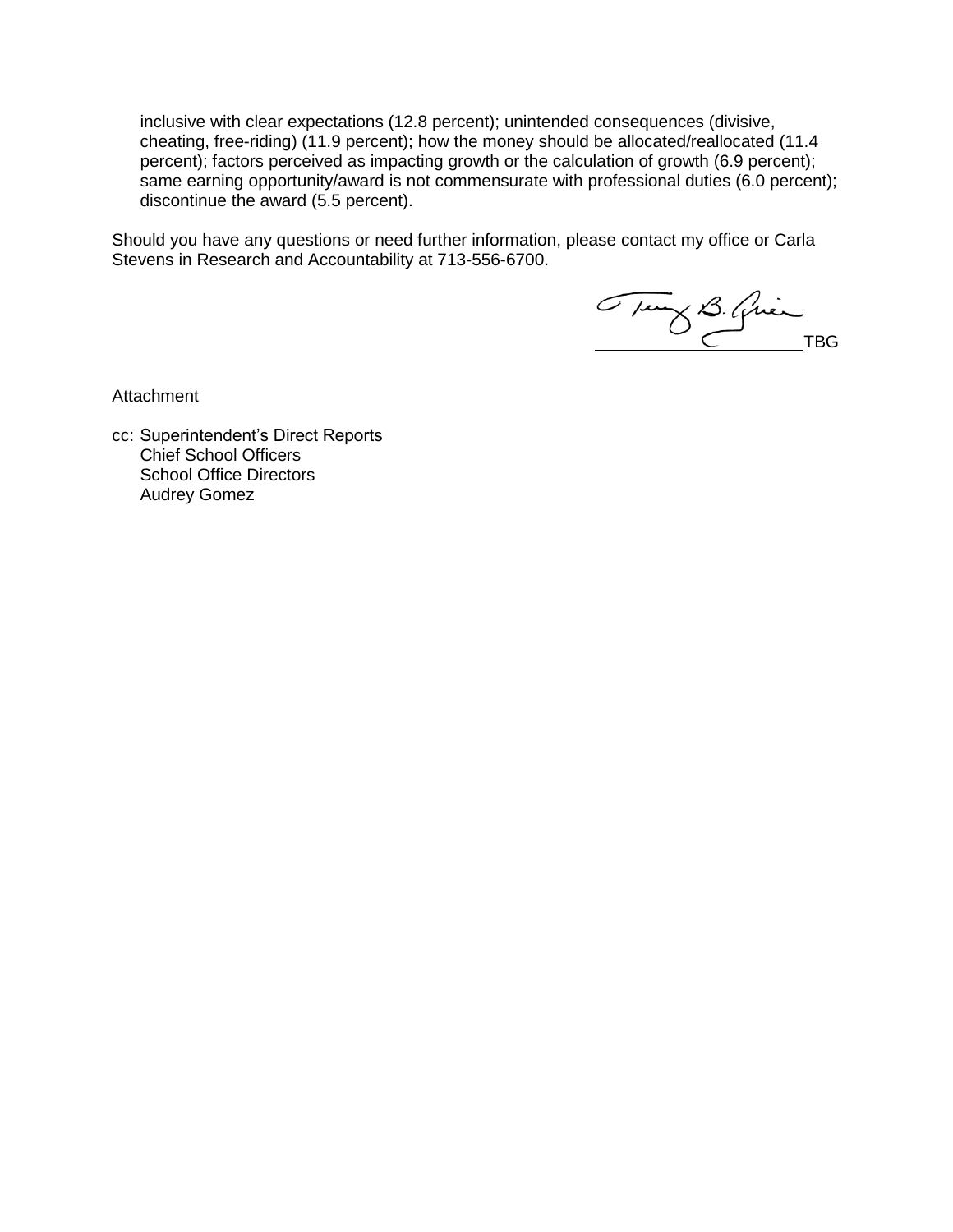# **Houston Independent School District**

# **RESEARCH** Educational Program Report

**2013-2014 ASPIRE Award Survey**

# HISD Research and Accountability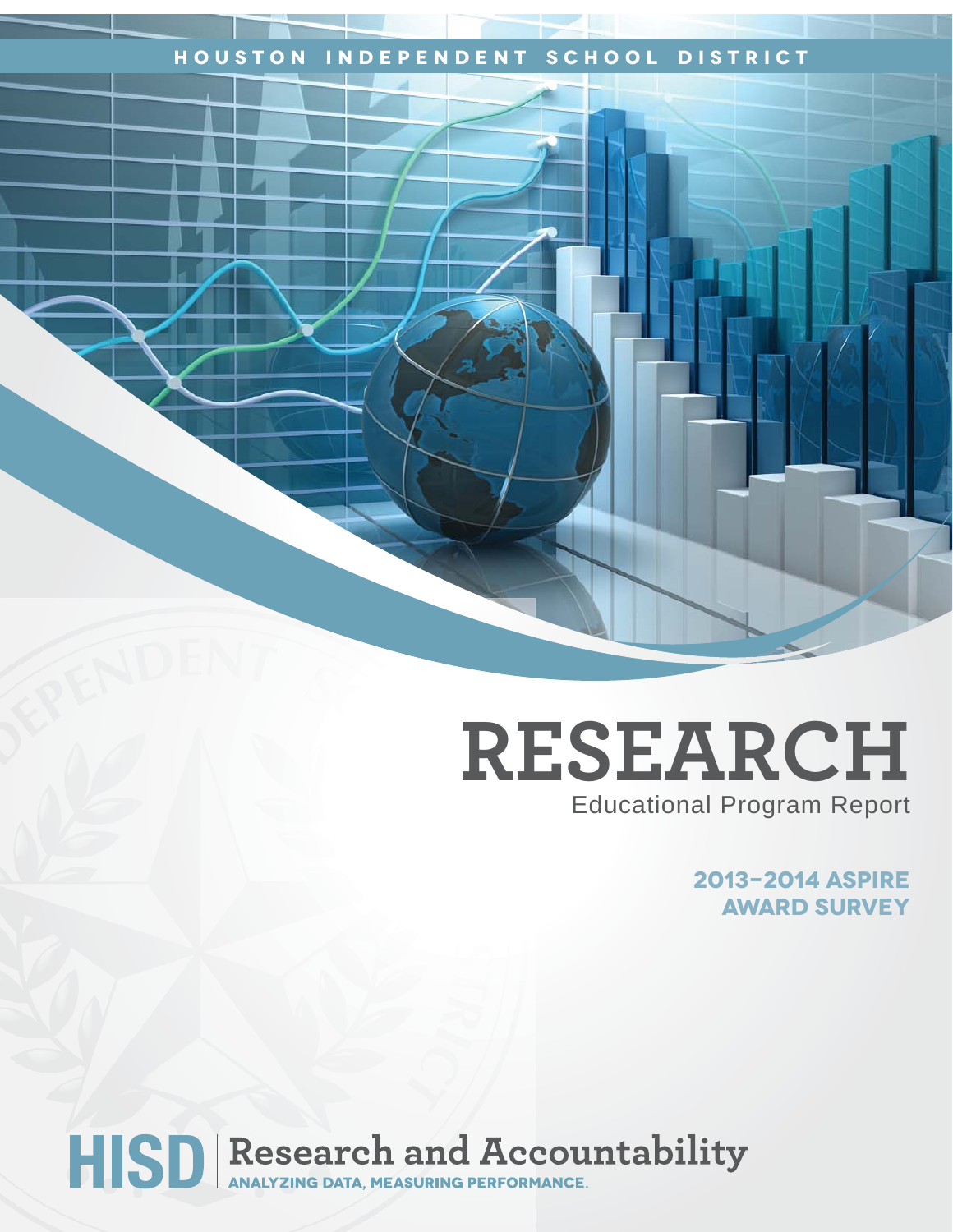

# **2015 Board of Education**

**Rhonda Skillern-Jones President** 

**Manuel Rodriguez, Jr.** First Vice President

**Wanda Adams** Second Vice President

**Paula Harris Secretary** 

**Juliet Stipeche** Assistant Secretary

**Anna Eastman Michael L. Lunceford Greg Meyers Harvin C. Moore**

**Terry B. Grier, Ed.D.** Superintendent of Schools

**Carla Stevens** Assistant Superintendent Department of Research and Accountability

**Laurie S. Zimmerman, Ph.D.** Research Specialist

**Lauren Price** Grant Manager

**Dee Carney** Research Manager

**Houston Independent School District** Hattie Mae White Educational Support Center 4400 West 18th StreetHouston, Texas 77092-8501

#### **www.HoustonISD.org**

It is the policy of the Houston Independent School District not to discriminate on the basis of age, color, handicap or disability, ancestry, national origin, marital status, race, religion, sex, veteran status, political affiliation, sexual orientation, gender identity and/or gender expression in its educational or employment programs and activities.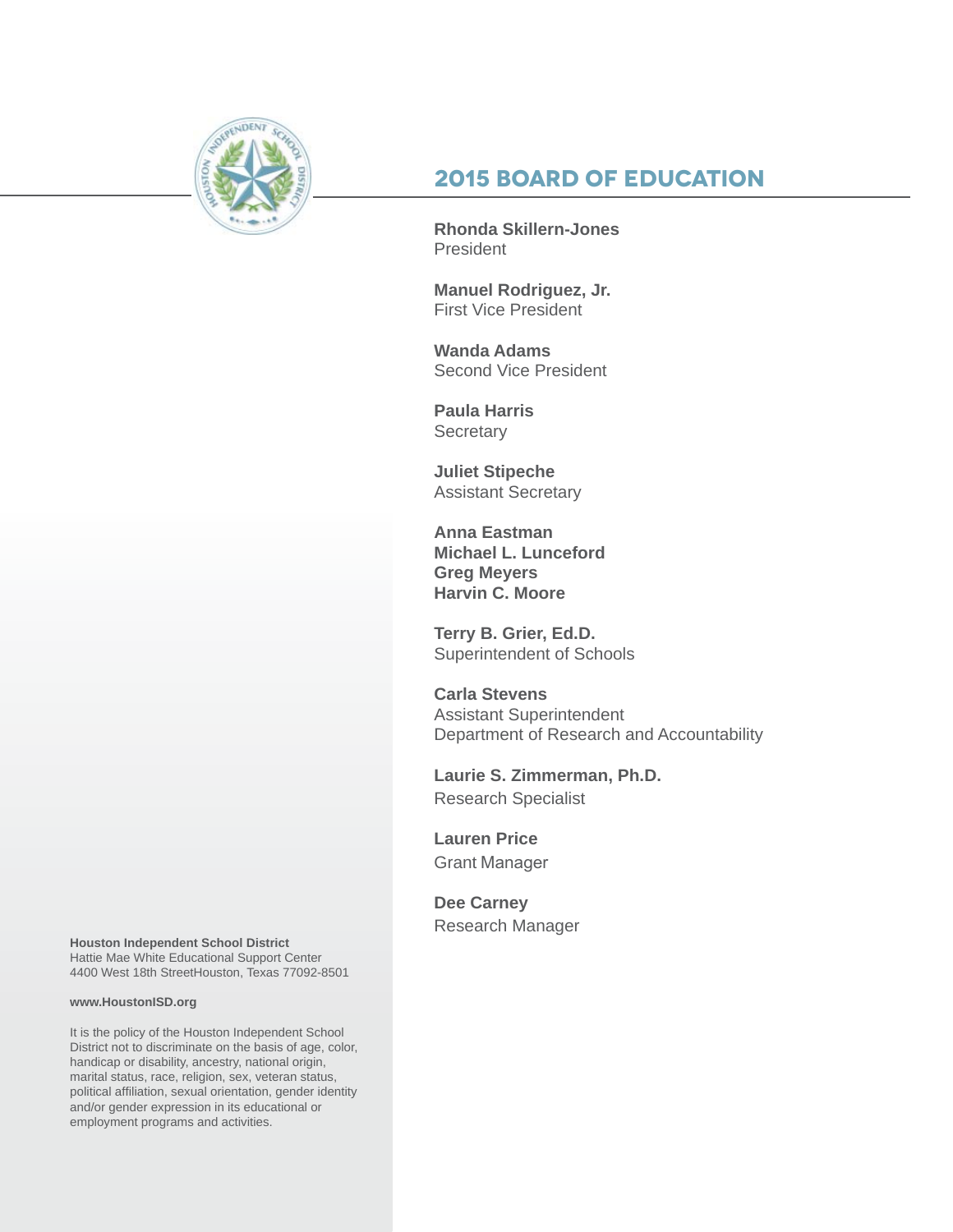# **ASPIRE AWARD SURVEY RESULTS, Spring 2015** FINDINGS RELATED TO TEACHER PERCEPTIONS, KNOWLEDGE, AND INPUT, 2013–2014 Award Model Payout

# **Executive Summary**

#### **Program Description**

On January 12, 2006, the Houston Independent School District (HISD) Board of Education approved the Teacher Performance-Pay Program (TPPM) awarding teachers financial incentives based on three strands of performance pay. These strands involved campus-level performance on the state accountability rating and individual teacher performance on the basis of student progress on state and district assessment programs. The awards were paid out in January, 2007. The experience gained in the first year and consultations with national experts and teachers provided the impetus for recommending the improvement and enhancement of the model which then became the award program for the district's school improvement framework, "Accelerating Student Progress: Increasing Results and Expectations" (ASPIRE). The ASPIRE Award program has completed its eighth year of payout, occurring in February 2015 (the ninth payout for performance pay in the district).

This report provides the results of an annual survey administered on December 2014 designed to collect perceptions and input from HISD teachers and staff after nine years of implementation of growth-based performance pay (see the *2005–2006 Teacher Performance-Pay and 2006–2007 ASPIRE Award Survey*; *2007–2008 ASPIRE Award Survey*, *Spring 2009*; *2008–2009 ASPIRE Award Survey, Spring 2010; 2009– 2010 ASPIRE Award Survey, Spring 2011; 2010–2011 ASPIRE Award Survey, Spring 2012; 2011–2012 ASPIRE Award Survey, Spring 2013; 2012–2013 ASPIRE Award Survey, Spring 2014* for previous results). This report addresses the district's strategic plan of providing an effective teacher in every classroom. Survey data focused on eight areas of interest that include:

- Background characteristics of survey respondents;
- Perceptions of respondents regarding the concept of teacher performance pay and the teacher appraisal system;
- Perceptions of respondents regarding their level of agreement to specific instructional practices or behaviors encouraged by the ASPIRE Award program;
- Perceptions of respondents and level of understanding of respondents regarding the Teacher Performance-Pay Model (TPPM) and the ASPIRE Award program;
- Percent of respondents that watched the learning modules on value-added;
- Effectiveness of communicating information about the ASPIRE Award;
- Perceptions of respondents regarding their level of compensation and the ASPIRE Award model; and,
- Recommendations for changing the 2013–2014 ASPIRE Award suggested by respondents.

#### **Highlights**

• Of the 18,364 Houston Independent School District (HISD) campus-based employees invited to participate, 4,031 participants (22.0 percent) responded to the survey administered in December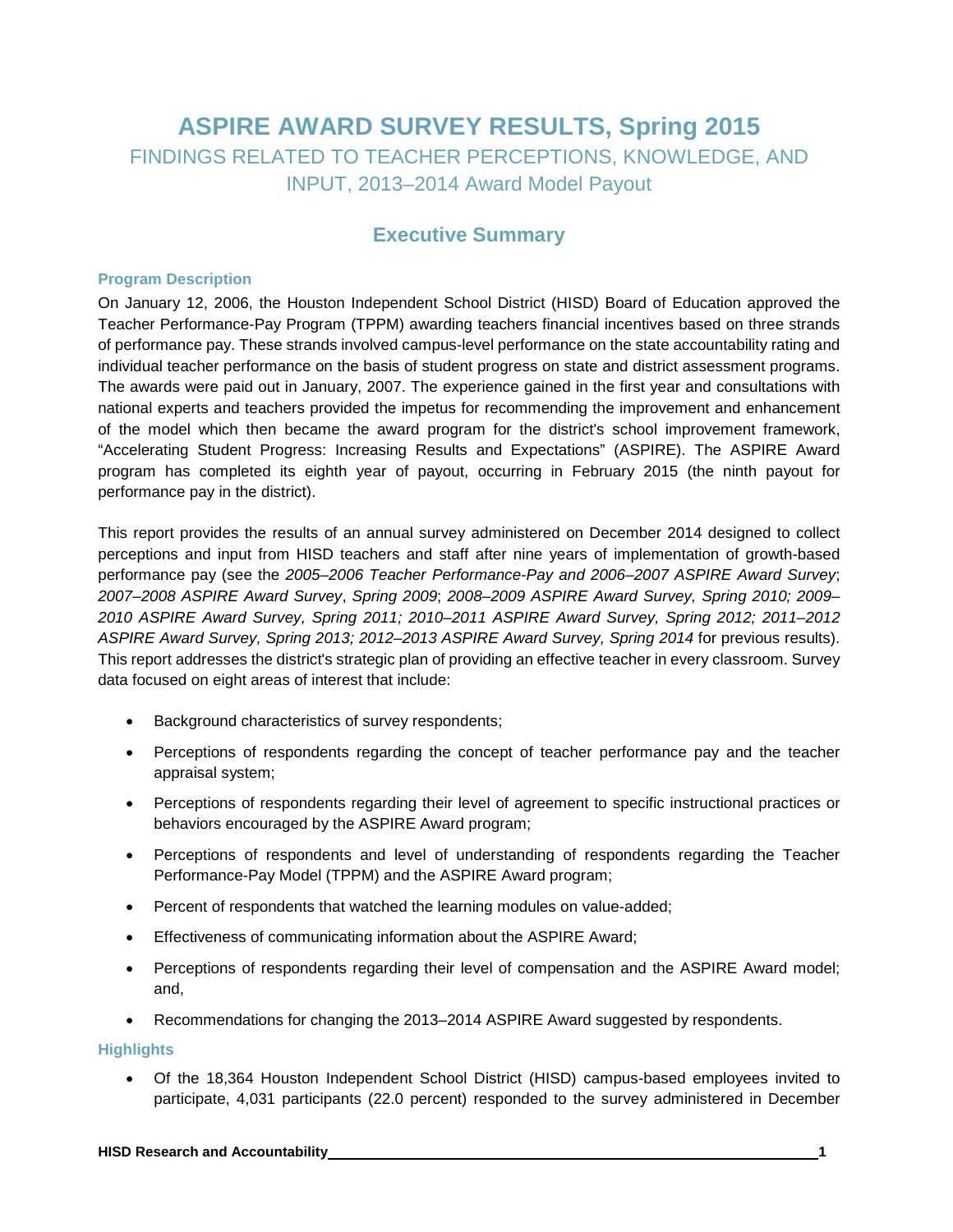2014. Of the 2,972 respondents who indicated an award category, 58.1 percent were core teachers (Groups 1–3), 12.0 percent were elective/ancillary teachers, 8.7 percent were instructional support staff, 7.9 percent were teaching assistants, 8.4 percent were operational support staff, and 4.9 percent were either principals or assistant principals/deans of instruction. Any conclusions drawn from this survey should be made with caution given the low response rate.

- When comparing survey results over the last nine years, there was a decrease in the percent of respondents who were *in favor* or *somewhat in favor* of the concept of teacher performance pay from 69.2 percent in December 2007 to 49.7 percent in December 2014. When comparing January 2014 to December 2014, there has been a decrease in the respondents that indicated they were *in favor* or *somewhat in favor* of the concept of teacher performance pay by 3.5 percentage points.
- Based on survey data collected in December 2014, the largest percentage of respondents (74.7 percent) indicated that over the past several years, *they always collaborated with their colleagues*.
- When comparing the percentage of respondents that indicated they were *in favor* or *somewhat in favor* toward the 2005–2006 Teacher-Performance Pay Model or to the specific ASPIRE Award program for that year, it was first reported at 44.4 percent (December 2007 survey administration), reached a peak of 53.3 percent in 2009, and was most recently reported at 39.5 percent (December 2014 survey administration), down from 46.5 percent in January 2014.
- When comparing survey results from January 2014 to December 2014, there was a decrease to 28.8 percent in the percentage of respondents that indicated their level of understanding of the ASPIRE Award Program was *very high* or *high* (7.8 percentage points), as well as an increase to 26.1 percent in the percentage of respondents that indicated their level of understanding of the ASPIRE Award Program was *low/very low* (6.8 percentage points).
- Based on the December 2014 survey results, the respondents who indicated they were Group 1 Core Teacher Grades 3–10 with EVAAS ® and had watched the EVAAS® Learning Modules in the past twelve months indicated that they had a *high/very high* level of understanding of value-added analysis (35.5 percent) compared to those Group 1 Core Teacher Grades 3–10 with EVAAS ® that had not watched any Learning Modules (23.2 percent) or who indicated they were unaware of the aforementioned resource (11.1 percent).
- Based on survey results from March 2010 and December 2014, 26.7 percent and 32.2 percent of respondents, respectively *strongly agreed* or *agreed* that the *ASPIRE Award is a fair way of acknowledging a teacher's impact on student growth.*
- Based on December 2014 results, a higher percentage of respondents *strongly disagreed* or *disagreed* that their maximum award amount was commensurate with their professional contribution, 48.1 percent, compared to 21.4 percent who were *neutral* and 30.5 percent who *agreed* or *strongly agreed*.
- Although a majority of respondents indicated that communication was *moderately effective* or *very effective* for *providing clear explanations about the award model* (51.0 percent), *providing clear explanations about value-added calculations* (45.5 percent) and *providing clear explanations about comparative growth calculations* (46.4 percent), these items were noticeably lower than for other areas surveyed (57.6 percent to 69.2 percent).
- Out of a total of 4,031 respondents on the December 2014 survey, 1,724 or 42.8 percent of the respondents provided at least one response for improving the 2013–2014 ASPIRE Award model. The six highest emergent categories based on the percentage of the responses centered on the following: make the model equitable, fair, transparent, and inclusive with clear expectations (12.8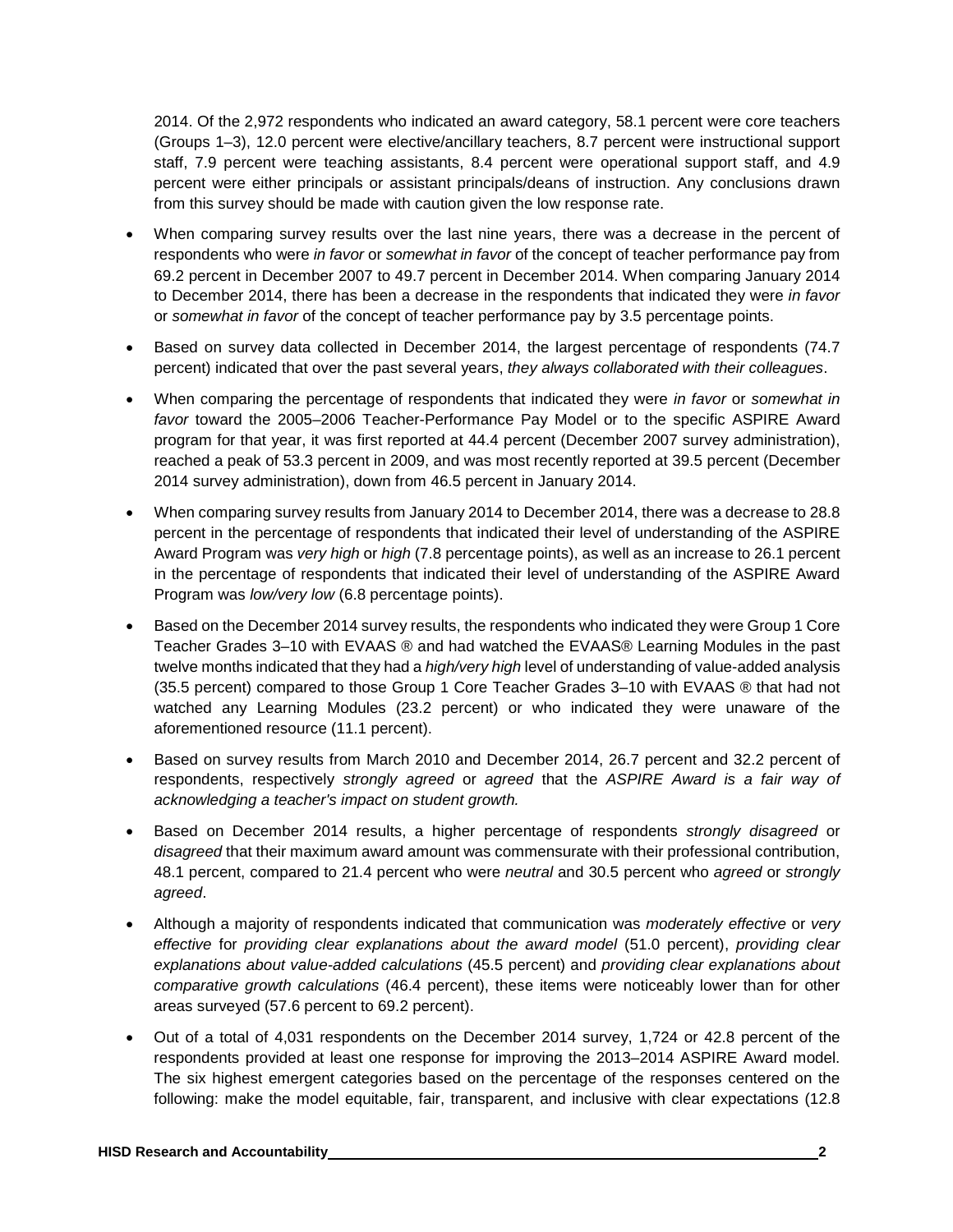percent); unintended consequences (divisive, cheating, free-riding) (11.9 percent); how the money should be allocated/reallocated (11.4 percent); factors perceived as impacting growth or the calculation of growth (6.9 percent); same earning opportunity/award is not commensurate with professional duties (6.0 percent); discontinue the award (5.5 percent).

#### **Administrative Response**

The district continues to use the information from the ASPIRE Award program evaluation and the ASPIRE Award survey to make annual improvements to the ASPIRE Award model.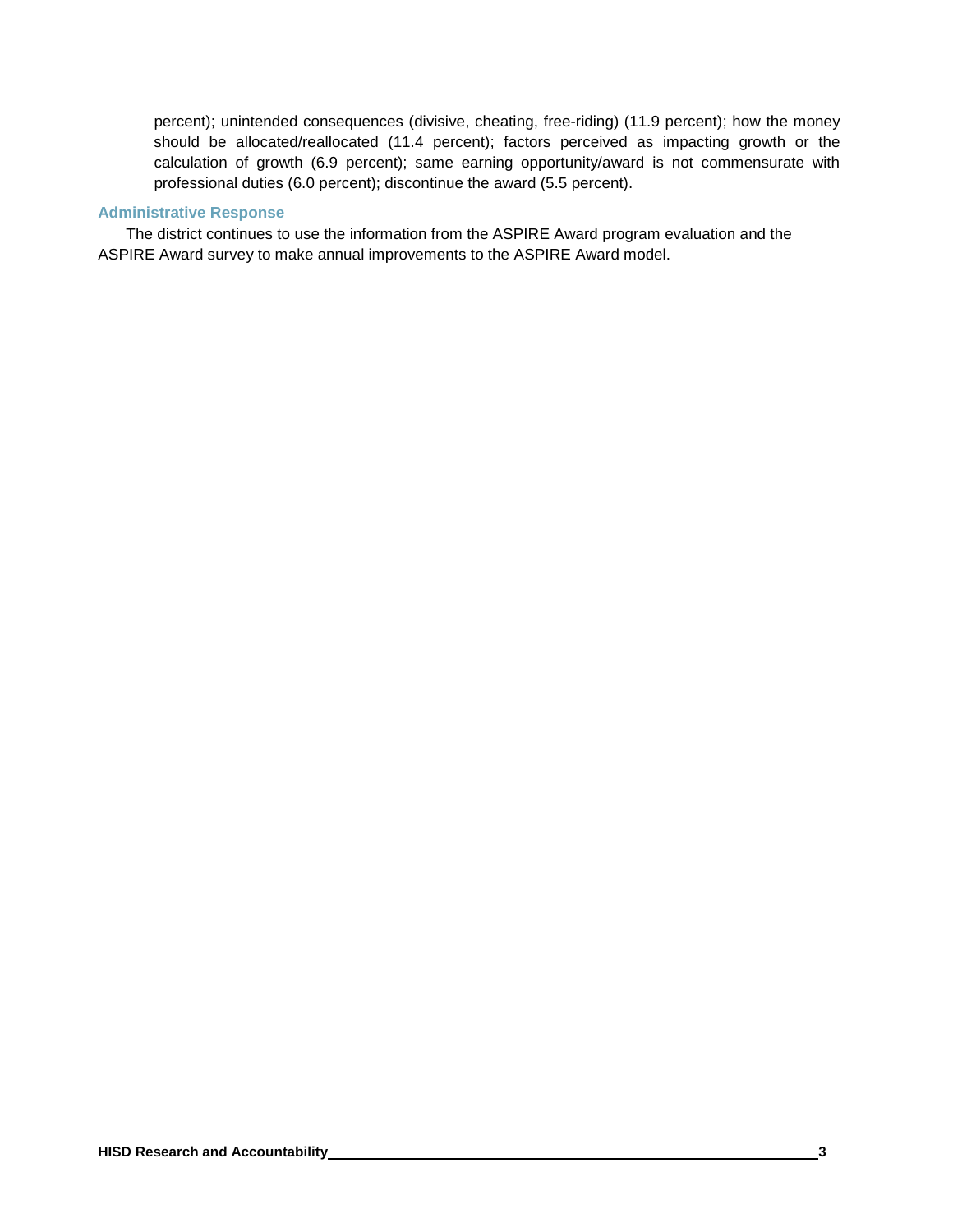# **Introduction**

The purpose of the ASPIRE Award Model is to reward teachers for their efforts in improving the academic growth of their students. ASPIRE Award employs a value-added methodology that provides teachers with the information that they need to facilitate and measure student progress at the student, classroom, and campus levels. The ASPIRE Award is dedicated to achieving the following goals:

- Encourage cooperation in Professional Learning Communities;
- Be aligned with the district's other school-improvement initiatives;
- Use value-added data based on a national expert's methodology to reward teachers reliably and consistently for student progress; and
- Include core teachers at all grade levels, early childhood through grade 12.

The ASPIRE Award is based on the following principles:

- Performance pay drives academic performance;
- Good teaching occurs in all schools;
- Teamwork is valuable;
- Performance pay does not replace a competitive base salary, and
- Performance pay systems are dynamic and evolve over time.

Given these goals and principles, the ASPIRE Award involves three different indicators of academic performance: Indicator I–Individual Performance: (value-added core teacher progress); Indicator II–Group Performance: Teachers (department value-added or comparative growth); and Indicator III–Group Performance: Campus-Wide (campus value-added and campus growth or achievement). Indicator III is based on the EVAAS campus composite cumulative gain index and the Stanford and Aprenda reading and mathematics performance (percent of all students at/above 50<sup>th</sup> national percentile rank, across all grades) for middle and elementary schools, and Advanced Placement (AP)/International Baccalaureate (IB) participation and performance for high schools. Under the model, every HISD teacher has the opportunity to participate in at least Indicator III.

# **Methods**

#### **Data Collection and Analysis**

- The ASPIRE award survey items were developed from previous surveys, reviewed, and approved by members of the ASPIRE Award Executive Committee with input from the Department of Human Resources and Professional Educator Compensation and Support (PECAS) Committee. The 2013– 2014 ASPIRE Award Survey was administered on-line from Wednesday, December 3, 2014 to Friday, December 19, 2014, with follow-up reminders on Thursday, December 11, 2014 and Thursday, December 18, 2014. The survey responses were completely anonymous through SurveyMonkey with no IP addresses collected. The survey instructions with the embedded link to access the survey were sent directly to campus-based employees by HISD partner Battelle for Kids.
- The data obtained from the completed surveys were downloaded from SurveyMonkey and analyzed using SPSS and Microsoft Access. Items that were skipped or for which respondents answered "N/A" were coded as missing data and not included in the analysis. The text analysis tool was used to identify emergent categories for the open-ended questions. To improve the response rate, respondents who completed the survey had the opportunity to be drawn for one of 9 \$50.00 gift cards and one \$150.00 gift card donated by the HISD Foundation.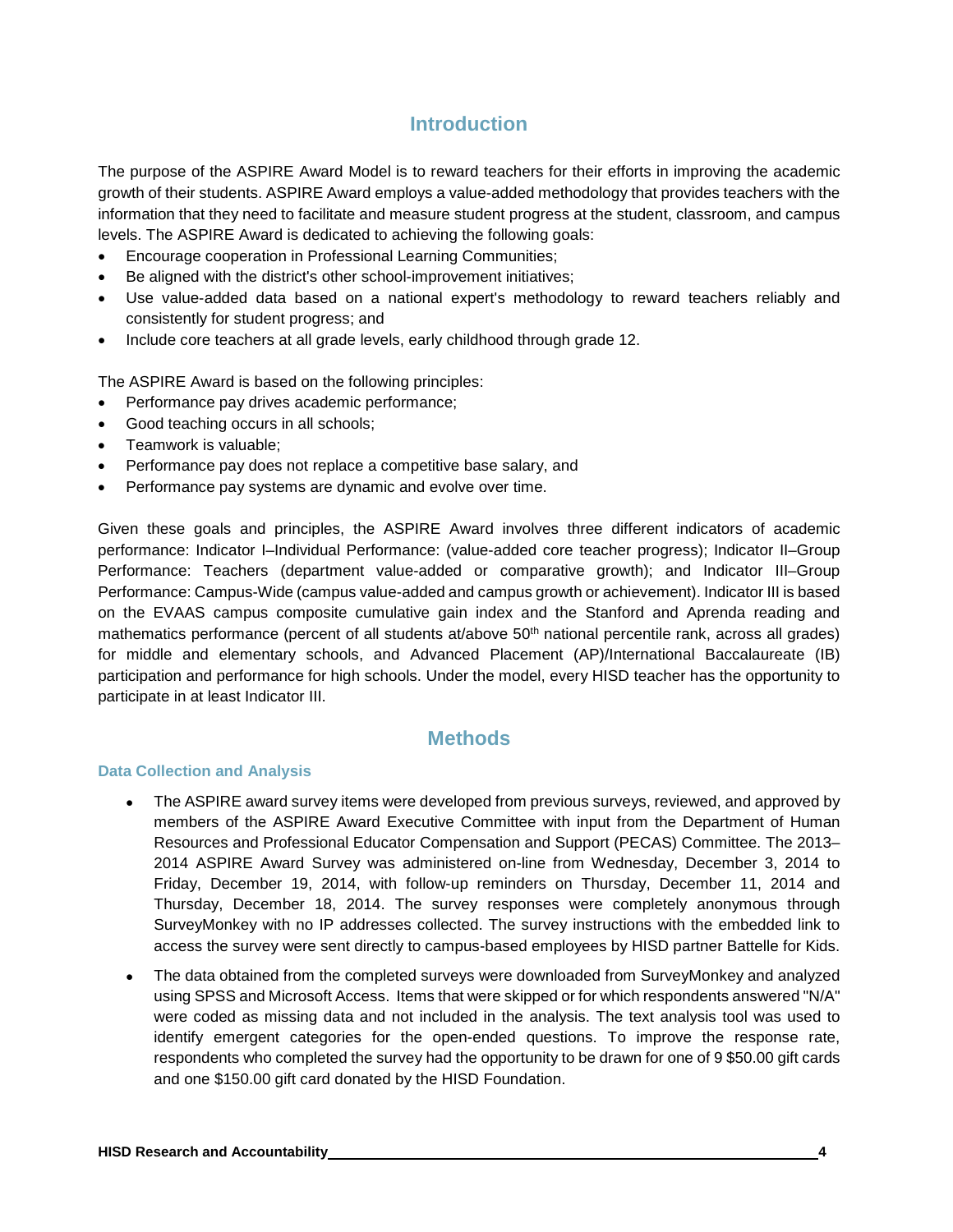#### **Data Limitations**

• Changes in the structure of the survey and coding practices limited comparisons to the results of previously developed survey instruments. For the December 2014 survey administration, data quality checks were conducted and corrections made regarding skip patterns and building level. Any conclusions from these results should be made with caution due to the low response rate. The responses may not be generalizable to the population of campus-based staff who were initially invited to participate.

### **Results**

#### **What were the background characteristics of survey respondents?**

- Of the 18,364 Houston Independent School District (HISD) campus-based employees invited to complete the survey, there were 4,031 participants who responded to the survey (22.0 percent) administered in December 2014. Any conclusions drawn from this survey should be made with caution given the low response rate (**Table 1**, p. 26).
- Of the 4,031 respondents, 2,972 indicated their ASPIRE Award categorization for the 2013–2014 school year. Core teachers (Group 1, 2, and 3) represented the highest percentage of respondents with 58.1 percent, followed by elective/ancillary teachers with 12.0 percent (**Table 2**, p. 26).
- The majority of respondents reported holding either a Bachelor's Degree (36.4 percent) or a Master's Degree (32.6 percent). The average experience in HISD was 10.3 years with the average experience at the current campus being 6.8 years (**Table 3**, p. 26).
- Approximately 83 percent of the respondents were employed in HISD for the 2013–2014 school year, and approximately 80.7 percent were eligible to receive an award. Fifty-nine percent of the respondents indicated that they will receive an ASPIRE Award, and 66.1 percent of core foundation teachers who responded received an individual performance award, an award based on teacher progress for the 2013–2014 school year (**Table 4**, p. 27).
- Of the 1,513 December 2007 survey respondents, 65.6 percent indicated that they received an award. The percentage continued to increase through the March 2011 survey, where 90.3 percent of respondents received an award. There was a decline of 10.2 percentage points from March 2011 to March 2012, with a 25.3 percentage point decline from March 2012 to January 2014, followed by an increase of 4.1 percentage points in December 2014 (**Figure 1**, p. 6).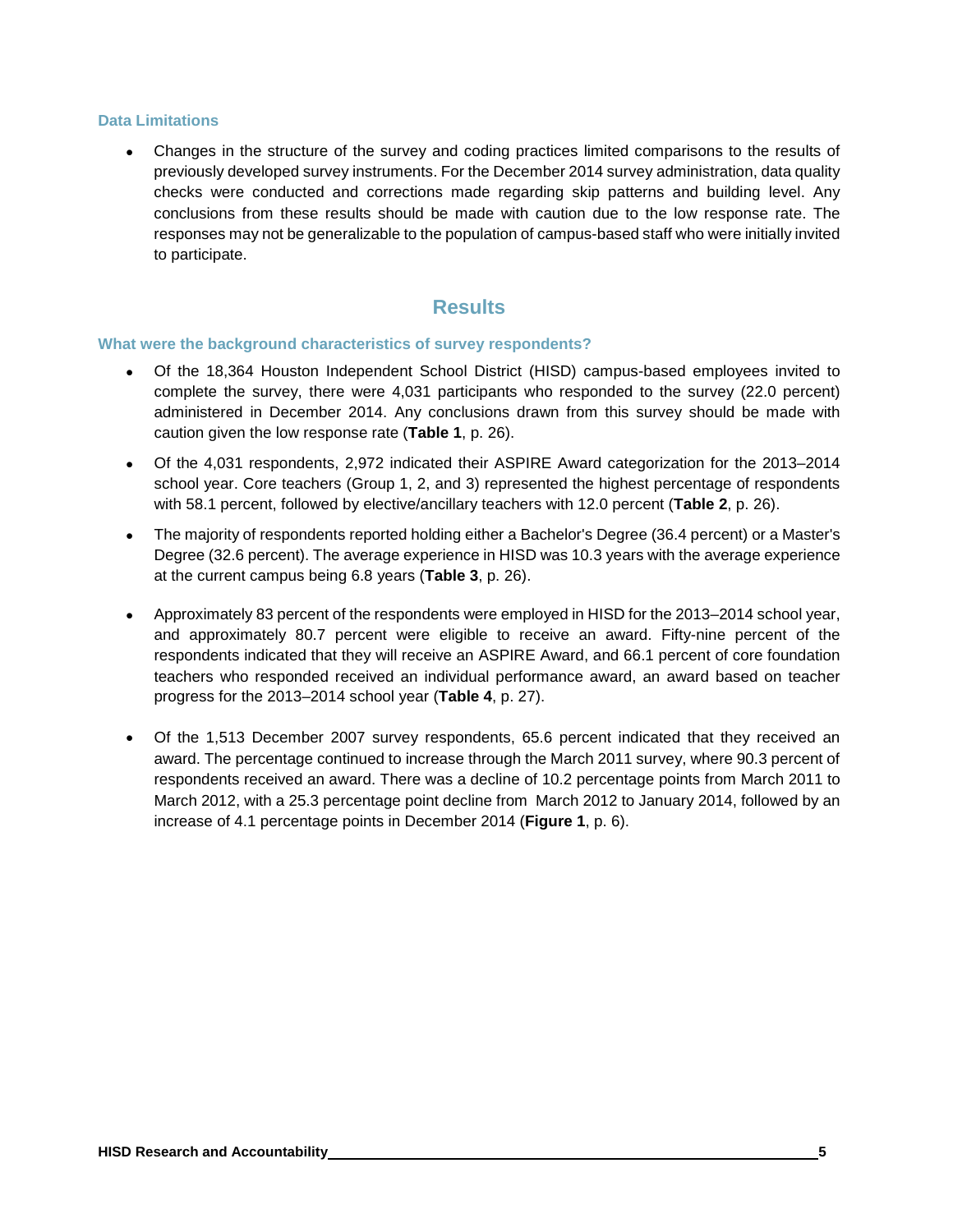

**Figure 1. Percent of respondents receiving an award based on results of nine survey administrations**

- Over the past nine years, the percentage of survey respondents who reported receiving an award increased from 65.6 percent in 2007 to 90.3 in 2011, but declined by 31.4 percentage points from March 2011 to December 2014 (Figure 1). This may be due in large part to changes in the award model criteria.
- On the December 2014 survey, respondents were asked to indicate if they taught in a critical shortage area. Since respondents may have taught in more than one critical shortage area, percentages are based on the total number of responses. Of the 3,244 responses, 11.8 percent indicated Special Education, 10.4 percent indicated Bilingual Education, 10.4 percent indicated English as a Second Language (ESL), 7.0 percent indicated secondary mathematics, 5.4 percent indicated secondary science, 1.2 percent indicated secondary Spanish, and 53.8 percent did not teach in a critical shortage area (N/A)(**Table 5**, p. 27).

#### **What were the perceptions of respondents regarding the concept of teacher performance pay overall and the teacher appraisal system?**

- When comparing survey results over the last nine years, there was an overall decrease in the percent of respondents who were *in favor* or *somewhat in favor* of the concept of teacher performance pay from 69.2 percent in December 2007 to 49.7 percent in December 2014 (**Figure 2**).
- When comparing survey results over the last nine years, there was an overall increase in the percent of respondents who were *somewhat opposed* or *opposed* to the concept of teacher performance pay from 18.8 percent in December 2007 to 32.3 percent in December 2014 (Figure 2).
- The percentage of campus-based staff *in favor* or *somewhat in favor* of the concept of teacher performance-pay increased to 58.6 percent after the 2012 payout, decreased to 51.7 percent after the 2013 payout, increased to 53.2 percent with the January 2014 payout, and decreased to 49.7 percent prior to the February 2015 payout (Figure 2).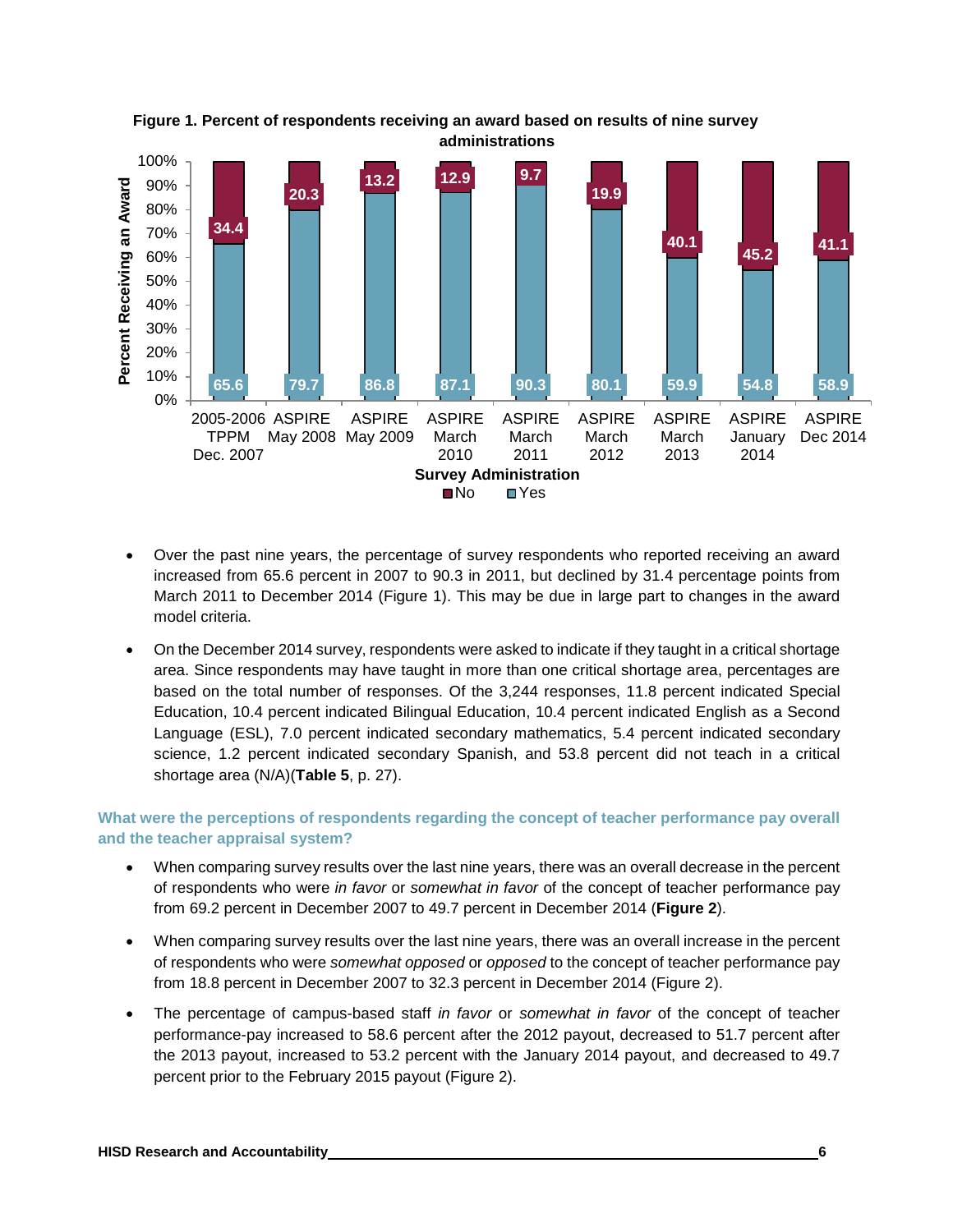

#### **Figure 2. Percent of respondents indicating favorability toward the concept of performance pay over nine years**

- When respondents on the December 2007 survey administration were asked how favorable they were toward the concept of teacher performance pay based on individual student growth, 62.2 percent indicated they were *in favor* or *somewhat in favor*, compared to 40.0 percent of respondents in December 2014, reflecting the lowest level of agreement in nine years (**Figure 3**).
- The percentage of survey respondents indicating that they were *somewhat opposed* or *opposed*  toward the concept of teacher performance pay based on individual student growth increased over the 9-year period from 24.5 percent in 2007 to 42.1 percent in 2014 (Figure 3).

#### **Figure 3. Percent of respondents indicating favorability toward the concept of teacher performance pay based on individual student growth over nine years**

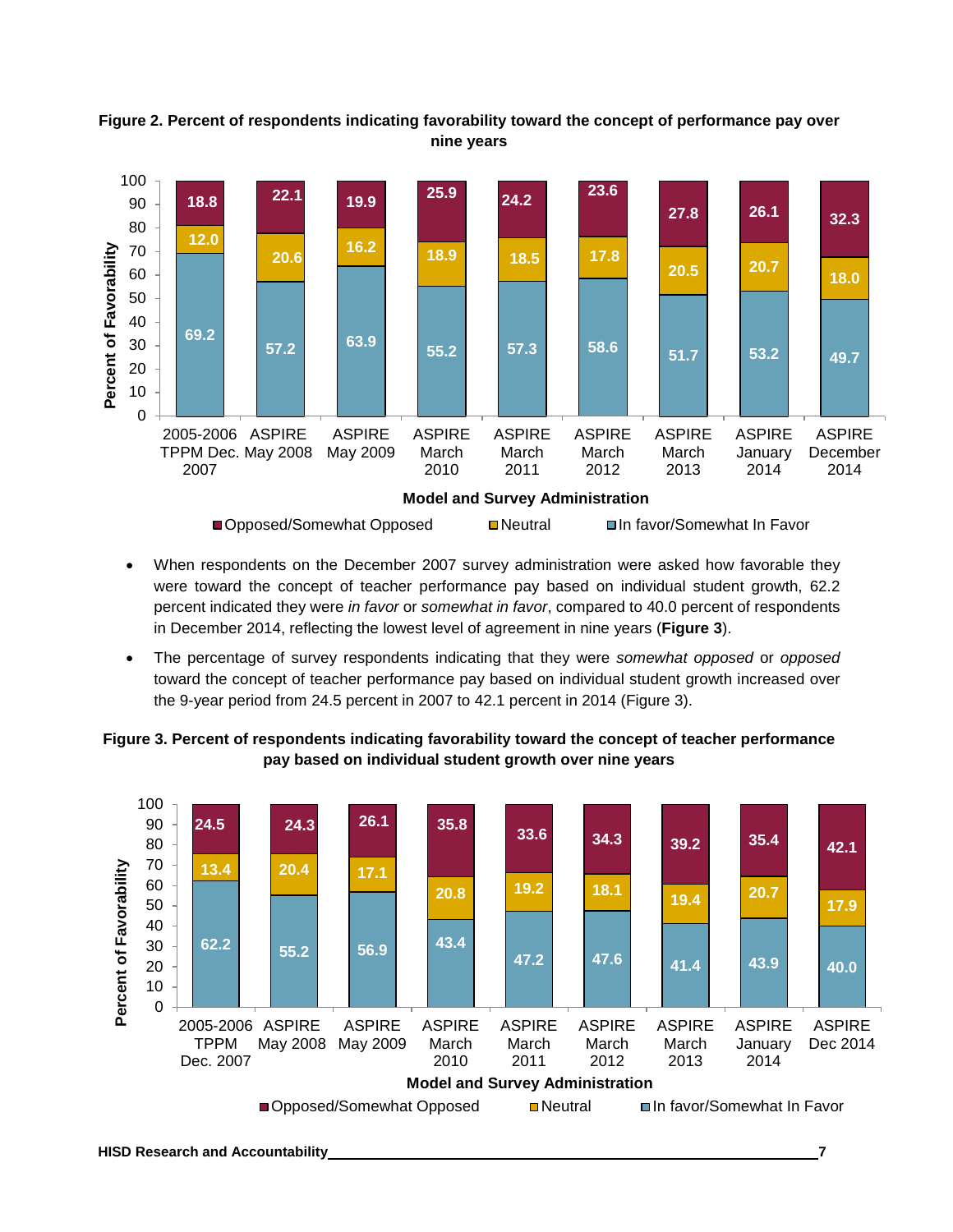• Over the past nine years, survey respondents were asked to indicate their perceptions about the concept of performance pay based on passing rates. When comparing overall survey results from December 2007 to December 2014, there was an increase in the percent of respondents indicating that they were *somewhat opposed* or *opposed* to teacher performance pay based on passing rates by 3.6 percentage points, and the largest percentage of respondents still remains opposed to using passing rates for performance pay (**Figure 4**).





#### **Model and Survey Administration**

| ■Opposed/Somewhat Opposed<br><b>□In favor/Somewhat In Favor</b> |
|-----------------------------------------------------------------|
|-----------------------------------------------------------------|

- Over the past seven years, survey respondents were asked to indicate their perceptions about the concept of receiving differentiated pay as seen in **Figure 5**. The percentage of campus-based staff *in favor* or *somewhat in favor* of the concept of differentiated pay decreased overall from 55.5 percent after the 2009 payout to 48.1 percent in December 2014, prior to the 2015 payout.
- Over the past seven years, the percent of respondents indicating that they were *opposed* or *somewhat opposed* to differentiated pay increased from 22.1 percent in 2009 to 28.9 percent in December 2014 (Figure 5).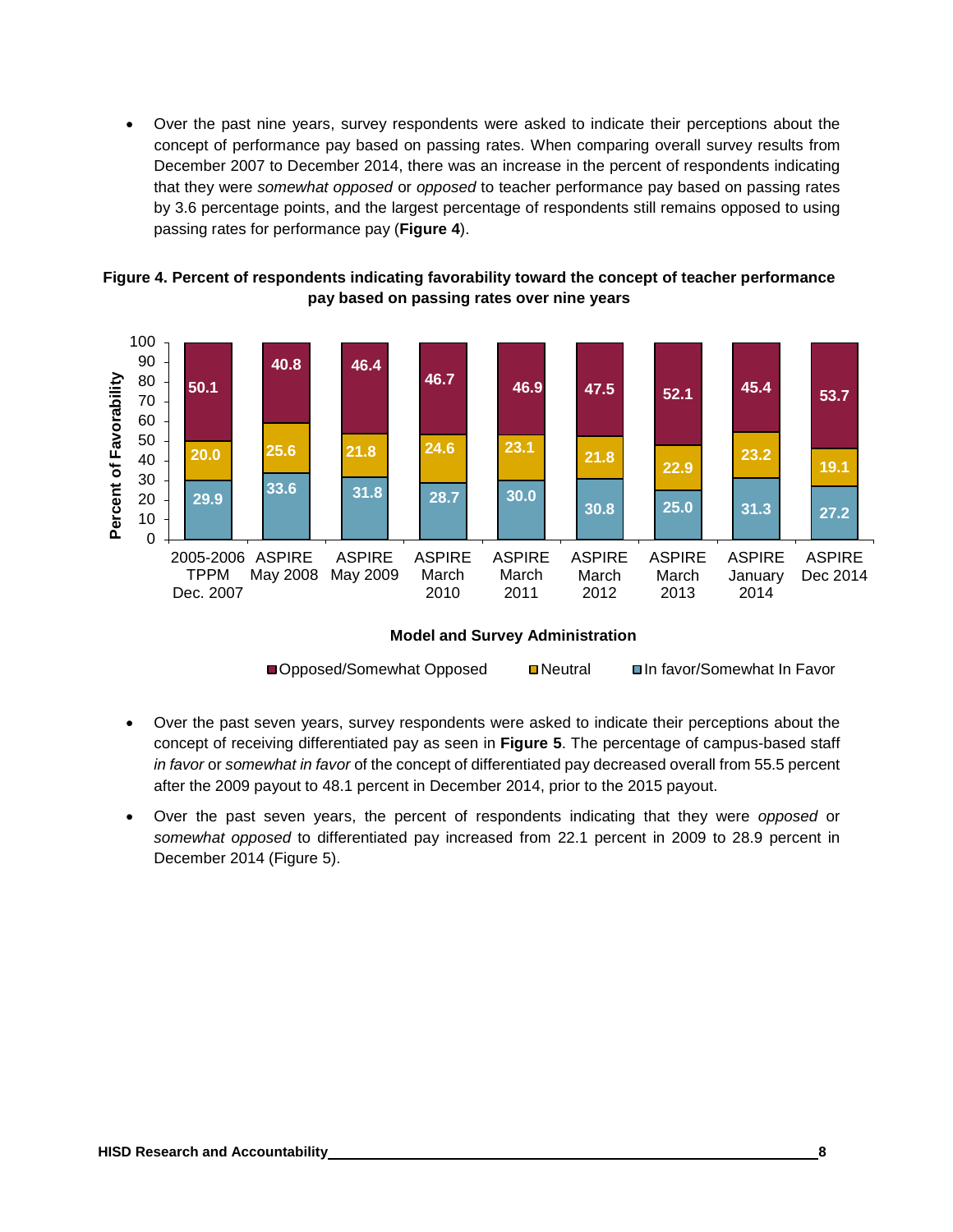**Figure 5. Percent of respondents indicating favorability toward the concept of differentiated pay for the past seven years**



• When comparing survey results from January 2014 to December 2014, data were collected on the favorability of respondents towards the concept of an award for educators in hard-to-staff buildings. The majority of respondents (57.0 percent and 67.0 percent ) indicated that they were *in favor* or *somewhat in favor* of awarding an incentive to educators in hard-to-staff buildings, with 25.2 percent and 20.7 percent who were *neutral*, and 17.9 percent and 12.3 percent who were *somewhat opposed* or *opposed*. Over the past two years, this item has inceased in favorability by 10.0 percentage points, from 57.0 percent in January 2014 to 67.0 percent in Decemer 2014 (**Figure 6**).





- ■In favor/Somewhat In Favor Neutral Opposed/Somewhat Opposed
- To determine whether there were differences in perceptions toward the concept of performance pay overall, comparisons were made between core foundation teachers and non-core instructional staff (December 2007 and December 2014) as summarized in **Figure 7** (p. 10) Based on results of the December 2007 survey administration, the percentage of core foundation teachers who were *in favor*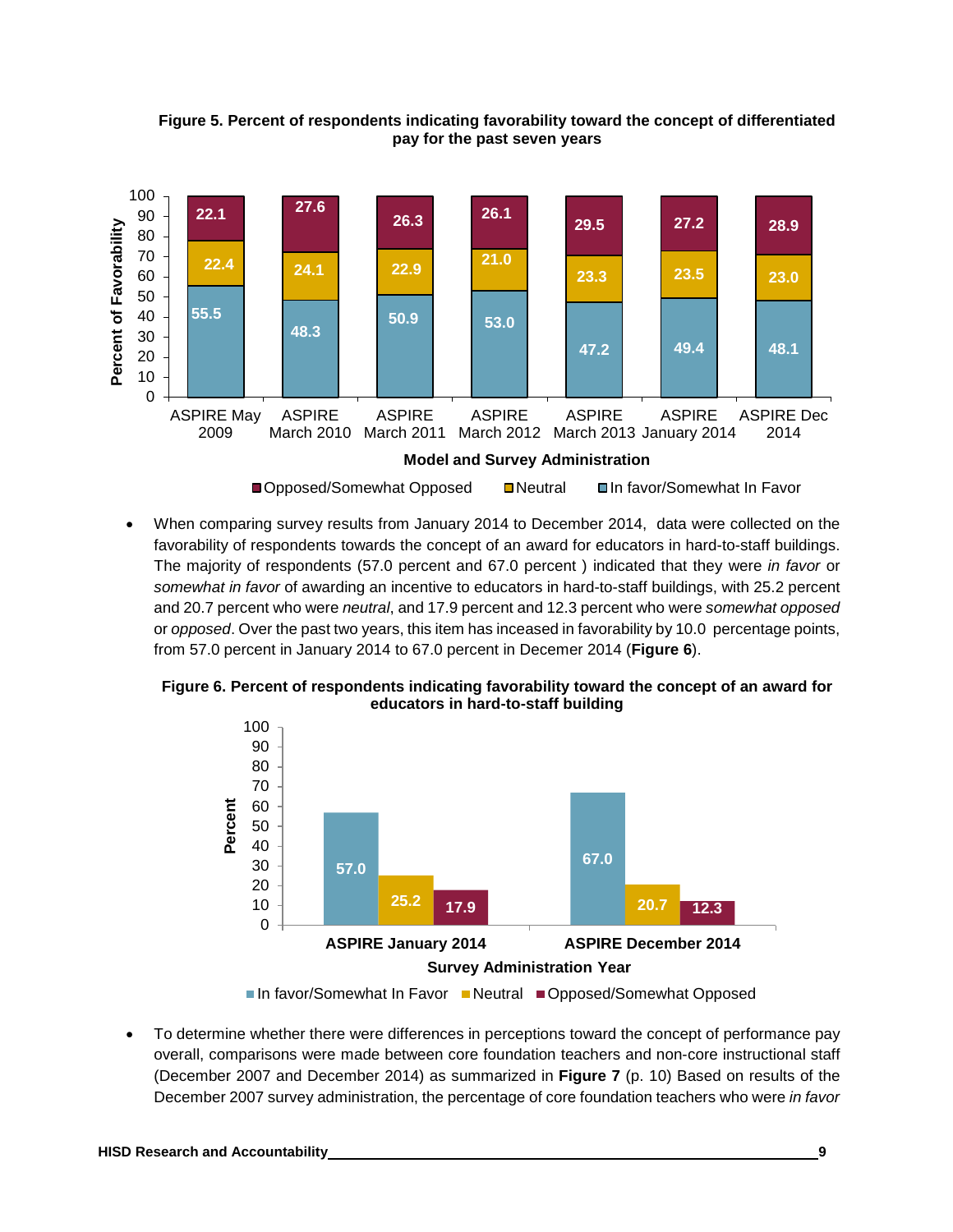or *somewhat in favor* of teacher performance pay exceeded that of non-core instructional staff by 8.4 percentage points; whereas, December 2014 survey results indicated that the percentage of core foundation teachers who were *in favor* or *somewhat in favor* of teacher performance pay was less than that of non-core instructional staff by 2.4 percentage points. Favorable responses have decreased overall for both groups over the last nine years.





Note: To make 2014 comparable to the 2007 survey administration data, non-instructional employees (ASPIRE Award Group 6 and 7) (N=485) and principals (ASPIREAward Group 1L) (N=74) were not included in this analysis.

- **Appendix A** (p. 32) compares differences in perceptions toward the concept of teacher performance pay overall by eligibility category (December 2014). Of the respondents that indicated that they were eligible to receive an award and who indicated a particular eligibility category, 69.6 percent of principals indicated they were *somewhat in favor* or *in favor* toward the concept of teacher performance pay, reflecting the highest level of agreement of all the eligibility categories. This was followed by assistant principals/deans at 65.2 percent, operational support staff at 59.0 percent, and teaching assistants at 54.4 percent.
- Of the respondents that indicated that they were eligible to receive an award and who indicated a particular eligibility category, 45.1 percent of elective/ancillary teachers indicated that they were *somewhat opposed* or *opposed* toward the concept of teacher performance pay, reflecting the highest level of disagreement to the statement.
- For those respondents that reported they were Not Eligible to receive an ASPIRE award, 40.7 percent were *somewhat in favor* or *in favor* and 41.1 percent were *somewhat opposed* or *opposed* toward the concept of teacher performance pay, not notably different from eligible teachers.
- To determine whether there were differences in perceptions toward the concept of teacher performance pay based on individual student growth, comparisons were made between core foundation teachers and non-core instructional staff through time (December 2007 and December 2014). **Figure 8** summarizes the results. The percentage of core foundation teachers who were *in favor* or *somewhat in favor* of teacher performance pay based on individual student growth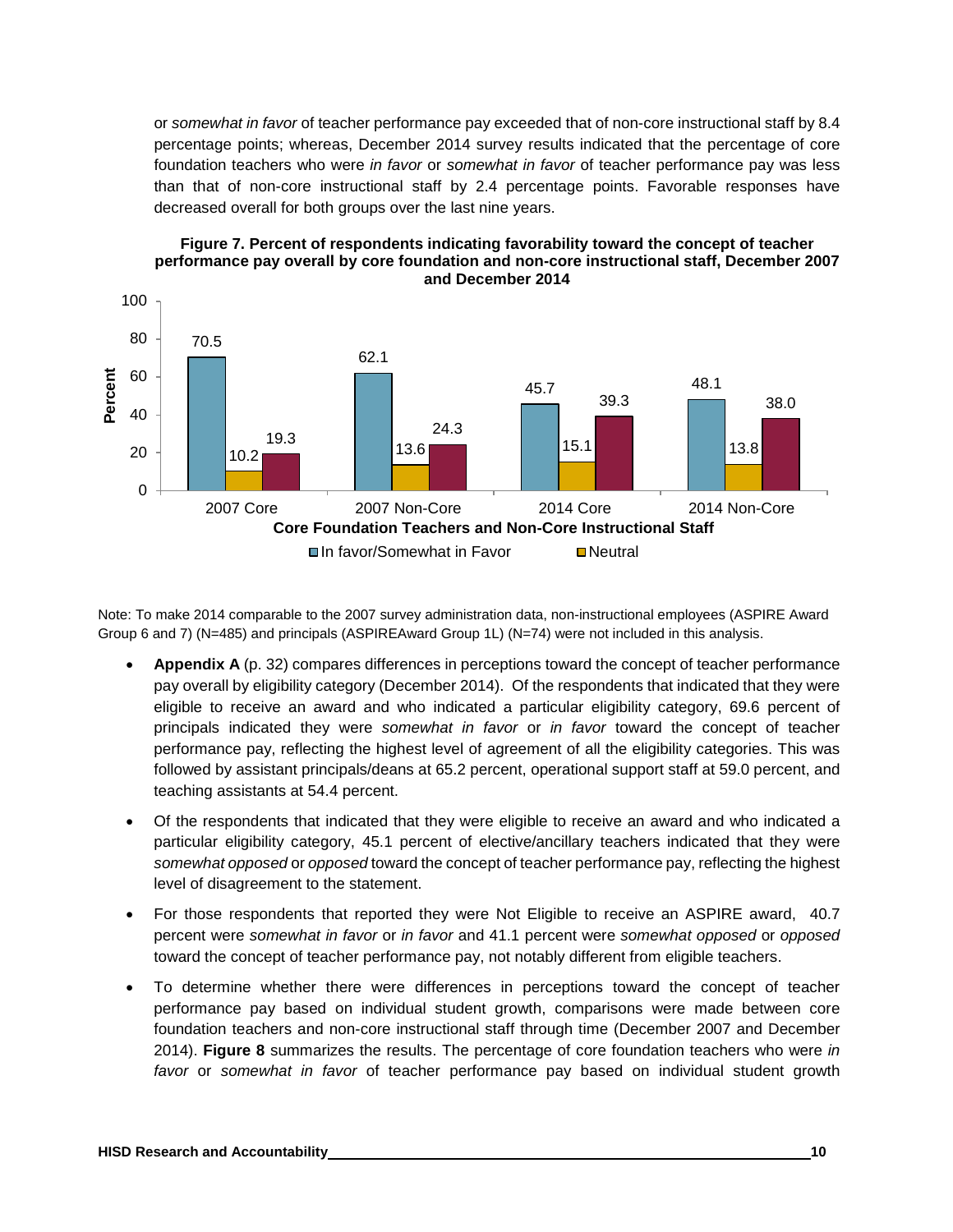exceeded that of non-core instructional staff by 11.6 percentage points based on December 2007 results and only 1.6 percentage points based on December 2014 results.

• The percentage of non-core instructional staff that indicated they were *somewhat opposed* or *opposed* toward the concept of teacher performance pay based on individual student growth exceeded that of core foundation teachers by 9.8 percentage points in December 2007 compared to the percentatge of core teachers that exceeded non-core instructional staff by 1.2 percentage points based on December 2014 results.

#### **Figure 8. Percent of respondents indicating favorability toward the concept of teacher performance pay based on individual student growth by core foundation and non-core instructional staff, December 2007 and December 2014**



Note: To make 2014 comparable to the 2007 survey administration data, non-instructional employees (ASPIRE Award Groups 6 and 7) (N=485) and principals (ASPIREAward Group 1L) (N=74) were not included in this analysis.

- To determine whether there were differences in perceptions between core foundation teachers and non-core instructional staff over time regarding favorability toward the concept of teacher performance pay based on passing rates, comparisons were made using results from the December 2007 survey administration and the December 2014 survey administration. **Figure 9** (p. 12) summarizes the results. The percent of core foundation teachers who were *in favor* or *somewhat in favor* of teacher performance pay based on passing rates only exceeded that of non-core instructional staff by 5.3 percentage points in December 2007 and by just 3.1 percentage points in December 2014.
- Approximately 52 percent of core foundation teachers and non-core instructional staff indicated that they were *somewhat opposed* or *opposed* toward the concept of teacher performance pay based on passing rates for the December 2007 survey administration which increased to 58.4 percent of core foundation teachers and 59.2 percent of non-core instructional staff based on survey results from the December 2014 administration (Figure 9).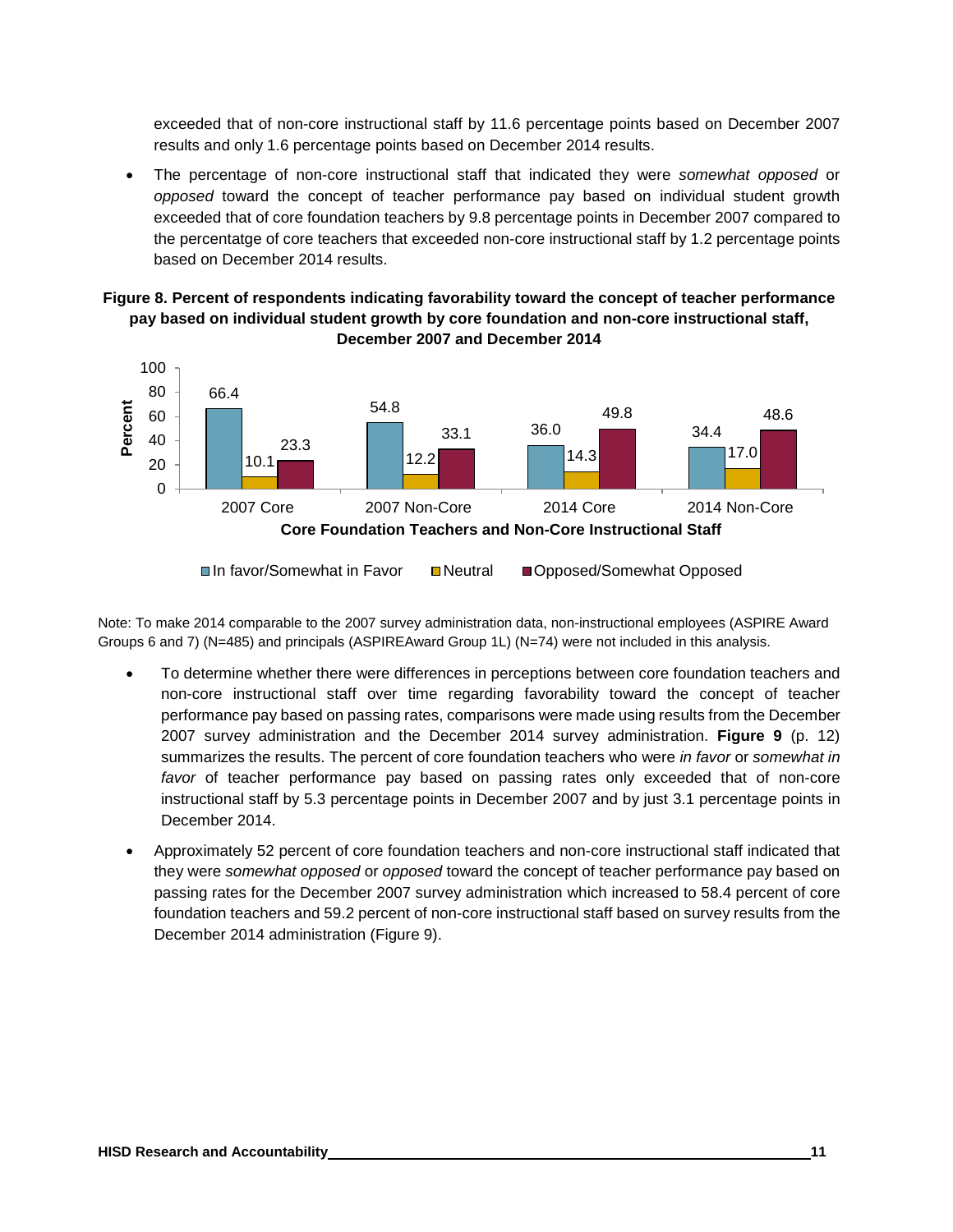

#### **Figure 9. Percent of respondents indicating favorability toward the concept of teacher performance pay based on passing rates by core foundation and non-core instructional staff, December 2007 and December 2014**

Note: To make 2014 comparable to the 2007 survey administration data, non-instructional employees (ASPIRE Award Groups 6 and 7) (N=485) and Principals (ASPIREAward Group 1L) (N=74) were not included in this analysis.

- **Appendix B** (p. 33) summarizes the results by eligibility category regarding perceptions towards the concept of teacher performance pay based on individual student growth, **Appendix C** (p. 34) summarizes the results by eligibility category regarding perceptions towards the concept of teacher performance pay based on passing rates only, and **Appendix D** (p. 35) summarizes the results by eligibility category regarding perceptions towards the concept of differentiated pay based on the December 2014 survey administration.
- Of the respondents that indicated that they were eligible to receive an award and who indicated a particular eligibility category, 75.4 percent of principals and 59.1 percent of assistant principals/deans of instruction indicated they were *somewhat in favor* or *in favor* toward the concept of teacher performance pay based on individual student growth, reflecting the highest levels of agreement of all the eligibility categories (Appendix B, p. 33).
- Of the respondents that indicated that they were eligible to receive an award and who indicated a particular eligibility category, 59.9 percent of elective/ancillary teachers and 50.2 percent of core teachers, grades 3–12 w/o EVAAS®, indicated that they were *opposed* or *somewhat opposed* toward the concept of teacher performance pay based on individual student growth (Appendix B, p. 33).
- Of the respondents that indicated that they were eligible to receive an award and who indicated a particular eligibility category, 39.1 percent of principals and 21.6 percent of elective/ancillary teachers indicated they were *somewhat in favor* or *in favor* toward the concept of teacher performance pay based on individual passing rates, reflecting the highest and lowest levels of agreement, respectively, of all the eligibility categories based on December 2014 results (Appendix C, p. 34).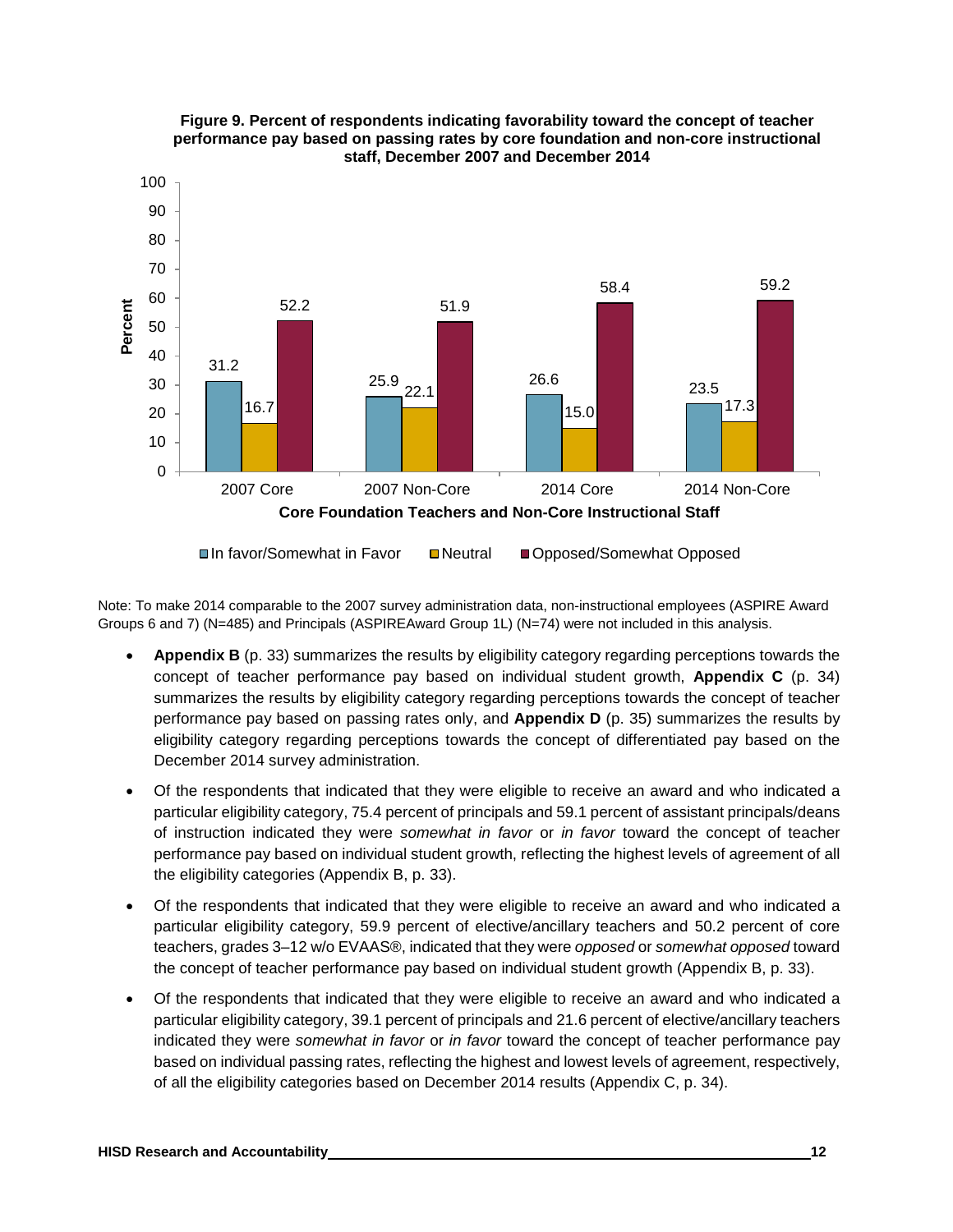- Of the respondents that indicated that they were eligible to receive an award and who indicated a particular eligibility category, 63.5 percent of elective/ancillary teachers and 25.6 percent of teaching assistants indicated that they were *opposed* or *somewhat opposed* toward the concept of teacher performance pay based on passing rates, reflecting the highest and lowest levels of disagreement, respectively, of all of the eligibility categories (Appendix C, p. 34).
- Of the respondents that indicated that they were eligible to receive an award and who indicated a particular eligibility category, 68.7 percent of principals indicated they were *somewhat in favor* or *in favor* toward the concept of differentiated pay, reflecting the highest level of agreement of all the eligibility categories. This was followed by assistant principals/deans of instruction at 63.1 percent. Elective/ancillary and Group 2: Core Teacher PK–2 teachers had the lowest levels of agreement with only 40.6 percent *in favor* or *somewhat in favor* (Appendix D, p. 35).
- Of the respondents that indicated that they were eligible to receive an award and who indicated a particular eligibility category, 43.3 percent of elective/ancillary teachers indicated that they were *somewhat opposed* or *opposed* toward the concept of differentiated pay, reflecting the highest level of disagreement to the statement (Appendix D, p. 35).
- On the teacher appraisal system, participants were asked to rate the rigor of the system on a scale of 1 (not rigorous) to 5 (very rigorous) and fair on a scale of 1 (not fair) to 5 (very fair). A majority (56.0 percent) of respondents rated the system as rigorous while 22.1 percent rated the system as fair, with a rating of 4 (Agree) or 5 (Strongly Agree).

**What were the perceptions of respondents regarding their level of agreement to specific instructional practices or behaviors encouraged by the ASPIRE Award program or practiced over the past several years?**

- Over the past six years, respondents were asked whether the ASPIRE Award encouraged specific behaviors. **Table 6** (p. 27) compares the responses of respondents for four items to the baseline year. The largest percentage of respondents in 2009 indicated that they *agreed* or *strongly agreed* that the ASPIRE Award encouraged them to *continue teaching in the classroom* (47.9 percent), *remain working in HISD* (44.0 percent) (baseline year is 2012), and that the ASPIRE Award encouraged them to *come to work on a daily basis* (47.0 percent). These percentages decreased to 37.3 percent, 39.2 percent, and 38.3 percent, respectively in December 2014 survey data.
- Based on survey data collected in December 2014, the largest percentage of respondents indicated that over the past several years, they *collaborated with my colleagues* (74.7 percent*) always* (**Table 7**, p. 28).
- Based on survey data collected in December 2014, 6.6 percent of respondents indicated that they *never used value-added data to make instructional decisions*, compared to 41.5 percent who *always used value-added data to make instructional decisions* (Table 7, p. 28).

**What were the perceptions and level of understanding of respondents regarding the Teacher Performance-Pay Model (TPPM) and ASPIRE Award program?**

**Figure 10** (p. 14) summarizes the perceptions of respondents towards the respective performancepay models through time. When comparing the percentage of respondents that indicated they were *in favor* or *somewhat in favor* toward the 2005–2006 Teacher-Performance Pay Model and to the specific ASPIRE Award program for that year, it was first reported at 44.4 percent (December 2007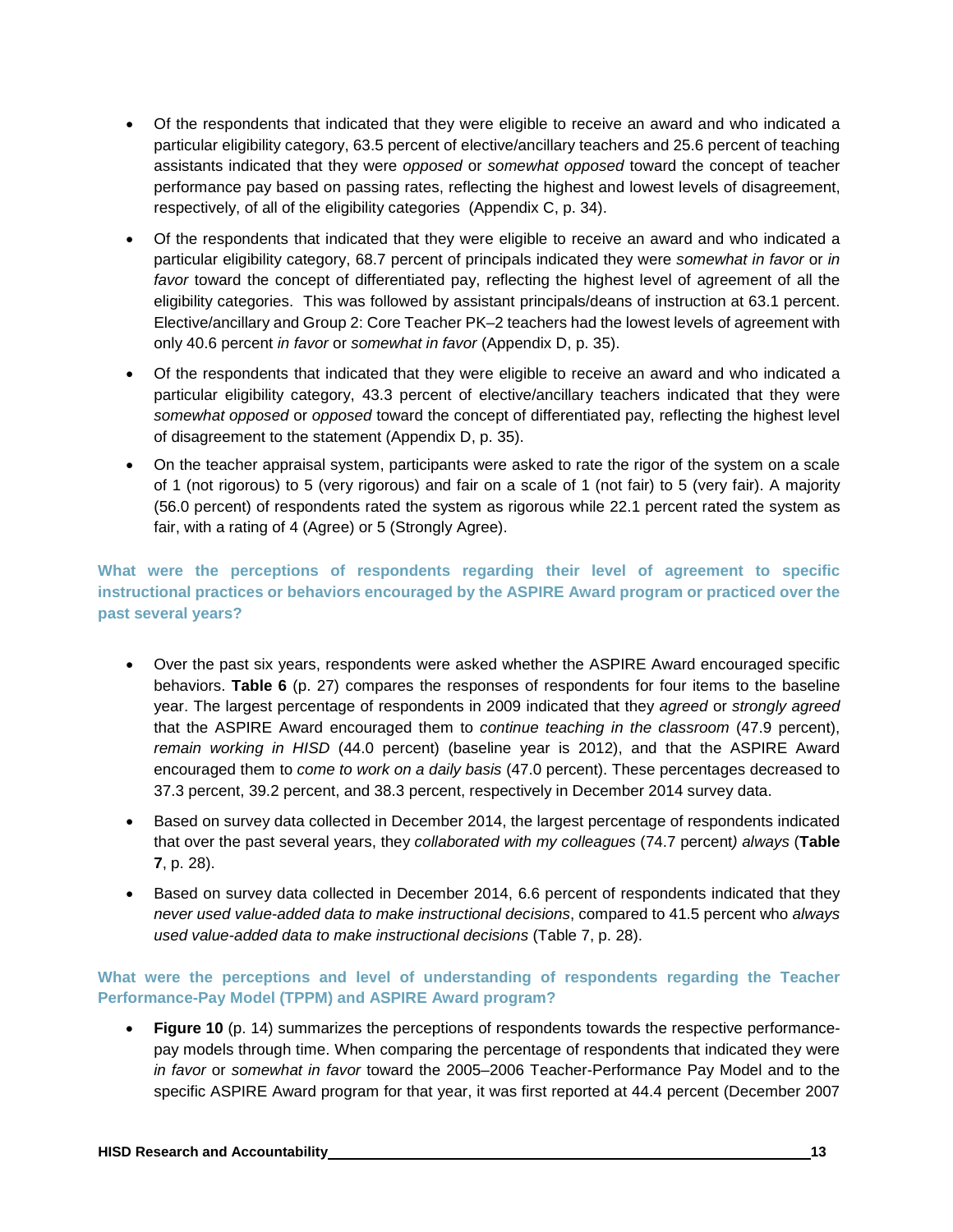survey administration), reached a peak of 53.3 percent in 2009, and was most recently reported at 46.5 percent (December 2014 survey administration). This is an 4.4 percent point increase from March 2013. These results were after the payout, or in the most recent survey adminsitration, prior to the payout of each model.

• When comparing survey results after or just prior to each payout, the percentage of respondents that indicated they were *somewhat opposed* or *opposed* toward the 2005–2006 Teacher Performance-Pay Model and to the 2013–2014 ASPIRE Award program decreased by 11.1 percentage points over a nine-year period, with the low being in 2009 at 24.0 percent (Figure 10).



**Figure 10. Percent of survey respondents' favorability toward the performance-pay model paid out that year**

- **Figure 11** (p. 15) summarizes the results regarding the level of understanding respondents indicated toward the ASPIRE award models for each of the last eight years.
- When comparing survey results from May 2008 to December 2014, the percentage of respondents that indicated their level of understanding of the ASPIRE Award program was *very low* or *low*, increased by 8.7 percentage points, and there was a decrease in the percentage of respondents that indicated their level of understanding of the ASPIRE Award program was *sufficient* (10.1 percentage points) (Figure 11, p. 15).
- When comparing survey results from January 2014 to December 2014, there was a decrease in the percentage of respondents that indicated their level of understanding of the ASPIRE Award program was *very high* or *high* (7.8 percentage points), as well as an increase in the percentage of respondents that indicated their level of understanding of the ASPIRE Award program was *low/very low* (6.8 percentage points) (Figure 11, p. 15).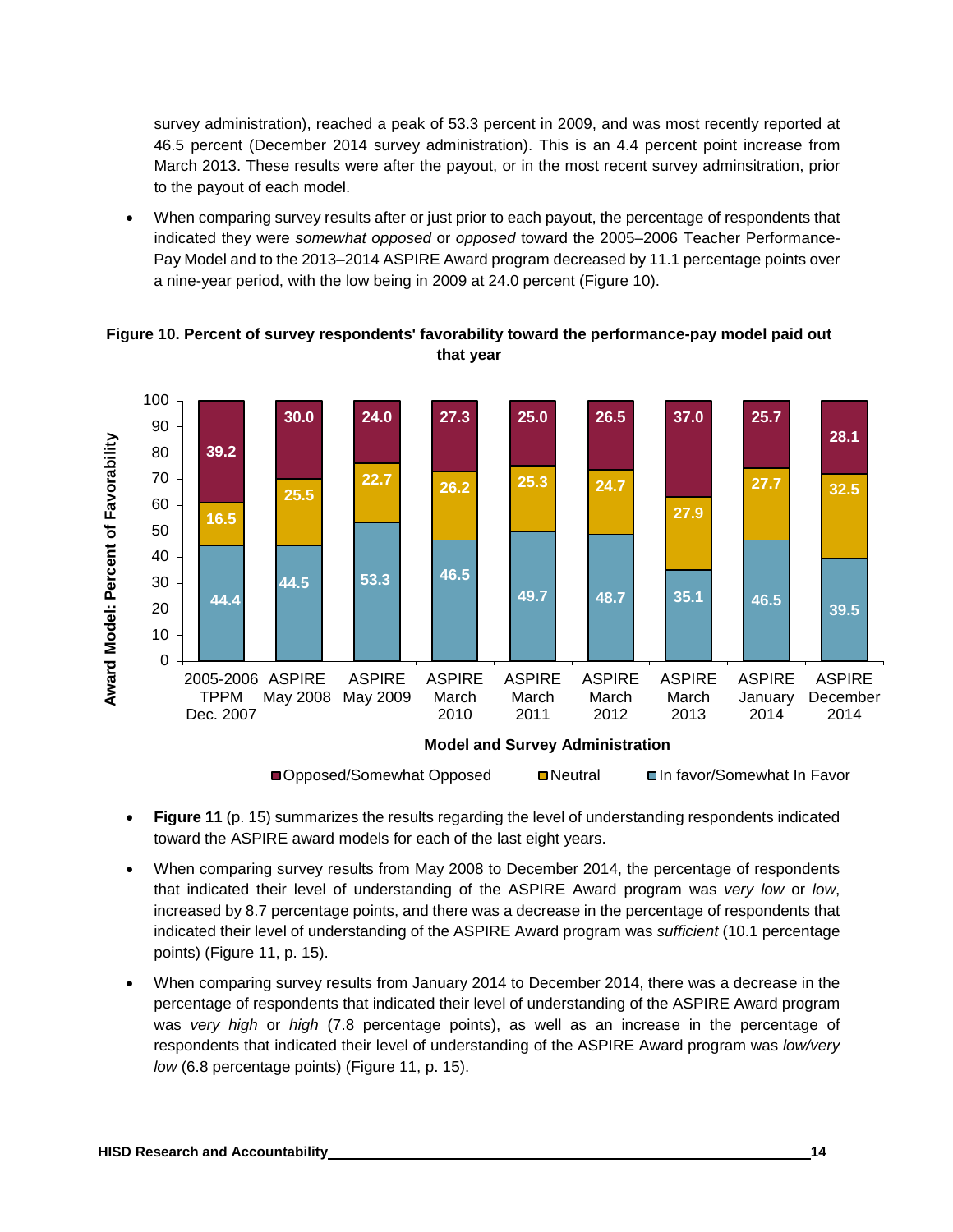

**Figure 11. Percent of survey respondents' level of understanding of the performance-pay model paid out that year**

- To determine whether there were differences in perceptions regarding the level of understanding toward ASPIRE, comparisons by eligibility category for ASPIRE December 2014 respondents are summarized in **Appendix E** (p. 36). Based on respondent data from the nine eligibility categories, principals and assistant principals indicated having a very high/high level of understanding (60.6 percent and 56.9 percent, respectively) compared to core teachers, elective/ancillary teachers, instructional support staff, teaching assistants, operational support staff, and those indicating that they were Not Eligible to receive an ASPIRE award (ranging from 26.2 percent for Operational Support Staff to 36.8 percent for Instructional Support Staff.
- On the December 2014 survey, 26.8 percent of respondents that indicated they were Group 3: Core Teachers Grades 3–12 without EVAAS® as well as respondents that indicated they were Not Eligible to receive an award perceived their level of understanding of the ASPIRE Award program as *very low* or *low*, reflecting the greatest lack of understanding for ASPIRE survey respondents (Appendix E, p. 36).

**What percentage of respondents watched Value-Added/EVAAS learning modules, and what was the level of understanding?**

• **Figure 12** provides a comparison of the percent of respondents who watched at least one Value-Added/EVAAS Learning Module in the past 12 months. Out of 3,197 respondents, 31.1 indicated *Yes*, 40.9 percent responded *No*, and 28.0 percent indicated that *they did not know this resource was available*.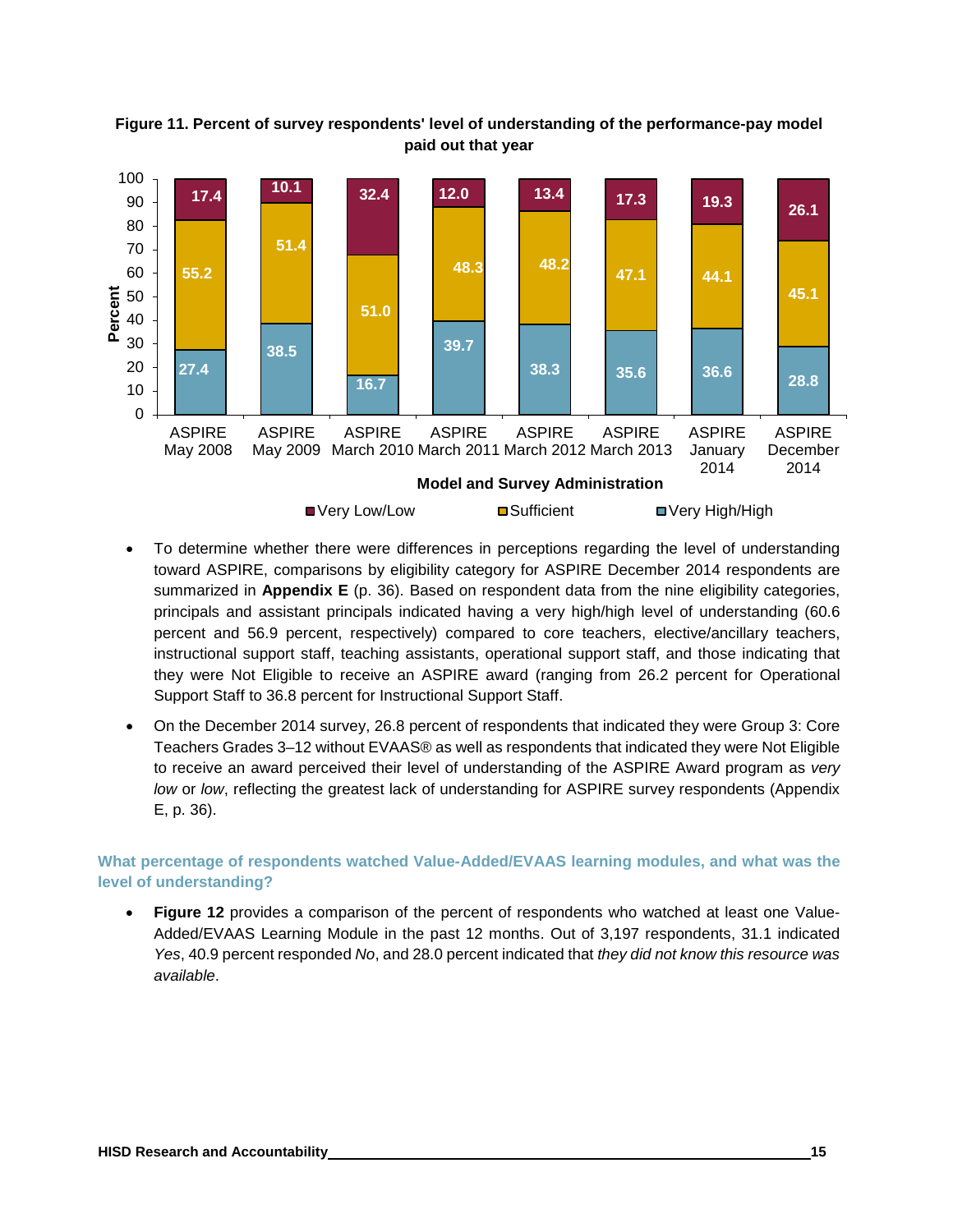

#### **Figure 12. Percent of survey respondents watching value-added learning modules**

- When comparing the perceptions of respondents from May 2008 to December 2014, there was a 5.8 percentage point decrease regarding respondents that rated their level of understanding of the difference between student achievement and academic progress as *very high* or *high* (**Figure 13**).
- Over the past eight years, the percent of respondents who rated their level of understanding of the difference between student achievement and academic progress as *very low* or *low* increased overall by 6.2 percentage points, although there was an overall decrease of 1.6 percentage points from 2008 to 2012 (Figure 13).



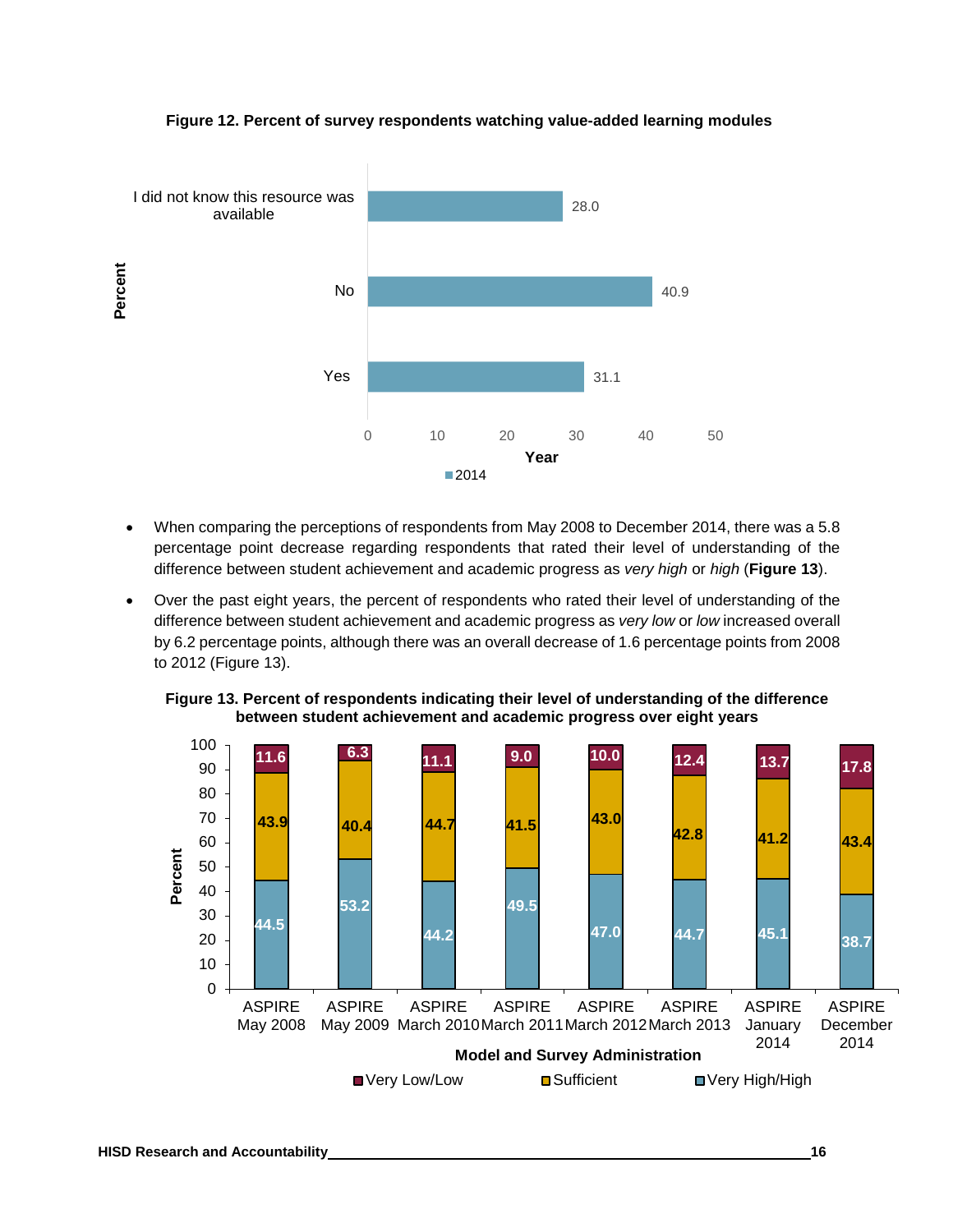- On the May 2008 ASPIRE Award survey, there were seven items that were designed to determine the level of understanding for different training components related to the ASPIRE Award. **Table 8** (p. 28) depicts the comparison of the baseline data collected in May 2008 with data collected in December 2014.
- The percentage of respondents indicating a *high/very high* level of understanding decreased for six of the seven components. However, December 2014 had a lower number of respondents compared to 2008 (Table 8, p. 28).
- Based on survey data collected in May 2008 and December 2014, the training component for which the largest percentage of respondents indicated, in both years, a *very high* or *high* level of understanding centered on *my understanding of the difference between student achievement and academic progress* (44.5 and 38.7 percent, respectively) (Table 8, p. 28).
- Based on survey data collected in May 2008 and December 2014, the training component for which the largest percentage of respondents indicated, in both years, a *very low* or *low* level of understanding focused on *how the ASPIRE Awards were calculated/determined* (33.9 percent and 44.1 percent, respectively) (Table 8, p. 28).
- One question asked respondents whether they perceived a connection between classroom instruction and performance-pay results. **Figure 14** compares the percent of respondents from the past seven years' surveys. Based on the May 2009 and December 2014 survey results, there was a decrease in the percentage of survey respondents who *strongly agreed* or *agreed* that there was a connection between classroom instruction and ASPIRE Award results (44.7 percent and 36.6 percent, respectively).
- For the 2009 survey, 29.0 percent of the respondents *disagreed* or *strongly disagreed* with the statement that there was a connection between classroom instruction and ASPIRE Award results; however, this increased to 40.7 percent on the December 2014 survey (Figure 14). Nevertheless, these results showed slight improvements from the March 2013 responses.



#### **Figure 14. Percent of respondents indicating a connection between classroom instruction and ASPIRE Award results over seven years**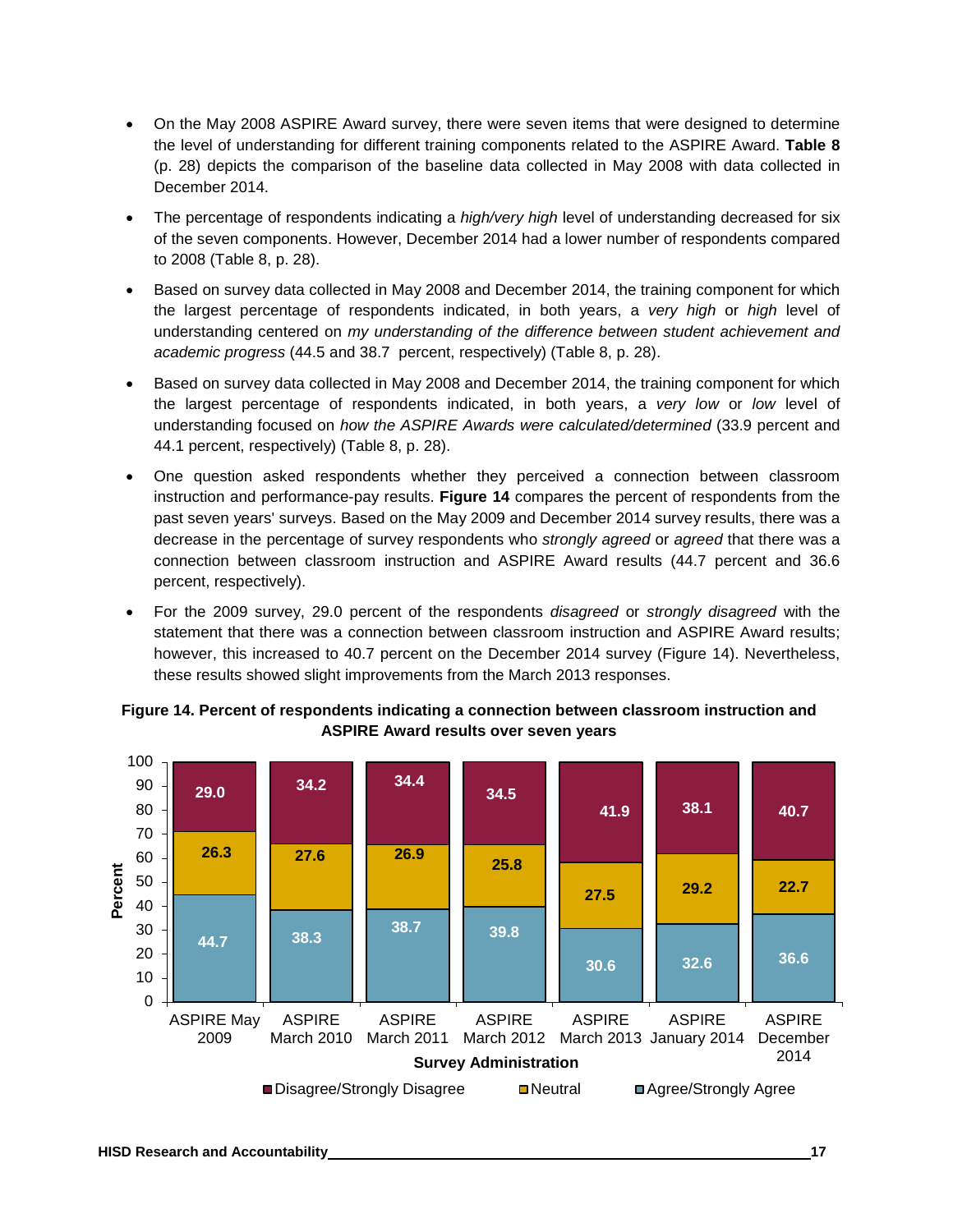- A cross tabulation was conducted to determine whether there were differences in the level of understanding of value-added analysis who reported they were Group 1: Core Teacher Grades 3– 10 with EVAAS® who reported watching value-added analysis learning modules and those that reported not watching or not aware of the resource. **Figure 15** summarizes the results.
- For the December 2014 survey administration, a higher percentage of respondents who watched the value-added analysis learning modules training reported a *high* or *very high* understanding of valueadded analysis compared to those who did not watch the value-added learning moduels or who were unaware of the resource (35.5 percent, 23.2 percent, and 11.1, respectively) (Figure 15).
- For December 2014 administration, 74.6 percent of respondents who watched the value-added analysis learning modules reported a *sufficient* or higher understanding of value-added analysis compared to those who did not watch the value-added training at 62.7 or who were unaware of the resource at 47.2 percent (Figure 15).





Note: Items that were skipped were coded as missing data and not included in the analysis.

#### **What were the perceptions of respondents regarding their level of compensation and the ASPIRE Award Model?**

- There were seven items that were designed to examine the perceptions of respondents regarding the amount of money awarded and the ASPIRE model. The results from 2010 (three years ago) and 2014 (most recent) are summarized in **Table 9** (p. 29).
- On the 2010 and 2014 survey administrations, the statement for which the largest percentage of respondents indicated *strongly agree* or *agree* centered on *continuing the ASPIRE Award and*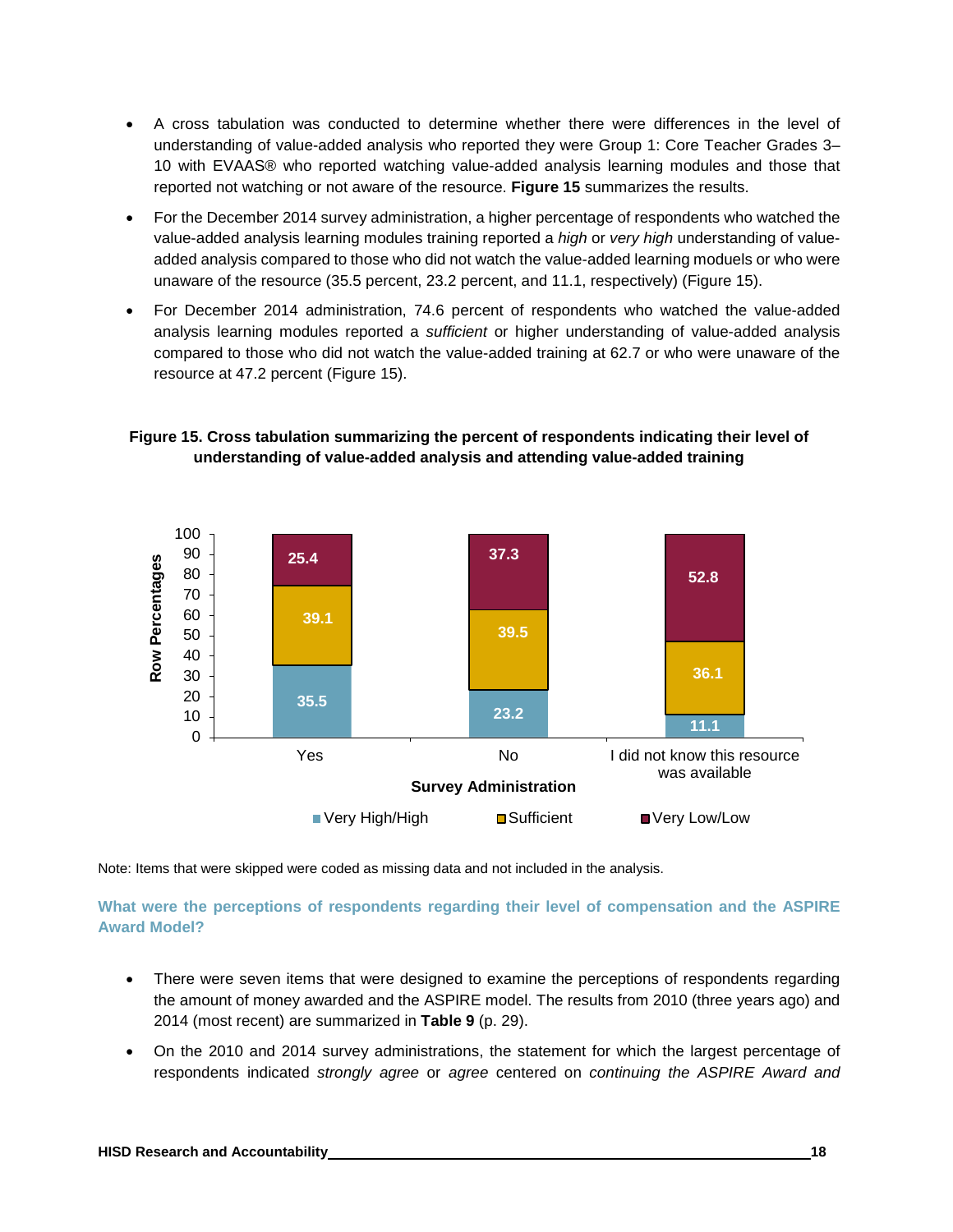*modifying the model on an annual basis* (48.7 percent and 54.2 percent, respectively) (Table 9, p. 29).

- For the December 2014 administration, a higher percentage of respondents *strongly disagreed* or *disagreed* that their maximum award amount was commensurate with their professional contribution (48.1 percent) compared to 21.4 percent who were *neutral* and 30.5 percent who *agreed* or *strongly agreed* (Table 9, p. 29).
- Perceptions from 2010 to 2014 became more positive and less negative on six of the seven items (Table 9, p. 29).
- To determine whether there were differences in perceptions about the connection between classroom instruction and performance pay results, comparisons were made by eligibility category and respondents who indicated they were not eligible as summarized in **Appendix F** (p. 37).
- For December 2014, the percentage of teaching assistants who *strongly agreed* or *agreed* that there was a connection between classroom instruction and the ASPIRE Award results (64.6 percent) exceeded core teachers (Groups 1–3), elective/ancillary teachers, instructional support staff, operational support staff, principals, assistant principals/deans, and those respondents that indicated they were not eligible to receive an award (Appendix F, p. 37).
- The highest percentage of respondents that *disagreed* or *strongly disagreed* that there was a connection between classroom instruction and the ASPIRE Award results was from core teachers, grades 3–12 w/o EVAAS® (56.9 percent) (Appendix F, p. 37).
- To determine whether there were differences in perceptions regarding the maximum award amount reflecting adequate recognition for efforts to increase student progress, comparisons were made by eligibility category and respondents who indicated they were not eligible as summarized in **Appendix G** (p.38).
- For December 2014, 39.9 percent of core teachers grades 3–10 and 59.8 percent of teaching assistants, *agreed* or *strongly agreed* that their maximum ASPIRE Award adequately recognized their efforts to increase student progress, reflecting the highest levels of agreement compared to the remaining eligibility categories and for those respondents indicating they were not eligible to receive an award (Appendix G, p. 38).
- For December 2014, 63.4 percent of elective/ancillary teachers, 62.4 percent of instructional support staff, and at least 54.0 percent of core teachers, grades 3–12 without EVAAS, core teachers PK–2, or respondents that indicated they were not eligible to receive an award indicated that they *strongly disagreed* or *disagreed* that their maximum ASPIRE Award adequately recognized their efforts to increase student progress (Appendix G, p. 38).
- To determine whether differences existed with regard to the statement, *the maximum award amount for my ASPIRE Award category is commensurate with my professional contribution*, comparisons were made by eligibility category and for those respondents that indicated they were not eligible to receive an award. **Appendix H** (p. 39) summarizes the results.
- For December 2014, 55.6 percent of teaching assistants *agreed* or *strongly agreed* that their maximum ASPIRE Award was commensurate with their professional contribution, reflecting the highest levels of agreement compared to the remaining eligibility categories and those respondents indicating they were not eligible to receive an award (Appendix H, p. 39).
- On the December 2014 survey administration, 66.1 percent of elective/ancillary teachers, 64.5 percent of assistant principals and deans, and 63.0 percent of instructional support staff indicated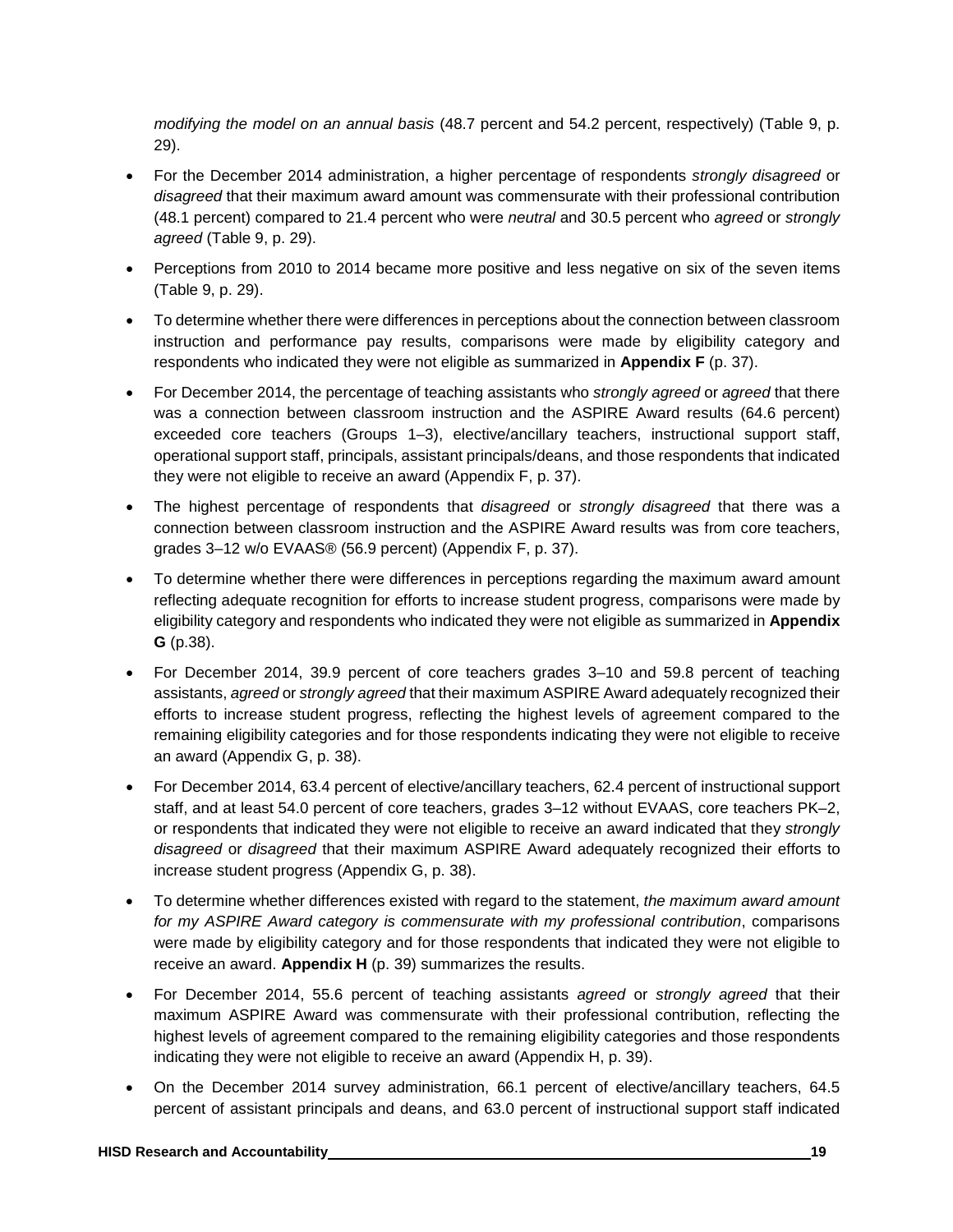that they *strongly disagreed* or *disagreed* that their maximum ASPIRE Award was commensurate with their professional contribution (Appendix H, p. 39).

- To determine whether there were differences in perceptions indicating favorability toward the concept of an award for educators in hard-to-staff buildings, comparisons were made by eligibility category and respondents who indicated they were not eligible as summarized in **Appendix I** (p.40).
- On the December 2014 survey administration, the majority of all eligibility categories as well as those that indicated they were not eligible to receive an award indicated that they *strongly agreed* or *agreed* toward the concept of an award for educators in hard-to-staff buildings. Principals and assistant principals/deans had the highest percentages with 74.6 percent and 73.8 percent, respectively (Appendix I, p. 40).

#### **What was the level of effectiveness for communicating information about the ASPIRE Award?**

- For the May 2009 and subsequent survey administrations, there were ten items for which respondents rated the level of effectiveness regarding communication about the ASPIRE Award. Two of the ten items were added to the 2012 survey, and one item was added to the 2013 survey regarding effective communication. The responses are summarized in **Table 10** (p. 30) using the item development as the baseline year.
- When comparing results from baseline to December 2014, nine of the ten areas of communication showed decreases. *Knowing when specific information about my ASPIRE Award was available* reflected the area of communication for which respondents indicated the highest increase for effectiveness (0.8 percentage point) (Table 10, p. 30).
- Based on the results of the May 2009 and 2014 surveys, 70.1 percent and 68.5 percent of respondents indicated that communication was *moderately effective* or *very effective* for *knowing where to find information about my specific ASPIRE Award*, reflecting the highest percentages for effectiveness for 2009 and 2014, respectively (Table 10, p. 30).
- Based on the December 2014 surveys, the areas for which the highest percentage of respondents perceived communications to be *not effective* or *somewhat effective* focused on *providing clear explanations about comparative growth calculations* (53.6 percent), *providing clear explanations about value-added calculations* (54.5 percent) and *providing clear explanations about the award model* (49.0 percent) (Table 10, p. 30).
- On the January 2014 survey, five questions were designed to determine how the respondents received specific types of communication. The results are summarized in **Table 11** (p. 30).
- Based on the results of the December 2014 survey, 86.7 percent of respondents reported the *ASPIRE e-mail* as reflecting the highest percentage when compared to the other four methods used to communicate information about the ASPIRE Award program. This was followed by the *ASPIRE eNEWS* (69.9 percent) (Table 11, p. 30).
- When comparing whether respondents received/used any of the five different methods for communicating information about the ASPIRE Award program, 18.6 percent of respondents indicated *Not Sure* regarding *Academic Services Memos*, the highest percentage for this category.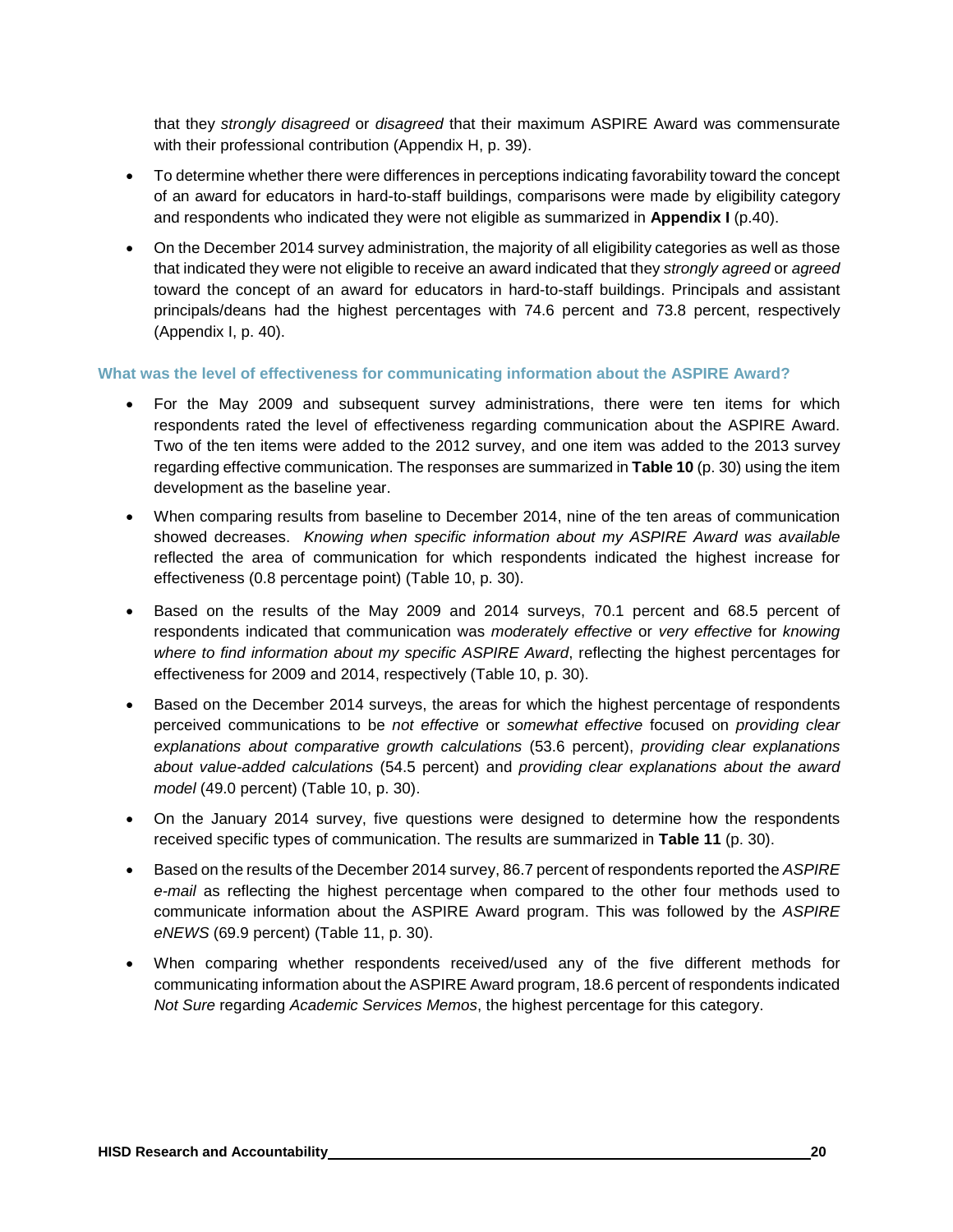#### **What were the recommendations for changing the 2013–2014 ASPIRE Award suggested by respondents?**

- Out of a total of 4,031 respondents on the December 2014 survey, 1,724 or 42.8 percent of the respondents provided at least one response for recommending changes to the 2013–2014 ASPIRE Award, whereas 57.2 percent of respondents did not provide any responses. **Table 12** (p. 31) summarizes the frequency and percent of responses.
- A total of 3.1 percent and 4.4 percent of the 1,724 responses reflected that no changes were needed to the model or the response was simply, *No Comment*. The top six emergent categories reflected 54.5 percent of the responses (Table 12, p. 31).
- The predominant suggestion centered on making the model equitable, fair, transparent, inclusive, with clear expectations so that all employees were treated equally, compensated equally, and/or had the opportunity to receive the same amount of award as the top dollar earners (12.8 percent). Elective/ancillary teachers, special education teachers, early childhood through grade 2, instructional support (i.e. counselors, librarians, and literacy coach), teaching assistants, and operational support staff (i.e. registrars, computer network specialists, and attendance specialists) were not eligible to receive the same level of compensation as core teachers with an EVAAS report. They felt "de-valued" by the way the model was designed. Some respondents indicated that the differences in eligibility and compensation were divisive for campuses. Moreover, respondents indicated that student success was a team effort, but the contribution of the team was not being equally valued for all members (Table 12, p. 31).
- Unintended consequences (divisive, cheating, free-riding) comprised about 12.0 percent of reponses. Respondents felt that some teachers would benefit from the award program but did not contribute significantly to student growth (free-riding). Another respondent indicated that "cheating is widespread in the HISD district...", while another indicated that "The ASPIRE Award Program, as is, is not a fair way to compensate and reward those teachers who are effective in non-tested subjects." Another respondent stated, "The very best teachers are leaving HISD for more competitive salaries and stipends." Others have stated that it is "divisive", and breeds frustration and confusion (Table 12, p. 31)."
- Approximantely 11.0 percent of the responses focused on the allocation of money. Respondents indicated that the money should be reallocated for student scholarships, smaller classes, better equipment, more tutors, school materials for students, clothes for students, attendance incentives for students, and to increase the base pay. Some respondents indicated that STAAR teachers or teachers in tested grade levels, teachers working in hard-to-staff schools and teachers providing instruction to low-income students and/or at-risk students should receive more money. Alternatively, respondents indicated that elective/ancillary teachers, special education teachers, Career and Technology teachers, librarians, nurses, early childhood teachers to grade 2 teachers (Group 2) should receive more money. Some respondents indicated that administrators should not receive any performance-pay money, their performance pay should be capped, or indicated that payouts for administrators were disproportionate in comparison to payouts for teachers. One respondent stated, "Making it more fair school wide for teachers. Central Office admin[istration] (including superintendent) should not be a part of ASPIRE" (Table 12, p. 31).
- A total of 174 responses or 6.9 percent of respondents were concerned about external factors that they perceived as impacting growth or the calcuation of growth. These were factors that teachers perceived as being out of their immedate control such as the classrooom composition (high numbers of behavior problems, English, Language Learners, at-risk, high performing, etc.). Another factor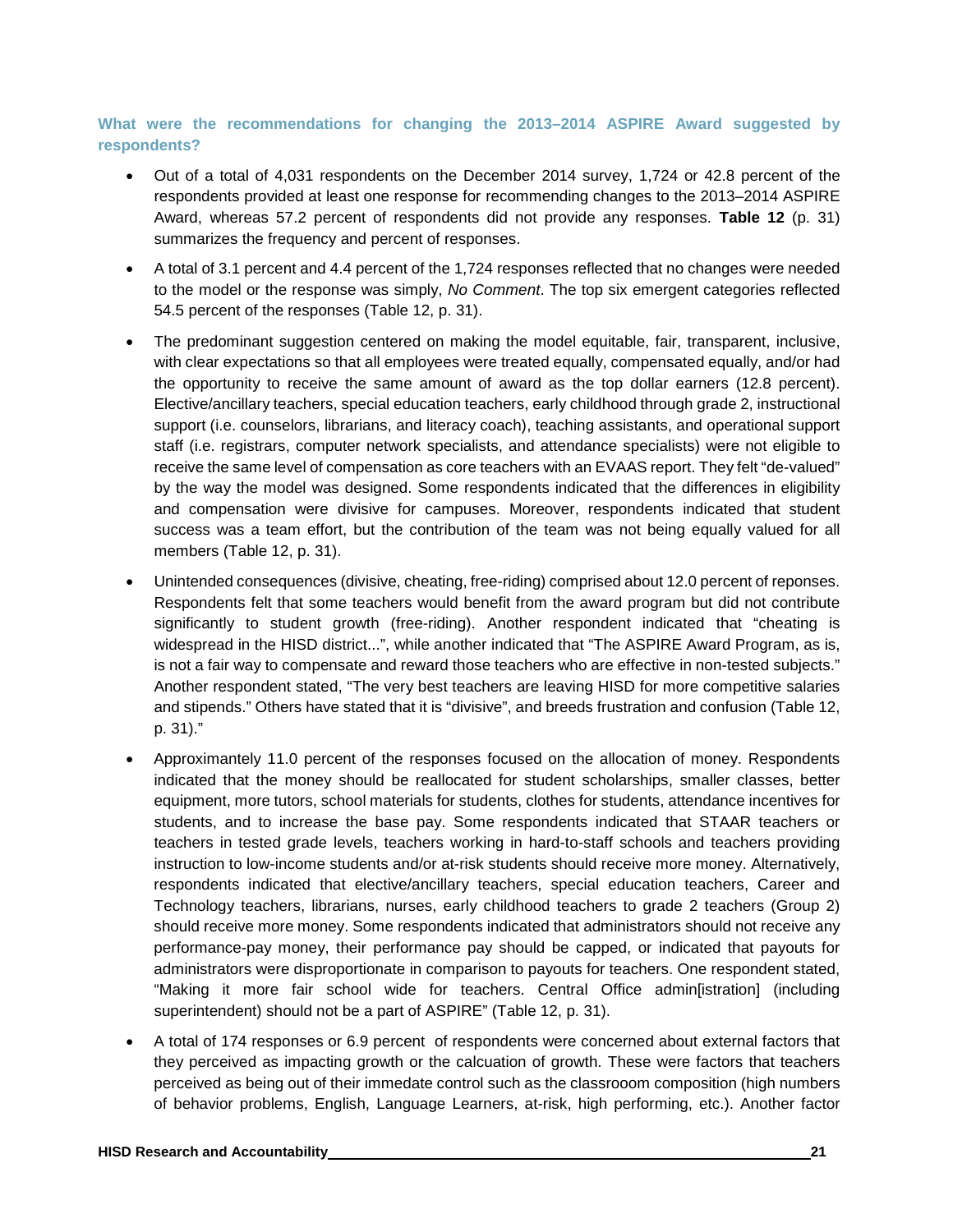centered on the time scheduled for a course. If students had more hours for reading and mathematics and less for science or art, how can they be compared? A third factor included those teachers who had tutors for their classes. Is it fair to calculate value-added scores for teachers with tutors and teachers who had no tutors. Student apathy and absenteeism were also factors that were out of a teacher's control (Table 12, p.31).

- Six percent of the respondents wanted to have the same earning opportunity as a core teacher with EVAAS®, or stated that their maximum award wasn't commensurate with their professional contribution.
- A total of 140 responses, or 5.5 percent of respondents to this question indicated that the ASPIRE Award be discontinued. One respondent cited, "Discontinue the program and use the ASPIRE money for scholarships for high achieving students to go to college." Another respondent stated, "Eliminate the program to restore true collaboration and teamwork" (Table 12, p. 31).

# **Discussion**

The purpose of the 2013–2014 ASPIRE Award Survey was to gain insight regarding the level of knowledge and perceptions of Houston Independent School District (HISD) teachers and staff after eight years of implementation of growth-based performance pay in HISD, as well as their perceptions regarding the overall concept of performance pay. Additionally, participants had the opportunity to provide recommendations for making changes to the current model and for helping the district develop new teacher career pathways and a differentiated compensation system that rewards, recognizes, and retains effective teachers. This annual survey serves as a mechanism to gather valuable feedback from program participants.

External factors, such as policy decisions, roll-out of a new model, or roll-out of any new model component may have influenced perceptions of growth-based performance pay since its inception. Although survey administrations followed the January payout with the exception of the 2014 survey administration when it was concurrent with the inquiry period, it is important to understand that eleven months had elapsed from the time of payout until the first survey administration (December 2007). Changes were instituted in the pay for performance model, communication about the model was enhanced, and training on the new model had commenced. Therefore, perceptions about the 2005–2006 Teacher Performance-Pay Model (TPPM) may have been influenced by anticipating these positive changes.

On February 12, 2010 the Board of Education approved using value-added data as the 34th criterion to evaluate teacher effectiveness. Questions and uncertainties arose regarding the impact of this policy for teachers. When the 2008–2009 ASPIRE Award Survey was launched on February 23, 2010, amid this policy change, sufficient time had not elapsed to fully address questions or correct misconceptions. It is highly likely that the climate of concern that was evident among teachers during that time impacted their responses to the survey items. This is apparent in the decreases across the board in almost all items from 2009 to 2010.

During the spring of 2011, budgetary shortfalls at the state level may have impacted perceptions and response rates during survey administration. Campuses were required to develop different budgetary plans, depending on the estimated shortfall in state funding that would result in the reduction in campus staff. Although final announcements were not made until April, an environment of speculation and uncertainty developed throughout all levels of the district.

There were several factors that may have impacted the response rates for the 2012 survey. These included: multiple surveys targeting campus-based staff, including the ASPIRE Award and Career Pathways and Compensation Survey, administration of the new state assessment, State of Texas Assessments of Academic Readiness (STAAR), and rolling out the new teacher appraisal and development system. Teachers and other campus-based personnel were more focused and concerned about the new state assessment and the new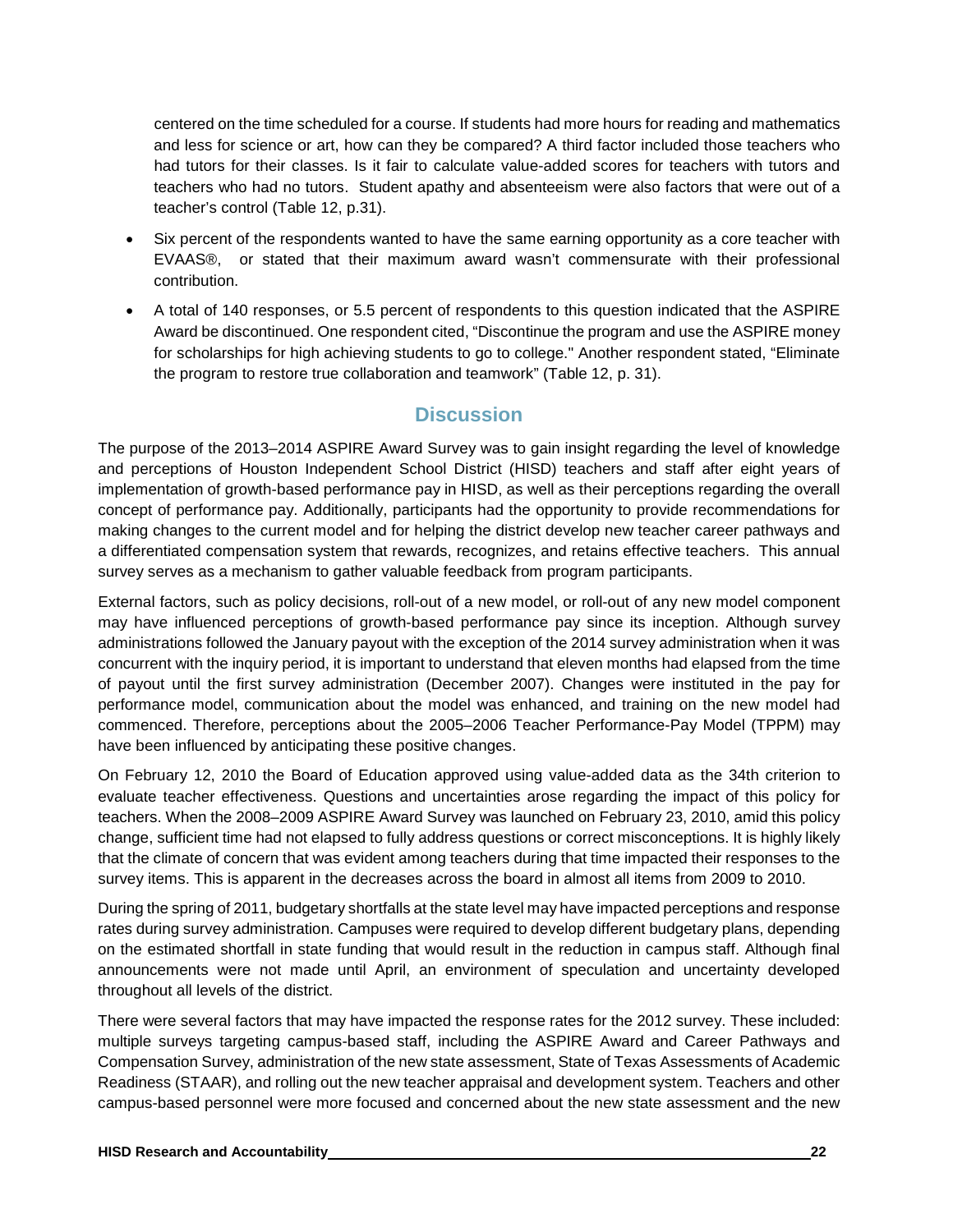teacher appraisal system. The 2012–2013 school year marked the first year of inclusion of value-added and comparative growth measures formally introduced into the new teacher appraisal and development system.

There have been four key areas that have shown mixed results over the past four to eight years. First, when comparing the survey response rate for December 2007 to the response rate for December 2014, there was an overall increase from 11.4 percent to 22.0 percent, but a decrease of 28.8 percentage points from May 2009, 15.7 percentage points from March 2010, and 8.3 percentage points from March 2011. There was a decrease of 3.7 percentage points from January 2014. The response rate is low and caution is warranted in interpreting the data.

Another key area, support for the program, showed mixed results over the eight-year period. Although the percentage of campus-based staff *in favor* or *somewhat in favor* of the concept of teacher performance pay decreased from 69.2 percent after the 2007 payout to 55.2 percent after the 2010 payout, this increased to 58.6 after the 2012 payout, but then decreased to 49.7 percent with the December 2014 survey administration. When respondents were asked about their perceptions of the award model for that year, 44.4 percent of respondents were *in favor* or *somewhat in favor* of the 2005–2006 Teacher Performance-Pay Model (December 2007) compared to the peak of 53.3 percent who were *in favor* or *somewhat in favor* of the ASPIRE Award program in May 2009. Alternatively, the majority of respondents have not been *in favor* or *somewhat in favor* of the ASPIRE Award program over the past five years.

A related measure, support for the concept of differentiated pay, showed mixed results. Baseline data were collected during the May 2009 survey administration. Approximately 56.0 percent of respondents indicated they were *in favor* or *somewhat in favor* of differentiated pay in 2009, and this decreased to 48.3 percent in March 2010, but increased to 50.9 percent in March 2011, followed by an increase to 53.0 percent in March 2012, but then decreased to 47.2 percent in March 2013, increased to 49.4 percent in January 2014, and was followed by a decrease to 48.1 percent in December 2014.

The final key area centered on training sessions for value-added analysis. Historically, training courses have been offered on-line so that staff could complete the modules at their own pace. In addition, face-to-face training sessions were held around the district, and live webinars were offered to help teachers avoid travel and to be archived for future use. For the 2013–2014 school year, 31.1 percent of respondents indicated that they watched at least one of the Learning Modules on the SAS EVAAS® site in the last twelve months.

Collecting feedback about effective communications was undertaken over the past six years to identify areas for improvement as well as areas that were effective. Based on survey results from 2009 to 2014, there was a decrease in effectiveness in nine of the ten areas for which data were available, including the newly added items, *providing clear explanations about the award model*, *providing clear explanations about value-added calculations*, and *providing clear explanations about comparative growth calculations*. Based on December 2014 survey data, 53.6 percent of respondents indicated that communication was *not effective* or *somewhat effective* for *providing clear explanations about comparative growth*, 54.5 percent of respondents indicated that communications were *not effective* or *somewhat effective* for *providing clear explanations about valueadded calculations*, and 49.0 percent of respondents indicated that *providing clear explanations about the award model* was *not effective* or *somewhat effective*. As value-added data and comparative growth data will now factor into all core teachers' appraisals, clear communication as well as effective training concerning them is a priority.

When looking at the respondents by eligibility category, differences exist regarding how the ASPIRE Award program is perceived and the level of knowledge concerning the program. Administrators, such as principals and assistant principals/deans of instruction, indicate favorable perceptions concerning performance pay and their level of knowledge, with the following exceptions: connection between classroom instruction and performance pay results, maximum ASPIRE award amount adequately recognized my efforts to increase student progress, and maximum ASPIRE award amount was commensurate with my professional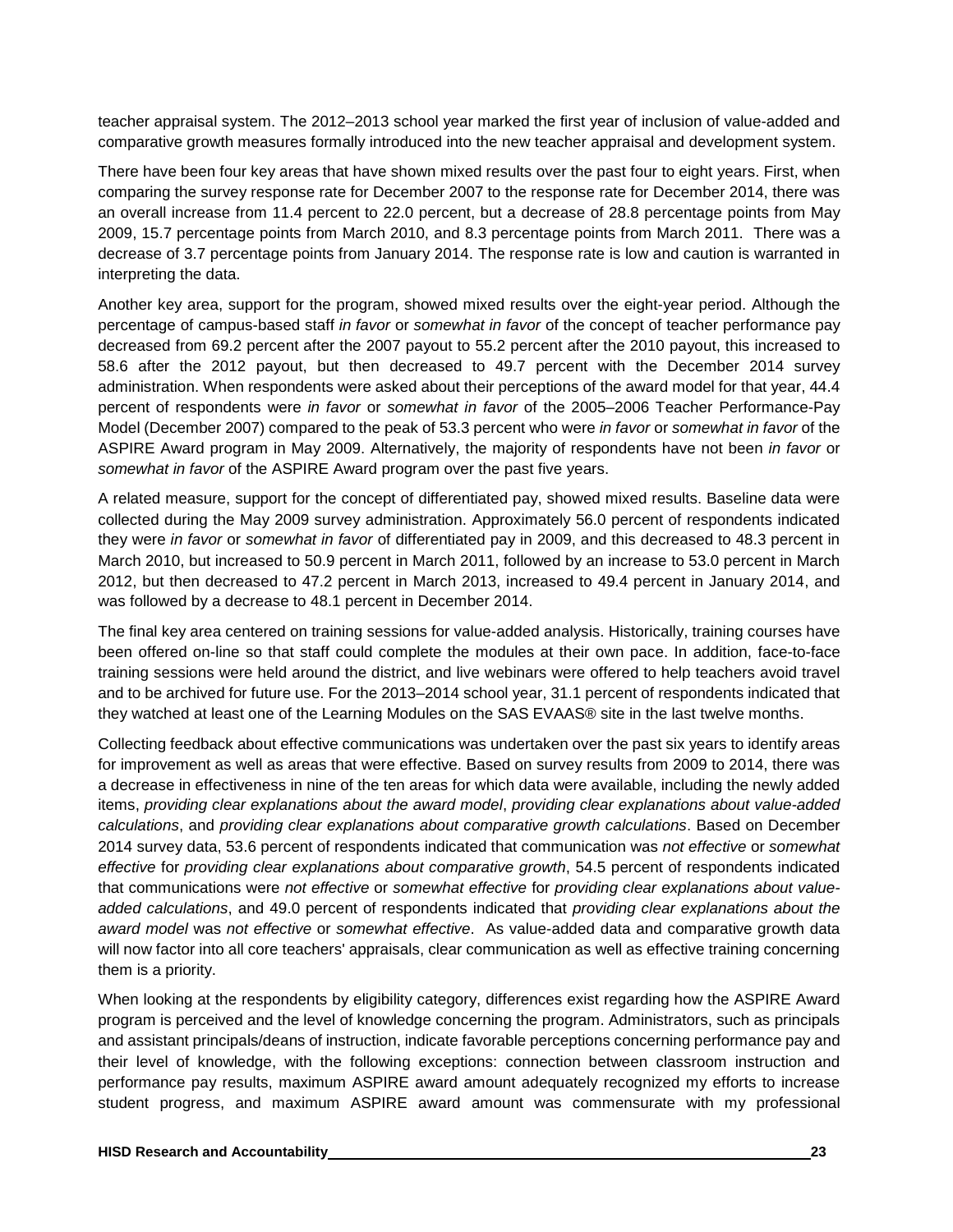contribution. Core teachers have more positive perceptions than elective/ancillary teachers with one exception. Elective/ancillary teachers indicated that they had higher levels of knowledge regarding the ASPIRE Award program than core teachers (Groups 1–3). The differences in perceptions between core foundation teachers and non-core instructional staff have declined through time when looking at favorability in performance pay, student growth, and passing rates.

For a performance pay system to be sustainable, the incentive amount has to be meaningful to all participants. Only 31.3 percent of principals *agreed* or *strongly agreed* that their maximum ASPIRE Award amount (\$15,000) was commensurate with their professional contribution. Teaching assistants indicated the highest percent for any category at 55.6 percent. Of the nine eligibility categories, instructional support staff and elective/ancillary teachers had the lowest level of agreement with regard to their maximum award amounts (\$1,350 and \$3,000) at 14.3 percent and 17.5 percent, respectively. For those respondents that indicated they were not eligible to receive an award, only 24.8 percent *agreed* or *strongly agreed* that their maximum ASPIRE Award amount was commensurate with their professional contribution. On the 2014 survey, allocation of funding was the largest emergent category regarding recommended changes to the ASPIRE Award model, which included responses about increasing the award amount.

The survey administered after each payout has served as a vehicle for respondents to recommend changes to the current model. Feedback is particularly valued to improve the ASPIRE Award program. Input varied from comments such as: "Too many changes to keep up with. Not enough people to explain how it actually works;" "We need a clearer understanding of how EVAAS® Scores are calculated. There are too many misconceptions about the process;" "Divide the ASPIRE Award amount equally among all teachers at a school. We all teach the same students. It should not be an award based on a subject area. It should be comprehensive for all on the same campus;" and, "I would not change it."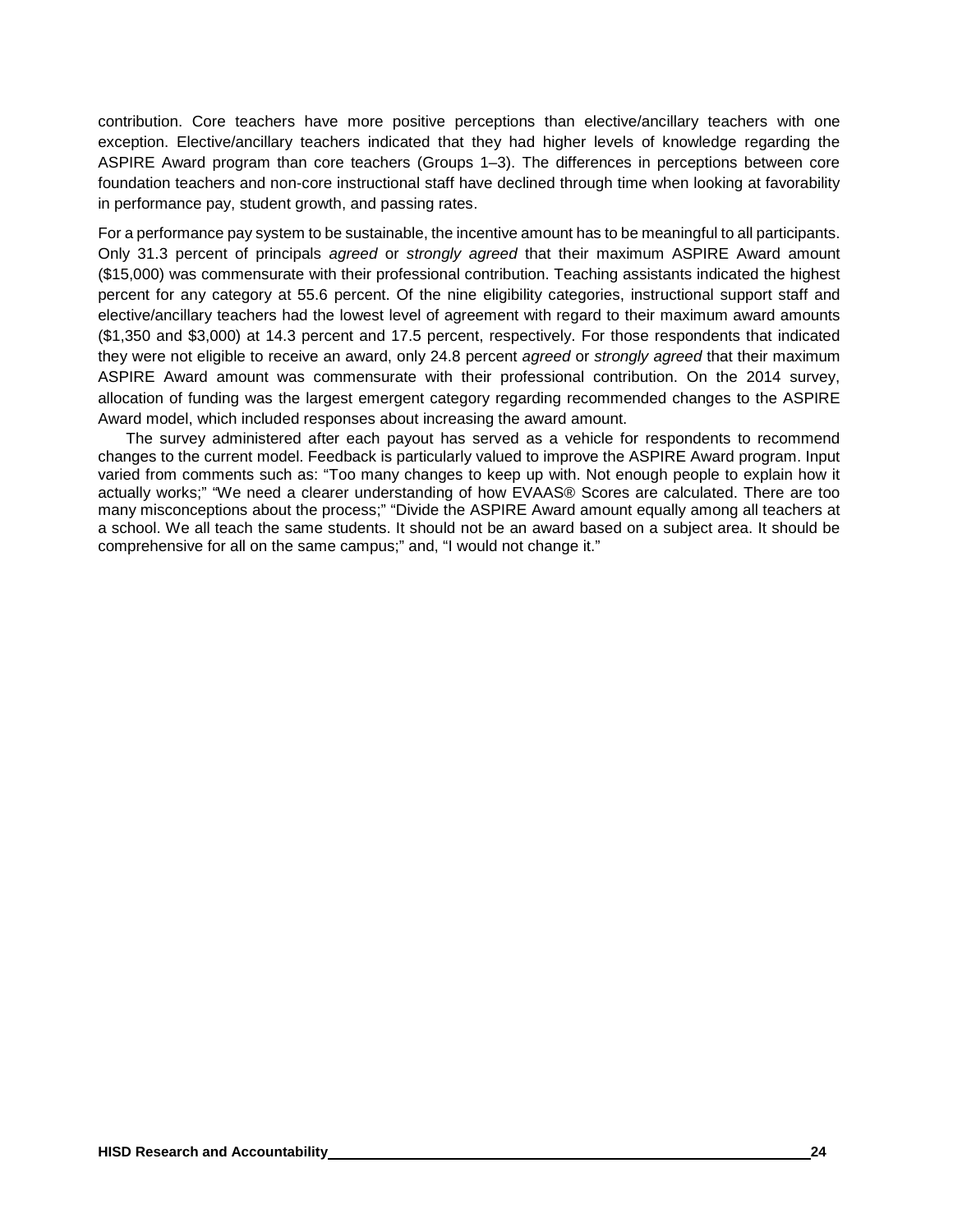### **References**

- Houston Independent School District. (2009). 2005–2006 Teacher Performance-Pay and 2006–2007 ASPIRE Award Survey. Houston, TX: HISD.
- Houston Independent School District. (2009b). 2007–2008 ASPIRE Award Survey, Spring, 2009. Houston, TX: HISD.
- Houston Independent School District. (2010). 2008–2009 ASPIRE Award Survey, Spring, 2010. Houston, TX: HISD.
- Houston Independent School District. (2011). 2009–2010 ASPIRE Award Survey, Spring, 2011. Houston, TX: HISD.
- Houston Independent School District. (2012). 2010–2011 ASPIRE Award Survey, Spring, 2012. Houston, TX: **HISD**
- Houston Independent School District. (2012). 2011–2012 ASPIRE Award Survey, Spring, 2013. Houston, TX: **HISD**
- Houston Independent School District. (2014). 2012–2013 ASPIRE Award Survey, Spring, 2014. Houston, TX: **HISD**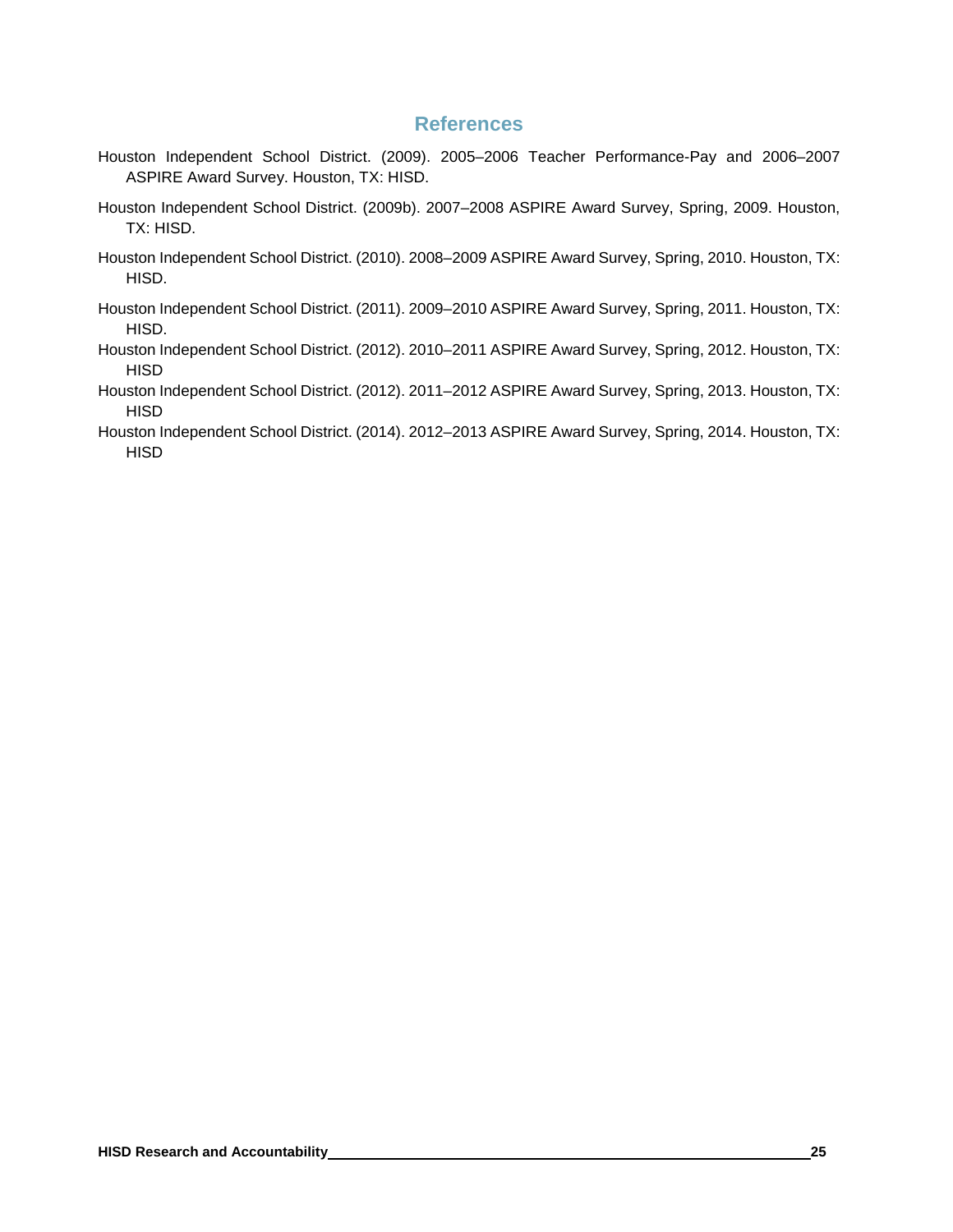| Table 1. Nine Year Summary of Survey Response Rates by Pay for Performance Model |                       |                   |               |                    |                 |  |  |  |
|----------------------------------------------------------------------------------|-----------------------|-------------------|---------------|--------------------|-----------------|--|--|--|
|                                                                                  | Date of Survey        |                   |               | # of               | <b>Response</b> |  |  |  |
| <b>Model and Year</b>                                                            | <b>Administration</b> | <b>Population</b> | <b>Sample</b> | <b>Respondents</b> | Rate            |  |  |  |
| 2005-2006 TPPM                                                                   | December 2007         | 16,296            | ۰             | 1,851              | 11.4            |  |  |  |
| 2006-2007 ASPIRE Award                                                           | May 2008              | 16.504            |               | 6,383              | 38.7            |  |  |  |
| 2007-2008 ASPIRE Award                                                           | May 2009              | 16.907            | 8.073         | 4,102              | 50.8            |  |  |  |
| 2008-2009 ASPIRE Award                                                           | March 2010            | 19.312            |               | 7.284              | 37.7            |  |  |  |
| 2009-2010 ASPIRE Award                                                           | March 2011            | 20.048            |               | 6,083              | 30.3            |  |  |  |
| 2010-2011 ASPIRE Award                                                           | March 2012            | 18.747            |               | 3.441              | 18.4            |  |  |  |
| 2011-2012 ASPIRE Award                                                           | March 2013            | 19.072            | ٠             | 3,603              | 18.9            |  |  |  |
| 2012-2013 ASPIRE Award                                                           | January 2014          | 18,269            |               | 4,689              | 25.7            |  |  |  |
| 2013-2014 ASPIRE Award                                                           | December 2014         | 18,364            |               | 4,031              | 22.0            |  |  |  |

#### **Table 2. Number and Percent of Survey Respondents by Categorization, 2013–2014 ASPIRE Award, December 2014 Survey Administrations**

|                                                     | 2012-2013 |       |       | 2013-2014 |
|-----------------------------------------------------|-----------|-------|-------|-----------|
| Category                                            | N         | %     | N     | %         |
| Group 1, Core Teacher Grades 3-10 w/EVAAS           | 1,062     | 31.2  | 881   | 29.6      |
| Group 2, Core Teacher PK-2                          | 702       | 20.6  | 535   | 18.0      |
| Group 3, Core Teacher Grades 3-12 w/o EVAAS         | 283       | 8.3   | 312   | 10.5      |
| Group 4, Elective/Ancillary Teacher                 | 375       | 11.0  | 356   | 12.0      |
| Group 5, Instructional Support                      | 253       | 7.4   | 259   | 8.7       |
| Group 6, Teaching Assistant                         | 252       | 7.4   | 236   | 7.9       |
| Group 7, Operational Support                        | 282       | 8.3   | 249   | 8.4       |
| Group 1L, Principals                                | 104       | 3.1   | 74    | 2.5       |
| Group 2L, Assistant Principals/Deans of Instruction | 90        | 2.6   | 70    | 2.4       |
| <b>Total</b>                                        | 3.403     | 100.0 | 2.972 | 100.0     |

| Table 3. Background Characteristics of 2013-2014 ASPIRE Award Survey Respondents |       |       |
|----------------------------------------------------------------------------------|-------|-------|
|                                                                                  | N     | %     |
| <b>Highest Degree Held</b>                                                       |       |       |
| <b>High School</b>                                                               | 133   | 3.4   |
| Some College                                                                     | 293   | 7.5   |
| Associate's Degree                                                               | 141   | 3.6   |
| <b>Bachelor's Degree</b>                                                         | 1.420 | 36.4  |
| Some Graduate School                                                             | 527   | 13.5  |
| Master's Degree                                                                  | 1,272 | 32.6  |
| Doctoral Degree                                                                  | 111   | 2.8   |
| <b>Total</b>                                                                     | 3,897 | 100.0 |
| Average experience in HISD                                                       |       | 10.3  |
| Average experience at current campus                                             |       | 6.8   |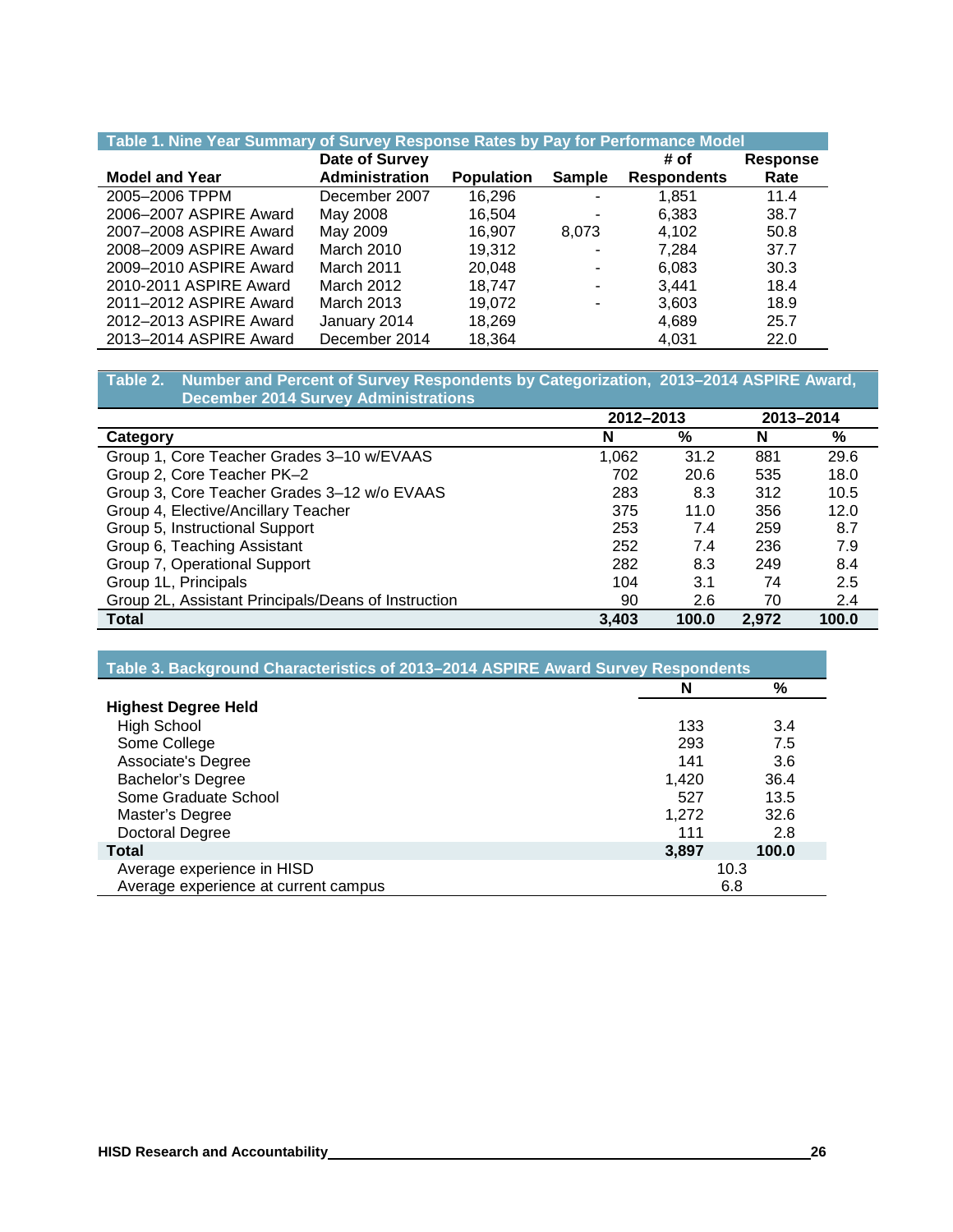#### **Table 4. Number and Percent of Respondents Employed in HISD, Eligibility Status, Award Status, and Strand II Award Status**

| <b>Item</b>                                                                                                      | Yes  | No   | N     |  |
|------------------------------------------------------------------------------------------------------------------|------|------|-------|--|
| Were you employed in the Houston Independent<br>School District during the 2013-2014 school<br>year?             | 83.3 | 16.7 | 3.917 |  |
| Were you eligible to receive an ASPIRE Award<br>for the 2013-2014 school year?                                   | 80.7 | 19.3 | 2.772 |  |
| Will you receive an ASPIRE Award for the<br>2013-2014 school year (to be paid out in<br>February 2015)?          | 58.9 | 41.1 | 2,889 |  |
| If you were a core teacher with an EVAAS®<br>report, will you receive an individual<br>performance ASPIRE Award? | 66.1 | 33.9 | 814   |  |

| Table 5. Teaching in a Critical Shortage Area: Response Count and Response Percentage,<br>December 2014 |       |       |
|---------------------------------------------------------------------------------------------------------|-------|-------|
| <b>Critical Shortage Area</b>                                                                           | N     | %     |
| <b>Special Education</b>                                                                                | 384   | 11.8  |
| <b>Bilingual Education</b>                                                                              | 336   | 10.4  |
| English as a Second Language (ESL)                                                                      | 337   | 10.4  |
| Mathematics (Grades 6-12)                                                                               | 227   | 7.0   |
| Science (Grades 6-12)                                                                                   | 176   | 5.4   |
| Spanish (Grades 6-12)                                                                                   | 40    | 1.2   |
| N/A                                                                                                     | 1.744 | 53.8  |
| <b>Total</b>                                                                                            | 3,244 | 100.0 |

**Table 6. Number and Percent of Survey Respondents Indicating Their Level of Agreement for which the ASPIRE Award Encouraged Specific Behaviors, May 2009 and December 2014**

|                                    |                |       | <b>Strongly</b><br>Disagree/<br><b>Neutral</b><br><b>Disagree</b> |      |                       | <b>Strongly</b><br>Agree/Agree |                |      |
|------------------------------------|----------------|-------|-------------------------------------------------------------------|------|-----------------------|--------------------------------|----------------|------|
|                                    | N              |       | %                                                                 |      | $\%$                  |                                | %              |      |
| The ASPIRE Award encourages me to: | Base-<br>line* | 2014  | <b>Base-</b><br>line*                                             | 2014 | <b>Base-</b><br>line* | 2014                           | Base-<br>line* | 2014 |
| Continue teaching in the classroom | 2,750          | 2,777 | 26.3                                                              | 39.2 | 25.7                  | 23.5                           | 47.9           | 37.3 |
| Remain working in HISD             | 1,829          | 3,178 | 31.7                                                              | 37.7 | 24.2                  | 23.1                           | 44.0           | 39.2 |
| Come to work on a daily basis      | 3,222          | 3,146 | 27.3                                                              | 39.2 | 25.7                  | 22.4                           | 47.0           | 38.3 |
| Innovate in the classroom          |                | 2,846 |                                                                   | 39.2 |                       | 22.8                           |                | 37.9 |

\*Baseline year for the items *Innovate in the classroom* was 2014 and *Remain working in HISD* was 2012; it was 2009 for all other items.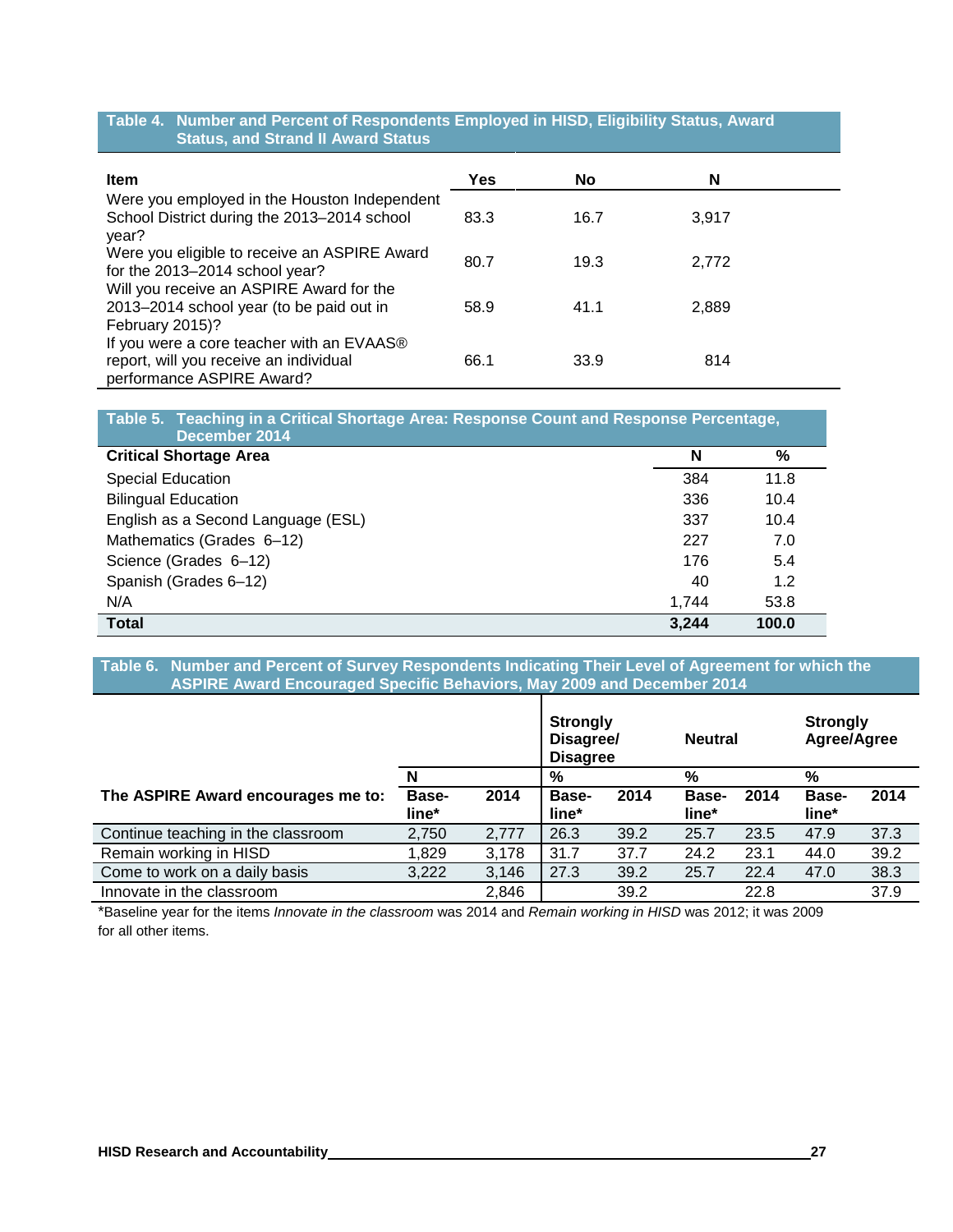#### **Table 7. Number and Percent of Survey Respondents Indicating the Frequency of Selected Instructional Practices, December 2014**

| Over the past several years, I have                                                                                                   |       | <b>Never</b> | Rarely | <b>Sometimes</b> | Often | <b>Always</b> |
|---------------------------------------------------------------------------------------------------------------------------------------|-------|--------------|--------|------------------|-------|---------------|
|                                                                                                                                       | N     | %            | %      | %                | %     | %             |
| Collaborated with my colleagues                                                                                                       | 2,484 | 0.1          | 0.7    | 3.7              | 20.8  | 74.7          |
| Used teacher-made assessments to<br>make instructional decisions                                                                      | 2,460 | 0.4          | 1.6    | 10.0             | 32.2  | 55.8          |
| Used data from district formative<br>assessments (e.g. Snapshots or District<br>Level Assessments) to make instructional<br>decisions | 2,361 | 3.4          | 5.3    | 11.4             | 25.5  | 54.3          |
| Used standardized testing data to make<br>instructional decisions                                                                     | 2,351 | 2.8          | 5.5    | 13.6             | 26.9  | 51.2          |
| Used value-added data to make<br>instructional decisions                                                                              | 2,248 | 6.6          | 8.4    | 16.5             | 27.1  | 41.5          |

#### **Table 8. Number and Percent of Survey Respondents Indicating Their Level of Understanding for the ASPIRE Award Program and Its Components for the 2006–2007 and 2013–2014 ASPIRE Award, May 2008 and December 2014 Survey Administrations**

| Please rate your level of<br>understanding to the following<br>items:                                |       |       | <b>Very Low/Low</b> |               | <b>Sufficient</b> |      | <b>Very</b><br>High/High |      |
|------------------------------------------------------------------------------------------------------|-------|-------|---------------------|---------------|-------------------|------|--------------------------|------|
|                                                                                                      |       | N     |                     | $\frac{9}{6}$ | $\frac{0}{2}$     |      |                          | %    |
|                                                                                                      | 2008  | 2014  | 2008                | 2014          | 2008              | 2014 | 2008                     | 2014 |
| My understanding of ASPIRE is:                                                                       | 5,882 | 3,182 | 17.4                | 26.1          | 55.2              | 45.1 | 27.4                     | 28.8 |
| My understanding of value-added<br>analysis is:                                                      | 5,844 | 3,137 | 21.3                | 33.5          | 50.0              | 40.9 | 28.7                     | 25.6 |
| My understanding of the difference<br>between student achievement and<br>academic progress is:       | 5,848 | 3,145 | 11.6                | 17.8          | 43.9              | 43.4 | 44.5                     | 38.7 |
| My understanding of how value-added<br>information can help me as an<br>educator is:                 | 5,832 | 3,026 | 18.3                | 28.6          | 45.1              | 42.3 | 36.6                     | 29.2 |
| My understanding of how to<br>read/interpret value-added reports is:                                 | 5,817 | 3,073 | 23.7                | 29.8          | 47.0              | 42.6 | 29.3                     | 27.6 |
| My understanding of the different<br>components of the 2013-2014<br><b>ASPIRE Award Program was:</b> | 5,835 | 3,117 | 23.2                | 33.8          | 48.7              | 42.5 | 28.1                     | 23.6 |
| My understanding of how the ASPIRE<br>Awards were calculated/determined is:                          | 5,852 | 3,096 | 33.9                | 44.1          | 43.9              | 37.5 | 22.2                     | 18.4 |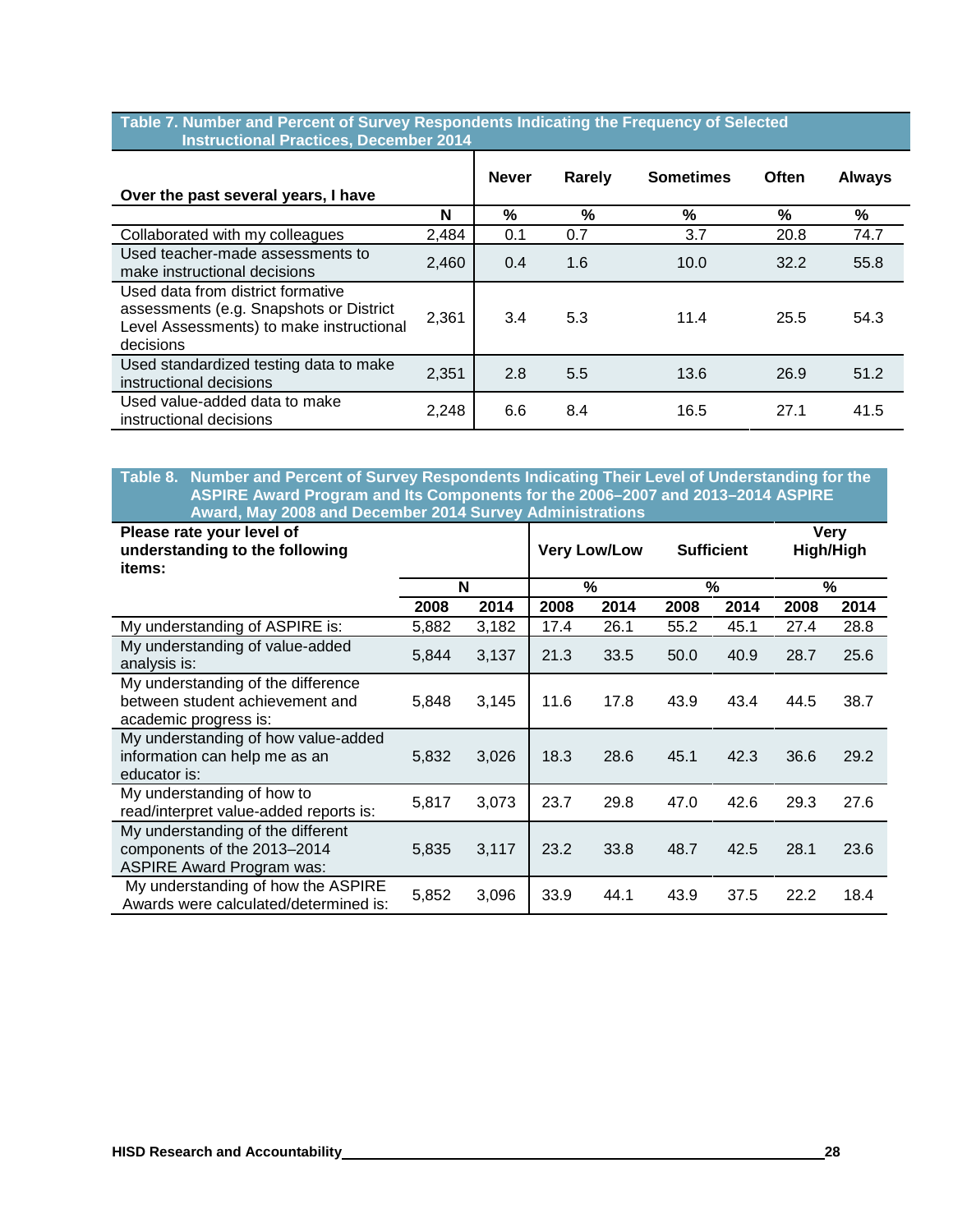#### **Table 9. Number and Percent of Survey Respondents Indicating Their Perceptions About Award Amounts and the ASPIRE Award Model, March 2010 and December 2014**

|                                                                                                                                      |       | <b>Strongly</b><br>Disagree/<br><b>Neutral</b><br><b>Disagree</b> |      |      |      |      | Agree/<br><b>Strongly Agree</b> |      |
|--------------------------------------------------------------------------------------------------------------------------------------|-------|-------------------------------------------------------------------|------|------|------|------|---------------------------------|------|
|                                                                                                                                      |       | N                                                                 | %    |      |      | %    | $\%$                            |      |
|                                                                                                                                      | 2010  | 2014                                                              | 2010 | 2014 | 2010 | 2014 | 2010                            | 2014 |
| There is a connection between<br>classroom instruction and ASPIRE<br>Award results.                                                  | 5,428 | 2,927                                                             | 34.2 | 40.7 | 27.6 | 22.7 | 38.3                            | 36.6 |
| The maximum award amount for my<br><b>ASPIRE Award category adequately</b><br>recognizes my efforts to increase<br>student progress. | 5,274 | 2,864                                                             | 44.4 | 46.1 | 26.5 | 20.2 | 29.1                            | 33.7 |
| The maximum award amount for my<br><b>ASPIRE Award category encourages</b><br>me to remain in a campus-based<br>position.            | 5,319 | 2,899                                                             | 37.2 | 42.6 | 32.4 | 24.4 | 30.3                            | 33.0 |
| The maximum award amount for my<br><b>ASPIRE Award category is</b><br>commensurate with my professional<br>contribution.             | 5,325 | 2,886                                                             | 44.9 | 48.1 | 28.5 | 21.4 | 26.6                            | 30.5 |
| The ASPIRE Award is a fair way of<br>acknowledging a teacher's impact on<br>student growth.                                          | 5,417 | 2,977                                                             | 46.6 | 46.1 | 26.6 | 21.7 | 26.7                            | 32.2 |
| The formal inquiry process allowed me<br>the opportunity to question the<br>accuracy of my award.                                    | 4,812 | 2,519                                                             | 22.8 | 23.3 | 39.7 | 31.6 | 37.5                            | 45.1 |
| The ASPIRE Award should be<br>continued with modifications<br>incorporated on an annual basis.                                       | 5,367 | 2,925                                                             | 18.9 | 23.9 | 32.4 | 21.8 | 48.7                            | 54.2 |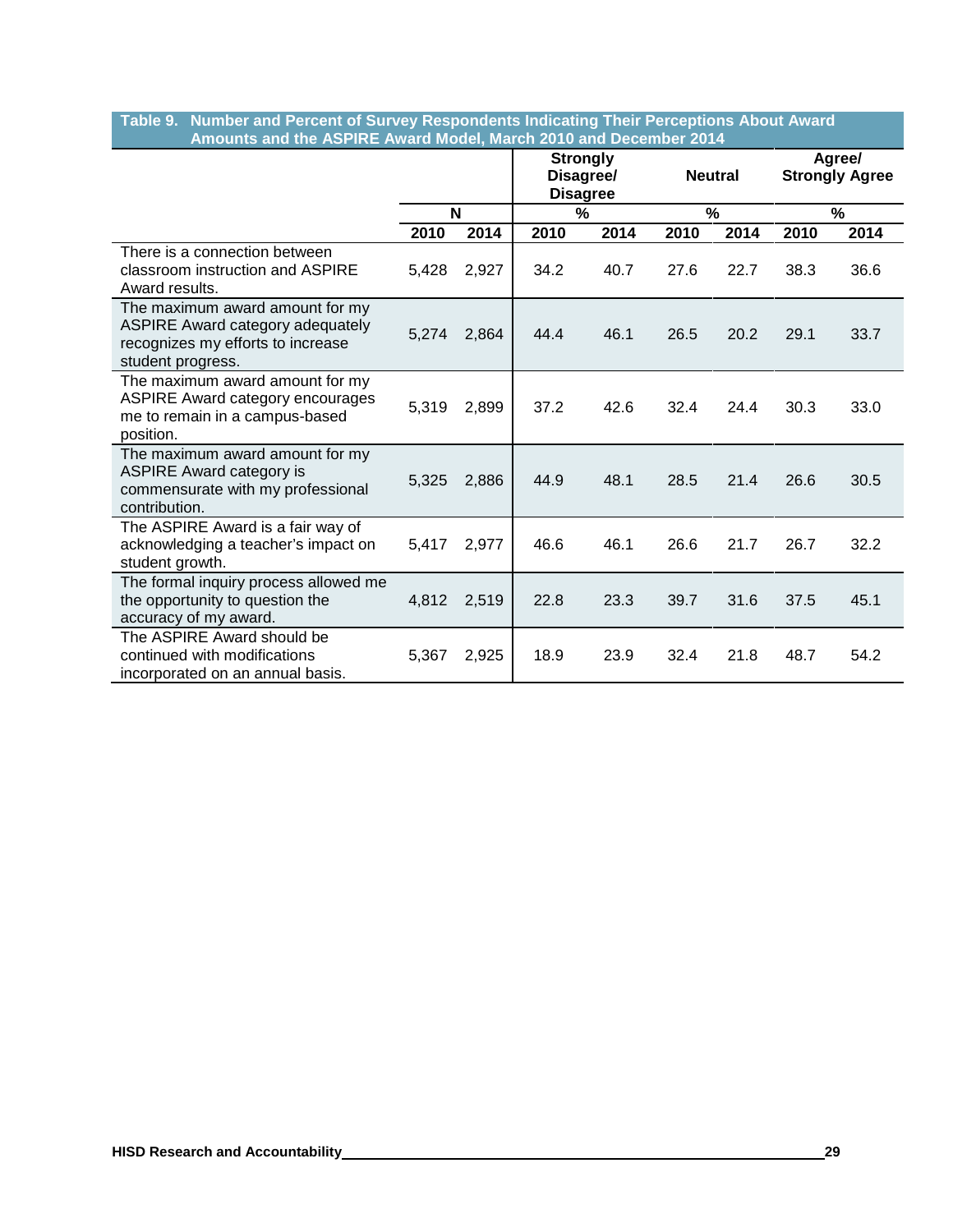#### **Table 10. Number and Percent of Survey Respondents Indicating Their Perceptions About Communicating Effectively, May 2009 and December 2014**

| .                                                                                                                                         | N               |       | Not Effective/<br><b>Somewhat Effective</b> |      |                 |      | <b>Moderately Effective/</b><br><b>Very Effective</b> |  |
|-------------------------------------------------------------------------------------------------------------------------------------------|-----------------|-------|---------------------------------------------|------|-----------------|------|-------------------------------------------------------|--|
|                                                                                                                                           | <b>Baseline</b> | 2014  | <b>Baseline</b>                             | 2014 | <b>Baseline</b> | 2014 |                                                       |  |
| Knowing where to find information<br>about the ASPIRE Award in general.                                                                   | 3,383           | 3,154 | 32.6                                        | 33.4 | 67.4            | 66.6 |                                                       |  |
| Knowing when specific information<br>about my ASPIRE Award was<br>available.                                                              | 3,371           | 3,144 | 31.5                                        | 30.8 | 68.4            | 69.2 |                                                       |  |
| Knowing where to find information<br>about my specific ASPIRE Award.                                                                      | 3,367           | 3,122 | 30.0                                        | 31.5 | 70.1            | 68.5 |                                                       |  |
| Knowing how to interpret and<br>understand my specific ASPIRE<br>Award Notice.                                                            | 3,368           | 3,128 | 38.6                                        | 42.4 | 61.4            | 57.6 |                                                       |  |
| Understanding the difference<br>between submitting a question by e-<br>mail versus submitting a formal<br>inquiry about your final award. | 3,362           | 3,124 | 38.6                                        | 42.1 | 61.4            | 57.9 |                                                       |  |
| Understanding where to find<br>information about the inquiry process<br>on the portal.                                                    | 3,364           | 3,126 | 36.4                                        | 39.4 | 63.7            | 60.6 |                                                       |  |
| Understanding that formal inquiries<br>were required to be submitted by a<br>specific deadline.                                           | 3,352           | 3,129 | 34.7                                        | 35.1 | 65.4            | 64.9 |                                                       |  |
| Providing clear explanations about<br>the award model.*                                                                                   | 2,828           | 3,120 | 40.7                                        | 49.0 | 59.2            | 51.0 |                                                       |  |
| Providing clear explanations about<br>value-added calculations.*                                                                          | 2,807           | 3,097 | 45.4                                        | 54.5 | 54.7            | 45.5 |                                                       |  |
| Providing clear explanations about<br>comparative growth calculations**                                                                   | 3,011           | 3,121 | 51.9                                        | 53.6 | 48.1            | 46.4 |                                                       |  |

\*Baseline year for the items *asterisked* was 2012, and \*\*Baseline year was 2013; it was 2009 for all other items.

| Table 11. Number and Percent of Survey Respondents Indicating Their Receipt for Different<br><b>Types of Communication December 2014</b> |       |      |      |                 |  |  |  |  |
|------------------------------------------------------------------------------------------------------------------------------------------|-------|------|------|-----------------|--|--|--|--|
|                                                                                                                                          | N     | Yes  | No   | <b>Not Sure</b> |  |  |  |  |
| School Messenger (automated phone system)                                                                                                | 3,097 | 60.5 | 28.6 | 10.9            |  |  |  |  |
| <b>ASPIRE eNews</b>                                                                                                                      | 3,052 | 69.9 | 18.1 | 12.1            |  |  |  |  |
| Academic Services Memos (electronic format)                                                                                              | 3,006 | 55.8 | 25.5 | 18.6            |  |  |  |  |
| ASPIRE e-mail                                                                                                                            | 3,152 | 86.7 | 7.2  | 6.1             |  |  |  |  |
| <b>ASPIRE</b> portal                                                                                                                     | 2,942 | 64.8 | 21.0 | 14.2            |  |  |  |  |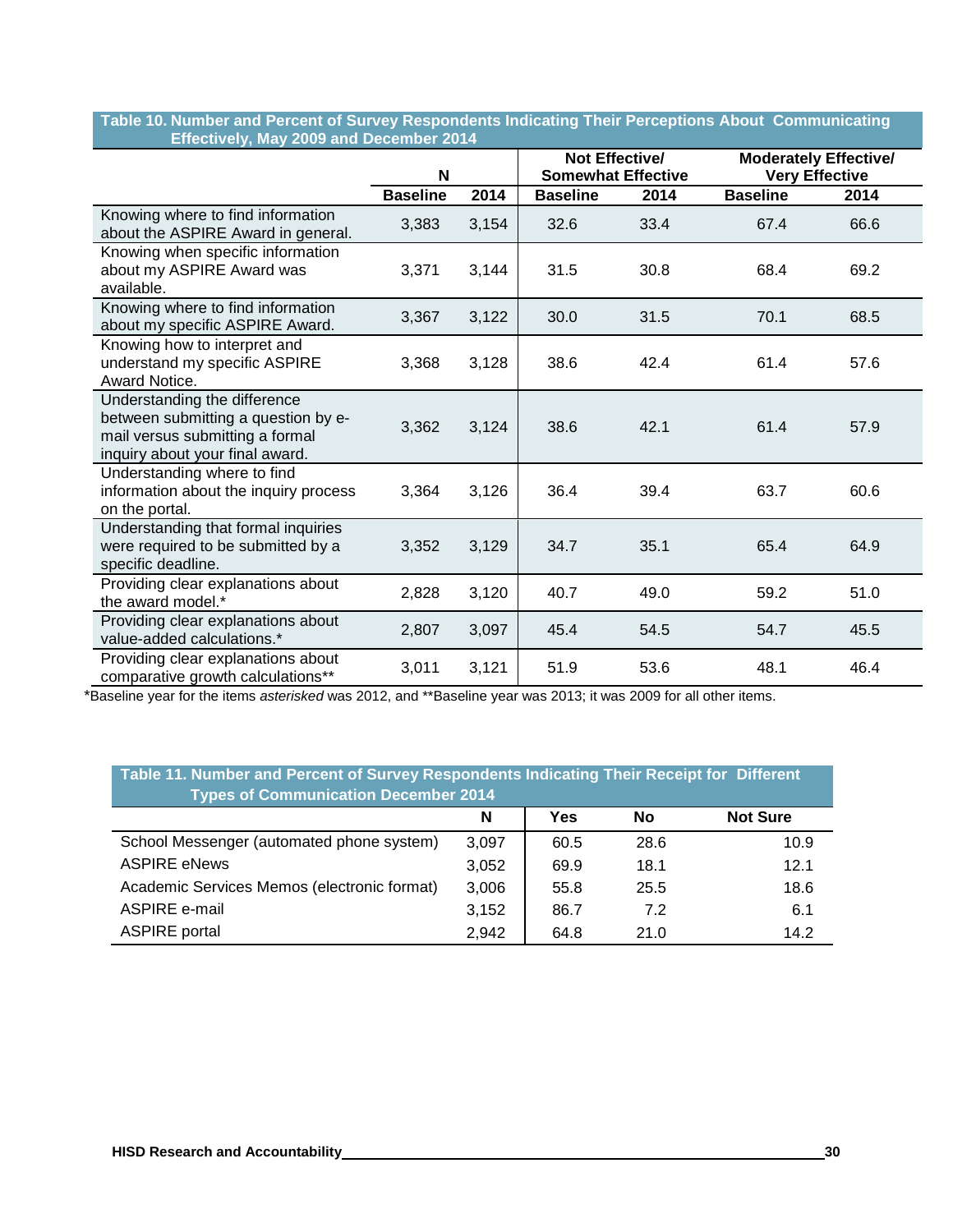| Table 12. Number and Percent of Responses for Recommended Changes and Educational<br>Impact to the 2013-2014 ASPIRE Award, December 2014                                                                                                                                                                                                                  |                         |              |
|-----------------------------------------------------------------------------------------------------------------------------------------------------------------------------------------------------------------------------------------------------------------------------------------------------------------------------------------------------------|-------------------------|--------------|
|                                                                                                                                                                                                                                                                                                                                                           | N                       | %            |
| Make the model fair, transparent, equitable, inclusive, with clear expectations                                                                                                                                                                                                                                                                           | 323                     | 12.8         |
| Unintended Consequences (divisive, cheating, free-riding, highly<br>effective/effective teachers leaving the district, negative culture)                                                                                                                                                                                                                  | 301                     | 11.9         |
| Allocate more money for awards/allocate money for specified group(s)/reallocate<br>money so that particular groups benefit and designated groups receive no award<br>or their award is capped/allocate funds to buying resources, scholarships for<br>students, smaller classes, more tutors, clothes for students, attendance<br>incentives for students | 287                     | 11.4         |
| Factors perceived as impacting growth or the calculation of growth                                                                                                                                                                                                                                                                                        | 174                     | 6.9          |
| Same earning opportunity as highest award category/award not commensurate<br>with professional contribution                                                                                                                                                                                                                                               | 151                     | 6.0          |
| Discontinue the award                                                                                                                                                                                                                                                                                                                                     | 140                     | 5.5          |
| Measuring growth/achievement (BOY/EOY/student growth/passing<br>rates/campus, department, grade, subject, and/or individual award)                                                                                                                                                                                                                        | 250                     | 10.7         |
| Change the Eligibility and Categorization Rules and make plant operators,<br>janitors, food service, hourly employees, and tutors eligible/Attendance Rule<br>(more days/eliminate)/Attendance bonus (reinstitute the bonus)/Don't include<br>Appraisal Ratings (Biased in some cases) especially Student Performance<br><b>Measures</b>                  |                         |              |
| N/A or No Comment                                                                                                                                                                                                                                                                                                                                         | 110                     | 4.4          |
| Training                                                                                                                                                                                                                                                                                                                                                  | 105                     | 4.2          |
| Performance measures or criteria (e.g. position in hard-to-staff school, number of<br>highly effective teachers and retention of them, college readiness and college<br>acceptance, parent's role, working with students new to the district)                                                                                                             | 99                      | 3.9          |
| Don't Know/Not Sure                                                                                                                                                                                                                                                                                                                                       | 87                      | 3.4          |
| Calculation/Formula                                                                                                                                                                                                                                                                                                                                       | 85                      | 3.4          |
| No Changes/Satisfied                                                                                                                                                                                                                                                                                                                                      | 79                      | 3.1          |
| Improve communications about the award/provide clearer explanations about the<br>model and value added calculations/provide feedback for teachers based on their<br>data/more timely communications about changes in the award model/teacher<br>input                                                                                                     | 69                      | 2.7          |
| Pay Raise                                                                                                                                                                                                                                                                                                                                                 | 62                      | 2.5          |
| Appraisal                                                                                                                                                                                                                                                                                                                                                 | 54                      | 2.1          |
| Miscellaneous                                                                                                                                                                                                                                                                                                                                             | 45                      | 1.8          |
| Payout Timeline/Value-Added Timeline                                                                                                                                                                                                                                                                                                                      | 32                      | 1.3          |
| Create a different model for non-core teachers/special education teachers                                                                                                                                                                                                                                                                                 | 28                      | 1.1          |
| Years of Experience & Advanced Degrees                                                                                                                                                                                                                                                                                                                    | 16                      | 0.6          |
| Linkage                                                                                                                                                                                                                                                                                                                                                   | 10                      | 0.4          |
| <b>Inquiry Process</b>                                                                                                                                                                                                                                                                                                                                    | 6                       | 0.2          |
| Missing<br><b>Total</b>                                                                                                                                                                                                                                                                                                                                   | $\overline{2}$<br>2,524 | 0.1<br>100.0 |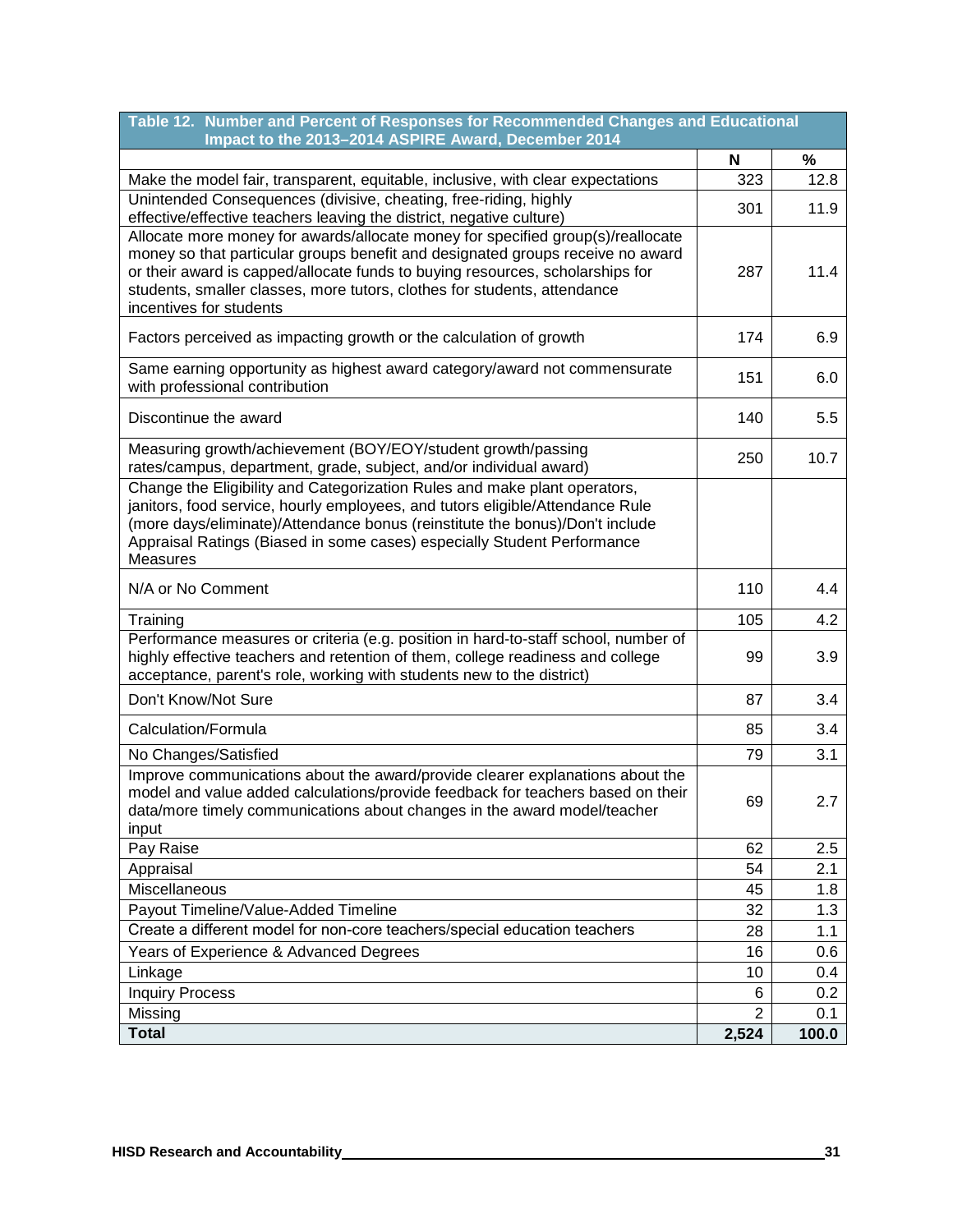# **APPENDIX A**

CROSS TABULATION SUMMARIZING THE PERCENT OF SURVEY RESPONDENTS INDICATING THE MAXIMUM FAVORABILITY TOWARD THE CONCEPT OF TEACHER PERFORMANCE PAY BY ELIGIBILITY CATEGORY, DECEMBER 2014



#### **Key:**

Group 1: Core Teacher Grades 3–10 w/EVAAS® Group 6: Teaching Assistant Group 6: Teaching Assistant Group 2: Core Teacher PK–2 Group 3: Core Teacher Grades 3–12 w/o EVAAS® Group 1L: Principal Croup 1L: Principal Croup 1. Croup 1. Croup 1<br>Group 4: Elective/Ancillary Teacher Group 2. Assistant Principal/Deans Group 4: Elective/Ancillary Teacher Group 2L: Assistant Principal Company of Croup 2L: Assistant Principal Croup 2L: A<br>Group 5: Instructional Support Staff Group 5: Instructional Support Staff

Group 7: Operational Support Staff<br>Group 1L: Principal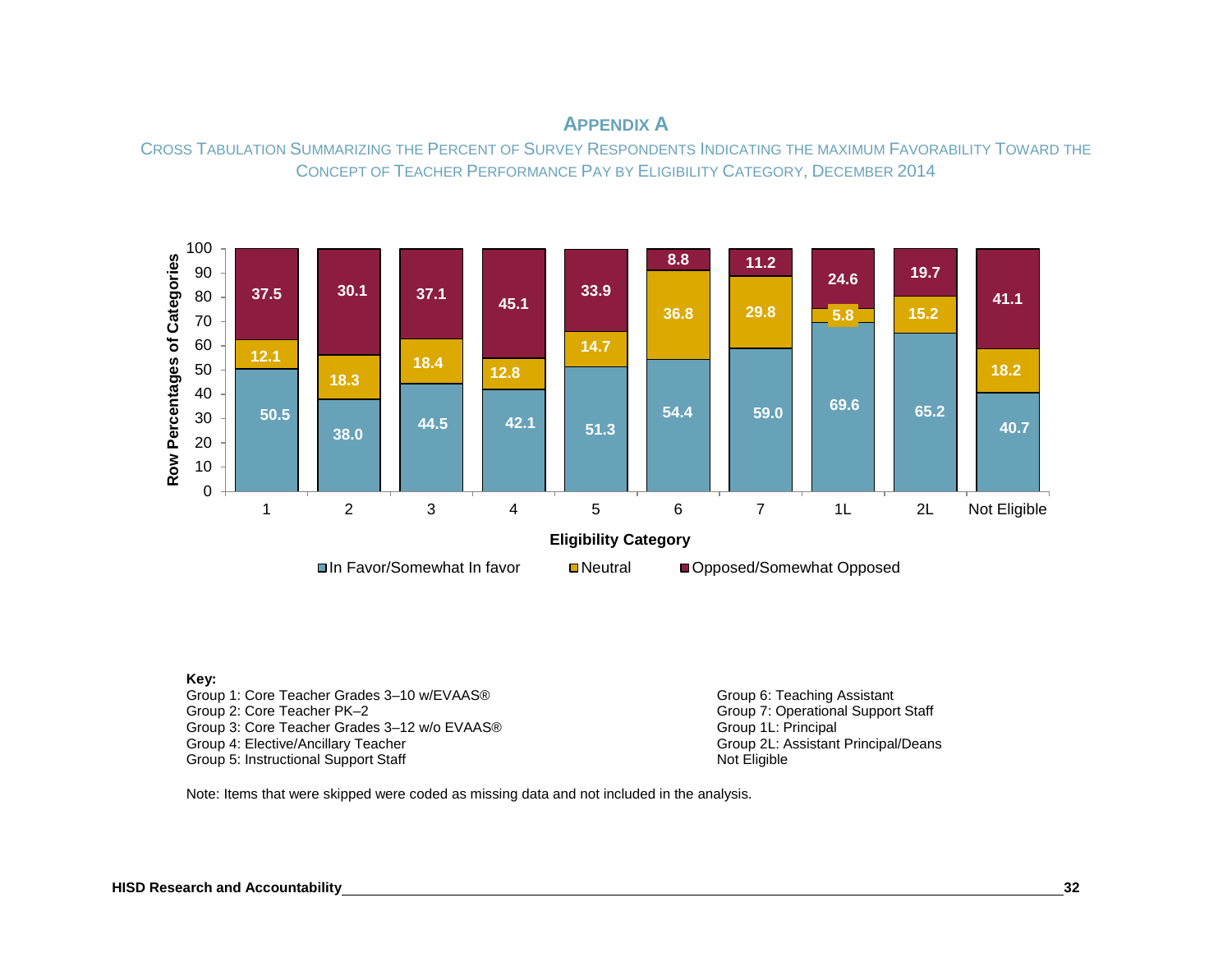

# APPENDIX B

# CROSS TABULATION SUMMARIZING THE PERCENT OF RESPONDENTS INDICATING FAVORABILITY TOWARD THE CONCEPT OF TEACHER PERFORMANCE PAY BASED ON INDIVIDUAL STUDENT GROWTH BY ELIGIBILITY CATEGORY, DECEMBER

**Key:**

Group 1: Core Teacher Grades 3–10 w/EVAAS® Group 6: Teaching Assistant Group 6: Teaching Assistant Group 2: Core Teacher PK–2 Group 3: Core Teacher Grades 3–12 w/o EVAAS®<br>Group 4: Elective/Ancillary Teacher Group 5: Instructional Support Staff

Group 7: Operational Support Staff<br>Group 1L: Principal Group 2L: Assistant Principal/Deans<br>Not Eligible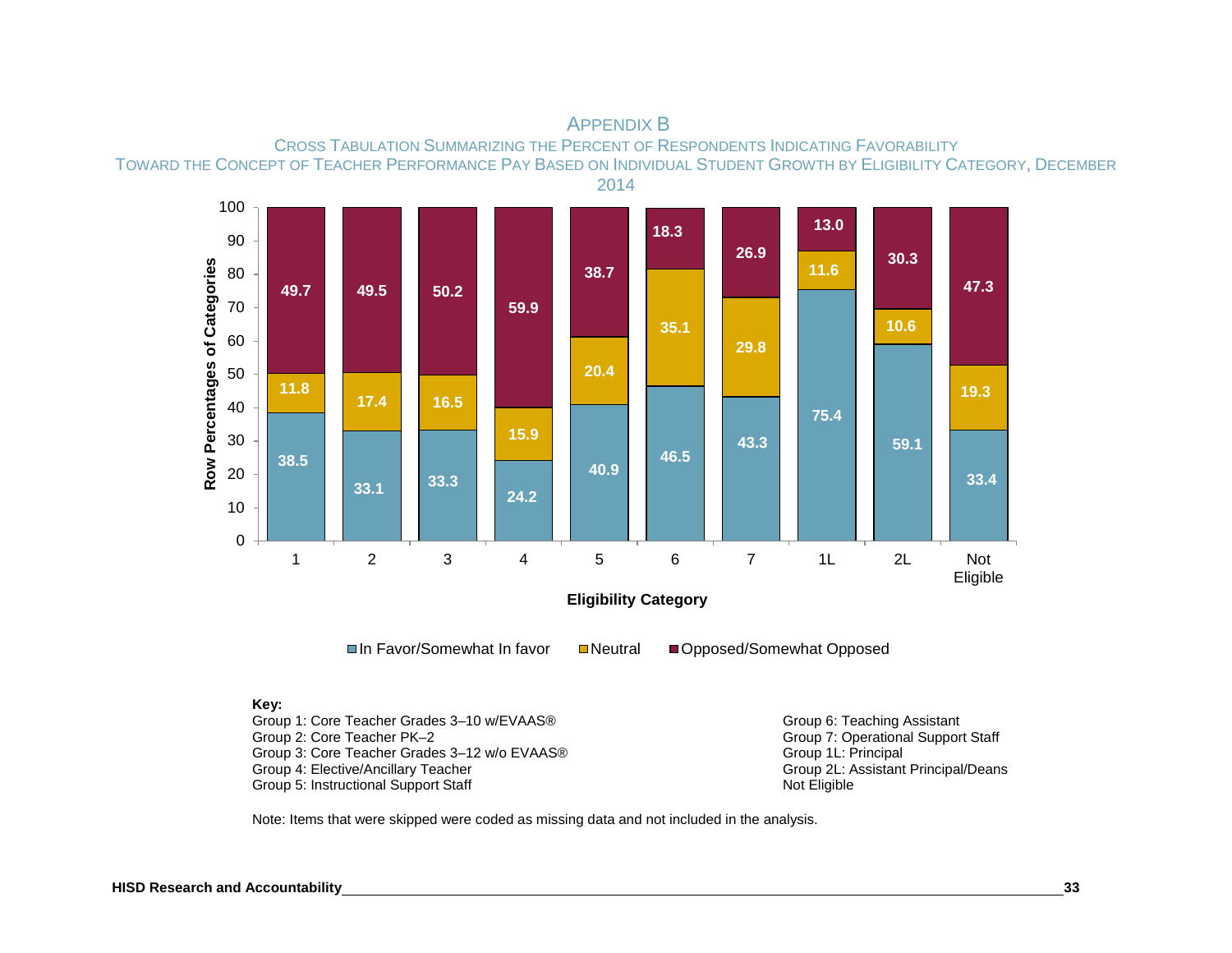

# **APPENDIX C**

**Key:**

Group 1: Core Teacher Grades 3–10 w/EVAAS® Group 6: Teaching Assistant Group 6: Teaching Assistant Group 2: Core Teacher PK–2 Group 3: Core Teacher Grades 3–12 w/o EVAAS® Group 1L: Principal Croup 1L: Principal Croup 1. Croup 1. Croup 1<br>Group 4: Elective/Ancillary Teacher Group 2. Assistant Principal/Deans Group 4: Elective/Ancillary Teacher Group 2L: Assistant Principal Company of Croup 2L: Assistant Principal Croup 2L: A<br>Group 5: Instructional Support Staff Group 5: Instructional Support Staff

Group 7: Operational Support Staff<br>Group 1L: Principal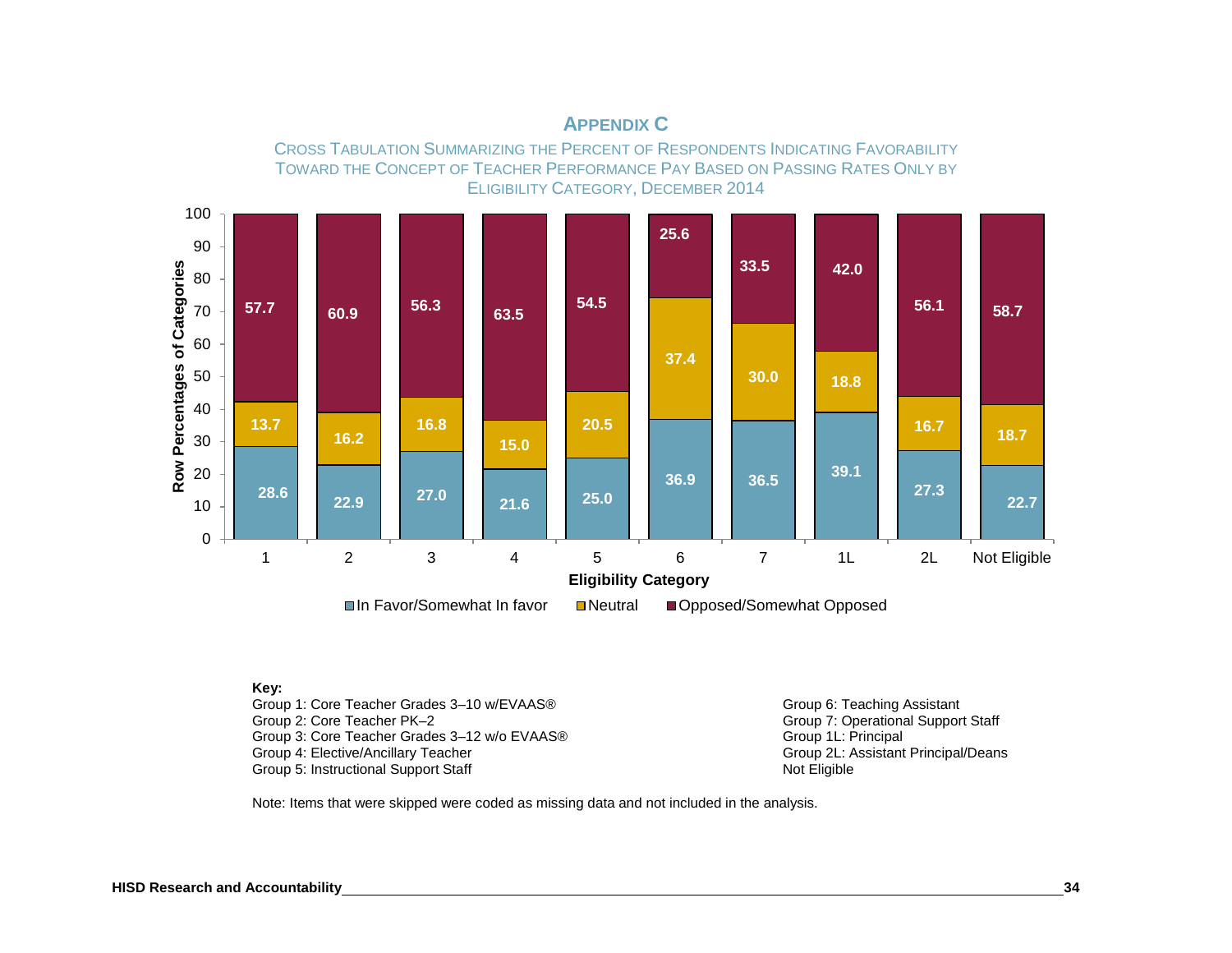# **APPENDIX D**





#### **Key:**

Group 1: Core Teacher Grades 3–10 w/EVAAS® Group 6: Teaching Assistant Group 6: Teaching Assistant Group 2: Core Teacher PK–2 Group 3: Core Teacher Grades 3-12 w/o EVAAS®<br>Group 4: Elective/Ancillary Teacher Group 5: Instructional Support Staff

Group 7: Operational Support Staff<br>Group 1L: Principal Group 2L: Assistant Principal/Deans<br>Not Eligible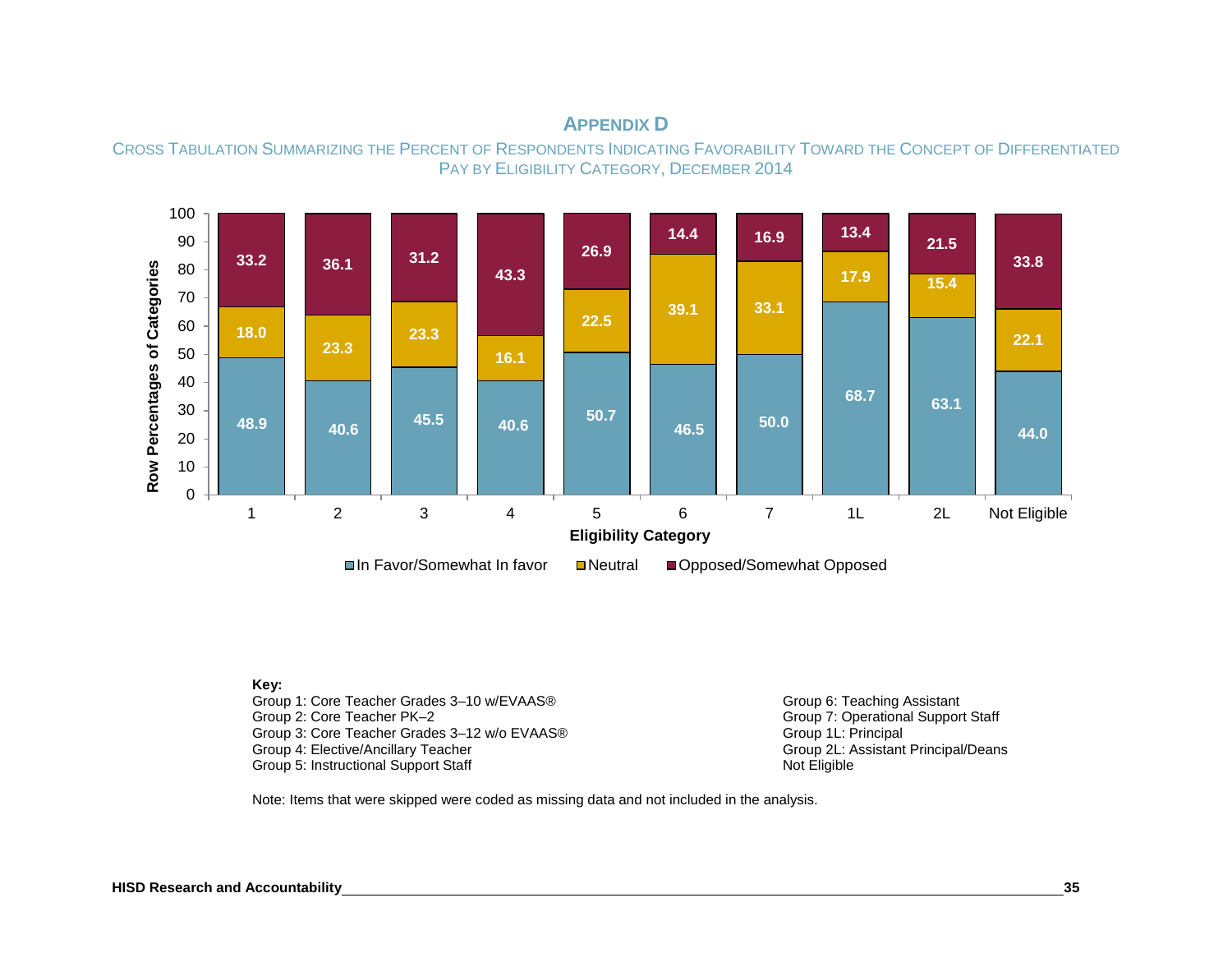# **APPENDIX E**

CROSS TABULATION SUMMARIZING THE PERCENT OF SURVEY RESPONDENTS' LEVEL OF UNDERSTANDING OF THE 2013–2014 ASPIRE AWARD PROGRAM, DECEMBER 2014



■Very High/High ■Sufficient ■Very Low/Low

#### **Key:**

Group 1: Core Teacher Grades 3–10 w/EVAAS® Group 6: Teaching Assistant Group 6: Teaching Assistant Group 7: Operational Suppor Group 3: Core Teacher Grades 3–12 w/o EVAAS® Group 1L: Principal Group 1L: Principal Group 4: Elective/Ancillary Teacher Group 5: Instructional Support Staff

Group 7: Operational Support Staff Group 2L: Assistant Principal/Deans<br>Not Eligible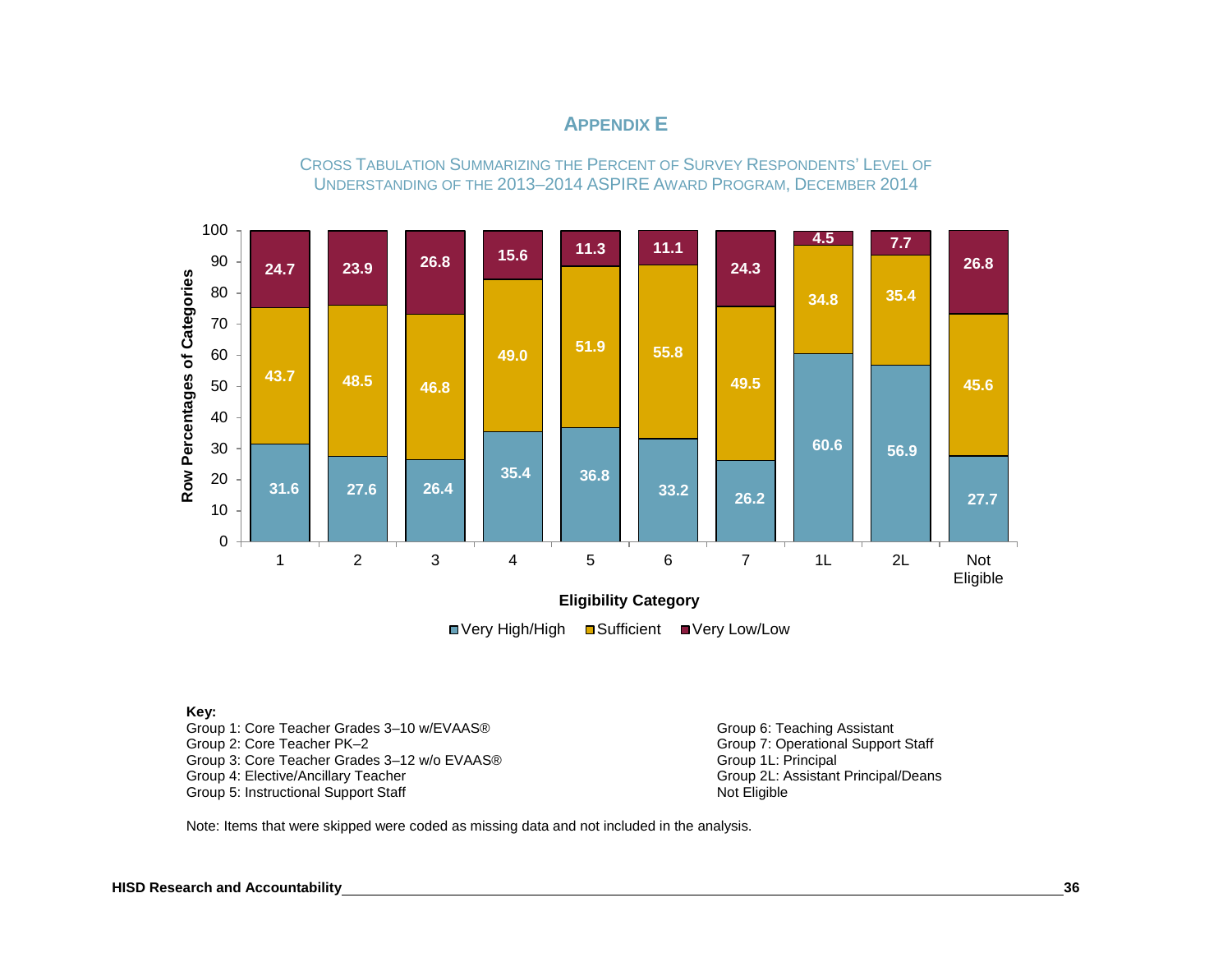# **APPENDIX F**

CROSS TABULATION SUMMARIZING THE PERCENT OF SURVEY RESPONDENTS' INDICATING A CONNECTION BETWEEN CLASSROOM INSTRUCTION AND PERFORMANCE PAY RESULTS BY ELIGIBILITY CATEGORY FOR THE 2013–2014 ASPIRE AWARD PROGRAM, DECEMBER 2014



#### **Key:**

Group 1: Core Teacher Grades 3–10 w/EVAAS® Group 6: Teaching Assistant Group 6: Teaching Assistant Group 7: Operational Support Group 3: Core Teacher Grades 3–12 w/o EVAAS® Group 1L: Principal Croup 1L: Principal Croup 1. Croup 1. Croup 1<br>Group 4: Elective/Ancillary Teacher Group 2. Assistant Principal/Deans Group 4: Elective/Ancillary Teacher Group 2L: Assistant Principal Company of the Group 2L: Assistant Principal<br>Group 5: Instructional Support Staff Group 5: Instructional Support Staff

Group 7: Operational Support Staff<br>Group 1L: Principal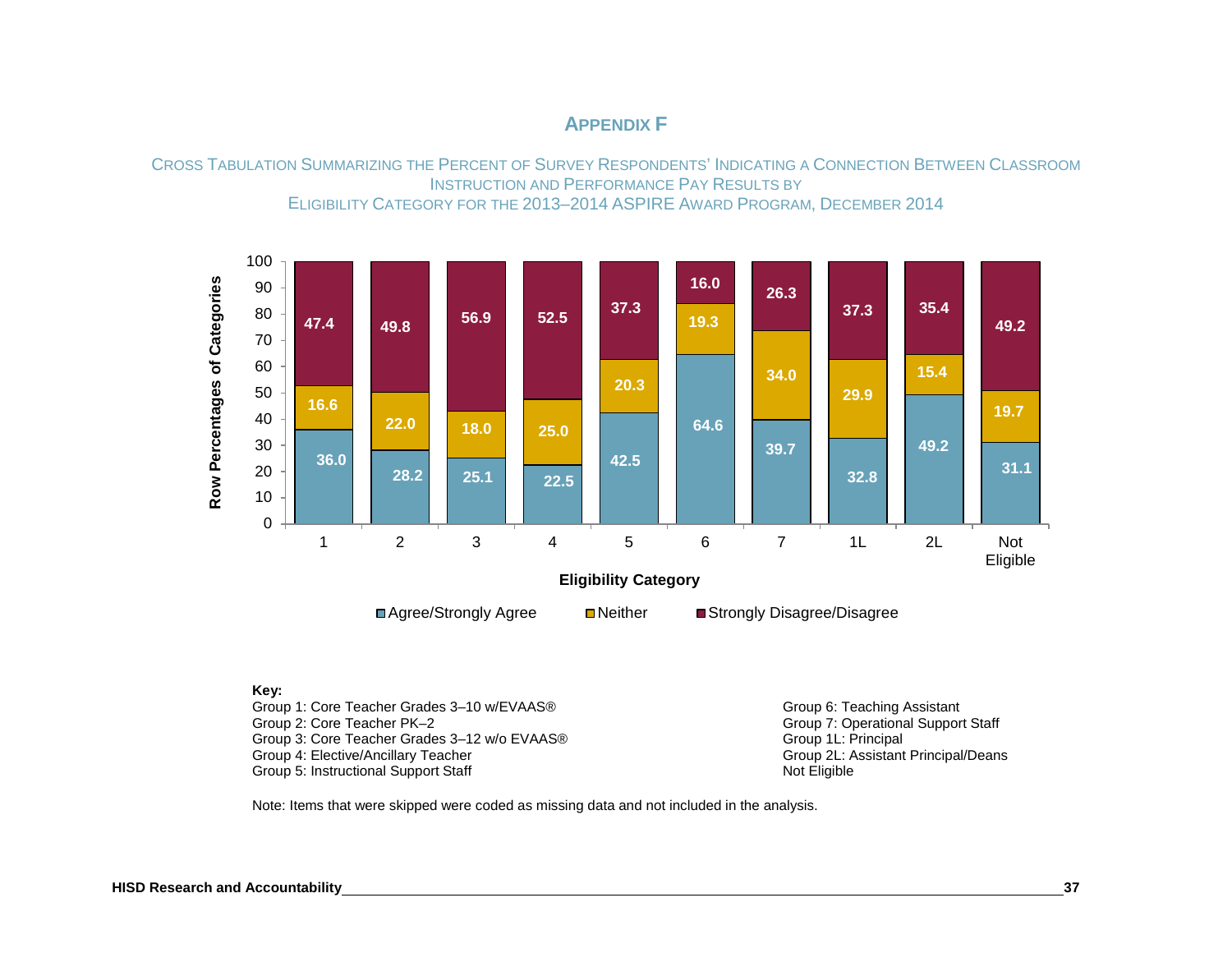

# **APPENDIX G**



#### **Key:**

Group 1: Core Teacher Grades 3–10 w/EVAAS® Group 6: Teaching Assistant Group 6: Teaching Assistant Group 2: Core Teacher PK–2 Group 3: Core Teacher Grades 3–12 w/o EVAAS®<br>Group 4: Elective/Ancillary Teacher Group 5: Instructional Support Staff

Group 7: Operational Support Staff<br>Group 1L: Principal Group 2L: Assistant Principal/Deans<br>Not Eligible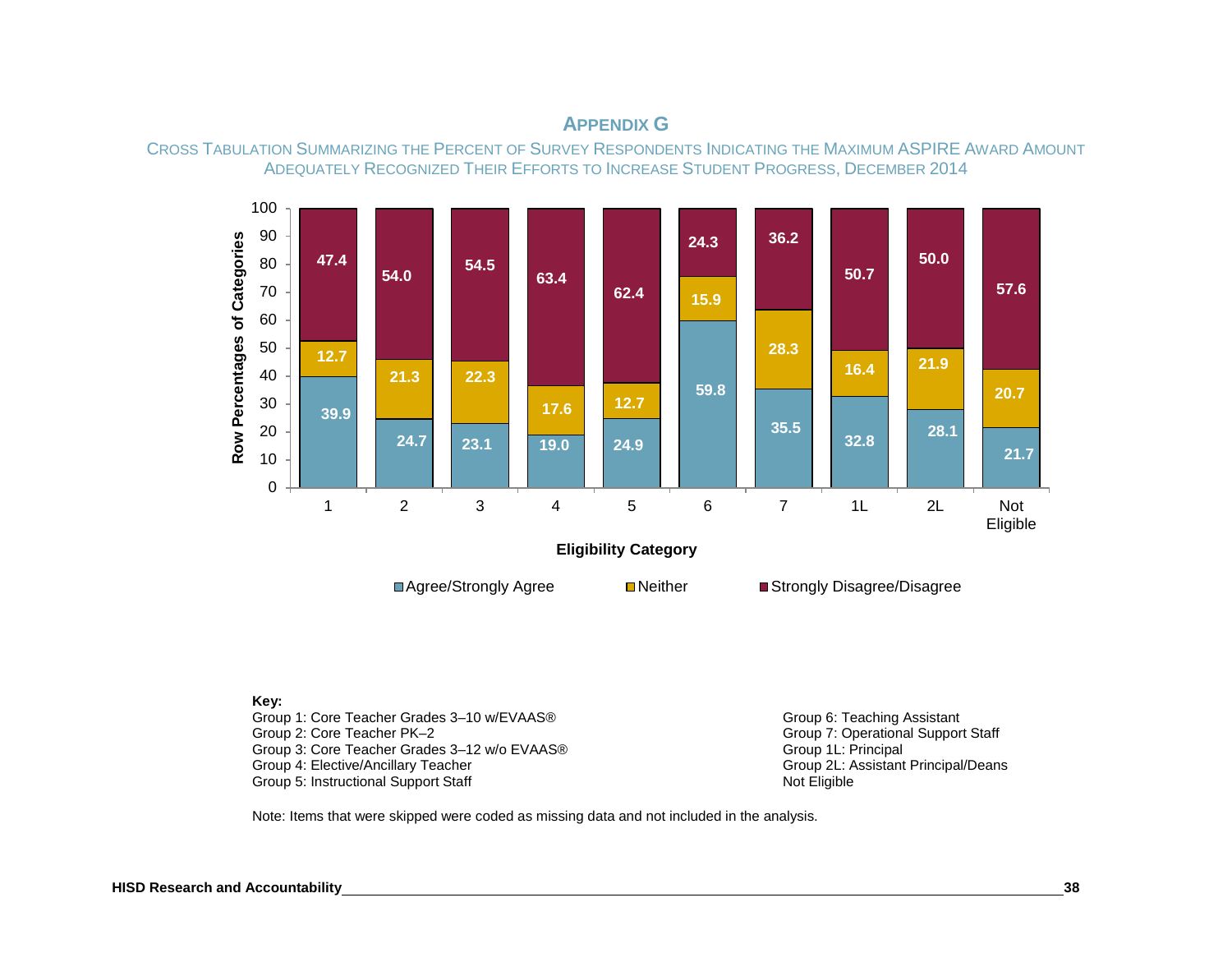

**APPENDIX H**



**Key:**

Group 1: Core Teacher Grades 3-10 w/EVAAS® Group 6: Teaching Assistant Group 2: Core Teacher PK–2<br>
Group 3: Core Teacher Grades 3–12 w/o EVAAS®<br>
Group 3: Core Teacher Grades 3–12 w/o EVAAS® Group 3: Core Teacher Grades 3–12 w/o EVAAS®<br>Group 4: Elective/Ancillary Teacher Group 5: Instructional Support Staff

Group 2L: Assistant Principal/Deans<br>Not Eligible